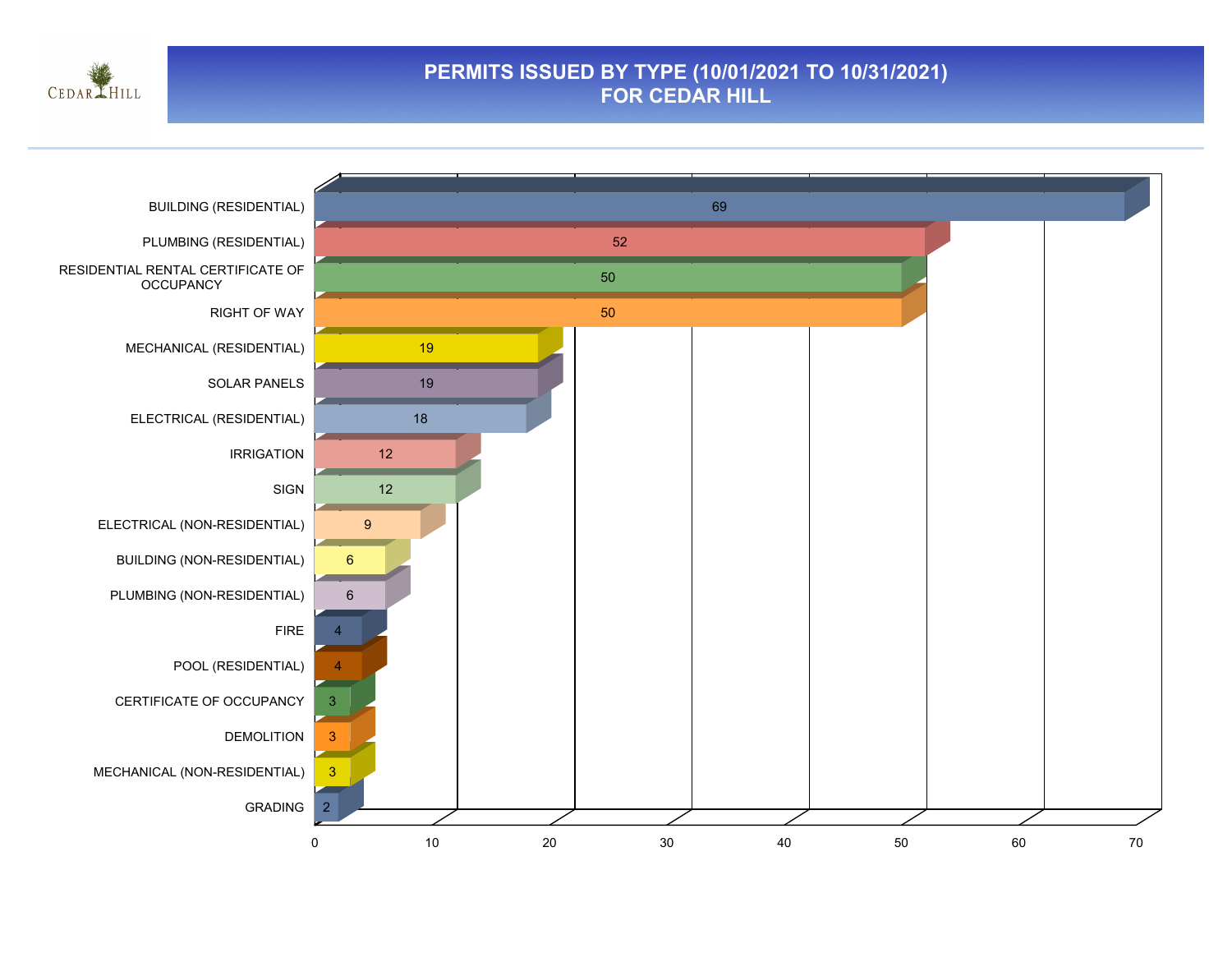| PERMITS ISSUED BY TYPE (10/01/2021 TO 10/31/2021) |                                                                                                                      |                                                                                                                                                                                                                                                                                                                      |                                            |                                                                                  |                                           |                                         |                 |                           |
|---------------------------------------------------|----------------------------------------------------------------------------------------------------------------------|----------------------------------------------------------------------------------------------------------------------------------------------------------------------------------------------------------------------------------------------------------------------------------------------------------------------|--------------------------------------------|----------------------------------------------------------------------------------|-------------------------------------------|-----------------------------------------|-----------------|---------------------------|
| Permit#                                           | <b>Type</b><br><b>Application Date</b><br>Zone                                                                       | <b>Workclass</b><br><b>Issue Date</b><br>Sq Ft                                                                                                                                                                                                                                                                       | <b>Status</b><br>Expiration<br>Valuation   | <b>Main Address</b><br><b>Last Inspection</b><br><b>Fee Total</b>                | <b>Finaled Date</b><br><b>Assigned To</b> | <b>Project</b><br><b>Applied Online</b> | <b>District</b> | <b>Parcel</b>             |
| <b>BUILDING (NON-RESIDENTIAL)</b>                 |                                                                                                                      |                                                                                                                                                                                                                                                                                                                      |                                            |                                                                                  |                                           |                                         |                 |                           |
| BLDC-015347-2021                                  | <b>Building</b><br>(Non-Residential)<br>10/06/2021<br><b>PD PD</b><br><b>Description: Trash Enclosure</b>            | <b>Commercial Fence</b><br>/ Screening Wall<br>10/06/2021<br>$\mathbf{1}$                                                                                                                                                                                                                                            | Issued<br>04/04/2022<br>\$10,000.00        | 720 N Joe Wilson Rd, Cedar Hill, TX<br>75104<br>\$143.00                         | Gail Lux                                  | <b>No</b>                               | Zone 2          | 160282500100100<br>$00\,$ |
| BLDC-015014-2021                                  | <b>Building</b><br>(Non-Residential)<br>09/13/2021                                                                   | Alteration<br>10/11/2021<br>8,988<br>Description: Shell modifications to Space 416 including new storefront glass, new exterior awnings, demo existing interior tenant improvements, add new exterior rear door, add new MEP<br>within the space, remove screen wall behind building for new box truck loading area. | Issued<br>06/01/2022<br>\$697.193.00       | 416 E 1382 Hwy, 416, Cedar Hill, TX<br>75104<br>12/03/2021<br>\$6.117.00         | Gail Lux                                  | Yes                                     | Zone 2          | 160364500001R00<br>00     |
| BLDC-015230-2021                                  | <b>Building</b><br>(Non-Residential)<br>09/28/2021<br>$\frac{1}{2}$                                                  | Roof<br>10/20/2021<br>32<br>Description: Repair affected area / Remove affected metal / Replace R panel with new                                                                                                                                                                                                     | <b>Issued</b><br>04/18/2022<br>\$12,575.00 | 923 Kck Way, Cedar Hill, TX 75104<br>\$247.00                                    | Gail Lux                                  | Yes                                     | Zone 3          | 160216000000101<br>00     |
| BLDC-015232-2021                                  | <b>Building</b><br>(Non-Residential)<br>09/28/2021<br>$\prime\prime$<br>Description: 200 ft of 7 ft chain link fence | Fence<br>10/21/2021<br>0                                                                                                                                                                                                                                                                                             | Issued<br>04/19/2022<br>\$10,500.00        | 1670 American Way, Cedar Hill, TX 75104<br>\$25.00                               | Gail Lux                                  | No                                      | Zone 3          | 16001300034DR00<br>00     |
| BLDC-014588-2021                                  | <b>Building</b><br>(Non-Residential)<br>08/15/2021<br><b>PD PD</b><br><b>Description: Construction Trailer</b>       | <b>Temporary Building</b><br>10/25/2021<br>160                                                                                                                                                                                                                                                                       | <b>Issued</b><br>04/23/2022<br>\$3,500.00  | 2736 Wood Lake Dr, Cedar Hill, TX 75104<br>\$100.00                              | Gail Lux                                  | Yes                                     | Zone 4          | 160279600098400<br>00     |
| BLDC-015615-2021                                  | <b>Building</b><br>(Non-Residential)<br>10/27/2021<br><b>NSNS</b><br>Description: Expand existing tenant space       | Alteration<br>10/28/2021<br>1.000                                                                                                                                                                                                                                                                                    | Issued<br>05/16/2022<br>\$64,000.00        | 458 N J Elmer Weaver Fwy, 100, Cedar<br>Hill, TX 75104<br>11/16/2021<br>\$836.00 | Gail Lux                                  | No                                      | Zone 2          | 160068500A00100<br>00     |

#### **PERMITS ISSUED FOR BUILDING (NON-RESIDENTIAL): 6**

| <b>BUILDING (RESIDENTIAL)</b>                |                                  |            |                          |                       |                                        |    |        |                       |  |
|----------------------------------------------|----------------------------------|------------|--------------------------|-----------------------|----------------------------------------|----|--------|-----------------------|--|
| BLDR-015282-2021                             | <b>Building</b><br>(Residential) | Fence      | Complete                 |                       | 921 Applewood Dr, Cedar Hill, TX 75104 |    | Zone 2 | 160483000B01700<br>00 |  |
|                                              | 10/01/2021<br>PD PD              | 10/01/2021 | 05/04/2022<br>\$4.500.00 | 11/05/2021<br>\$25.00 | 11/05/2021<br>Alexis Sartin            | No |        |                       |  |
| Description: 6ft pine wood fence replacement |                                  |            |                          |                       |                                        |    |        |                       |  |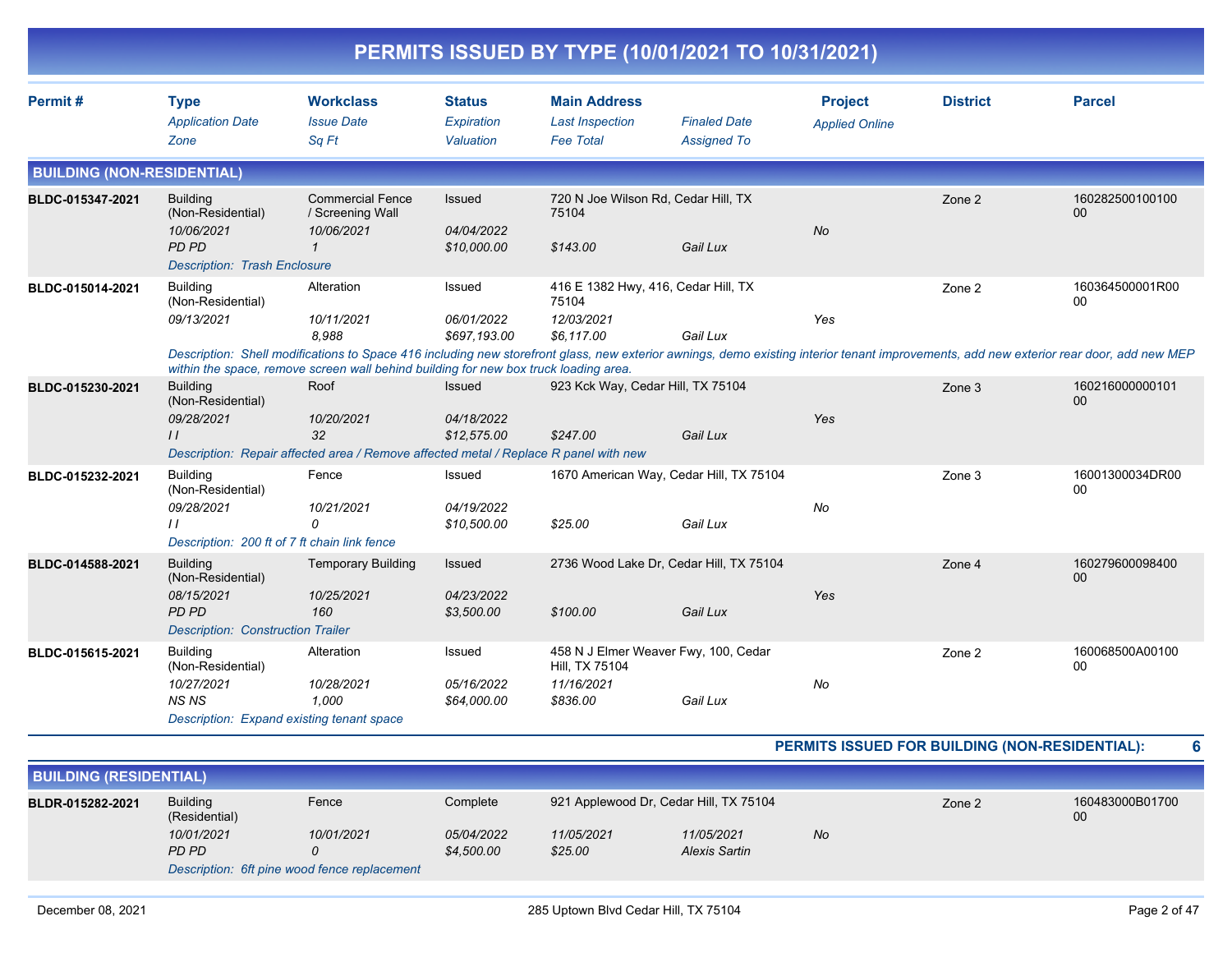| Permit#          | <b>Type</b><br><b>Application Date</b><br>Zone                                       | <b>Workclass</b><br><b>Issue Date</b><br>Sa Ft                                                                                                                       | <b>Status</b><br>Expiration<br>Valuation | <b>Main Address</b><br><b>Last Inspection</b><br><b>Fee Total</b> | <b>Finaled Date</b><br><b>Assigned To</b> | <b>Project</b><br><b>Applied Online</b> | <b>District</b> | <b>Parcel</b>         |
|------------------|--------------------------------------------------------------------------------------|----------------------------------------------------------------------------------------------------------------------------------------------------------------------|------------------------------------------|-------------------------------------------------------------------|-------------------------------------------|-----------------------------------------|-----------------|-----------------------|
| BLDR-015252-2021 | <b>Building</b><br>(Residential)<br>09/29/2021<br>Description: Tear off and re-roof  | Roof<br>10/01/2021<br>3,857                                                                                                                                          | Issued<br>03/30/2022<br>\$31,299.17      | 441 Rolling Oaks Ridge, Cedar Hill, TX<br>75104<br>\$334.00       | Jeanette Cosme                            | Yes                                     | Zone 4          | 160279000000200<br>00 |
| BLDR-015292-2021 | <b>Building</b><br>(Residential)<br>10/04/2021<br>Description: Install back door     | Alteration<br>10/04/2021<br>0                                                                                                                                        | Complete<br>04/11/2022<br>\$375.75       | 723 Hawthorne Dr, Cedar Hill, TX 75104<br>10/12/2021<br>\$50.00   | 10/12/2021<br><b>Alexis Sartin</b>        | <b>No</b>                               | None            |                       |
| BLDR-015294-2021 | <b>Building</b><br>(Residential)<br>10/04/2021<br>Description: Install Patio Door    | Alteration<br>10/04/2021<br>0                                                                                                                                        | Issued<br>04/02/2022<br>\$545.38         | 309 Rosewood Ln, Cedar Hill, TX 75104<br>\$52.00                  | <b>Alexis Sartin</b>                      | No                                      | None            |                       |
| BLDR-015065-2021 | <b>Building</b><br>(Residential)<br>09/15/2021<br><b>PD PD</b>                       | Accessory<br>Structure<br>10/05/2021<br>64<br>Description: 10 x 10 Wood Pergola, anchored to existing concrete, posts are at 8' x 8', so the footprint is only 64 SF | Complete<br>05/10/2022<br>\$2,517.00     | 947 Applewood Dr, Cedar Hill, TX 75104<br>11/11/2021<br>\$50.00   | 11/11/2021<br><b>Alexis Sartin</b>        | Yes                                     | Zone 2          | 160483000B01200<br>00 |
| BLDR-015300-2021 | <b>Building</b><br>(Residential)<br>10/04/2021<br>PD PD<br>Description: 10X10 Shed   | Accessory<br>Structure<br>10/05/2021<br>100                                                                                                                          | Complete<br>05/09/2022<br>\$3,000.00     | 1516 Hamilton Dr, Cedar Hill, TX 75104<br>11/09/2021<br>\$50.00   | 11/09/2021<br>Jeanette Cosme              | No                                      | Zone 1          | 160325501001600<br>00 |
| BLDR-015289-2021 | <b>Building</b><br>(Residential)<br>10/04/2021<br>Description: Reshingle entire roof | Roof<br>10/05/2021<br>3,000                                                                                                                                          | Complete<br>04/11/2022<br>\$4,800.00     | 918 Simon Dr, Cedar Hill, TX 75104<br>10/13/2021<br>\$98.00       | 10/13/2021<br><b>Alexis Sartin</b>        | Yes                                     | Zone 3          | 160426902100900<br>00 |
| BLDR-015314-2021 | <b>Building</b><br>(Residential)<br>10/05/2021<br>OT-Sq OT-Sq                        | Roof<br>10/05/2021<br>0<br>Description: Remove Comp. & Replace with 30 years (Re Roof Peoperty)                                                                      | Issued<br>04/04/2022<br>\$10,325.00      | 308 Houston St, Cedar Hill, TX 75104<br>\$152.00                  | Cindy Guzman                              | No                                      | Zone 2          | 160005000400600<br>00 |
| BLDR-015303-2021 | <b>Building</b><br>(Residential)<br>10/04/2021<br>PD PD                              | Fence<br>10/05/2021<br>130<br>Description: Remove & Replace Pickets, Rails (Did not remove metal poles- used sames metal poles)                                      | Complete<br>04/09/2022<br>\$3,900.00     | 318 Sweetgum Dr, Cedar Hill, TX 75104<br>10/11/2021<br>\$25.00    | 10/11/2021<br>Jeanette Cosme              | No                                      | Zone 2          | 160483200S00300<br>00 |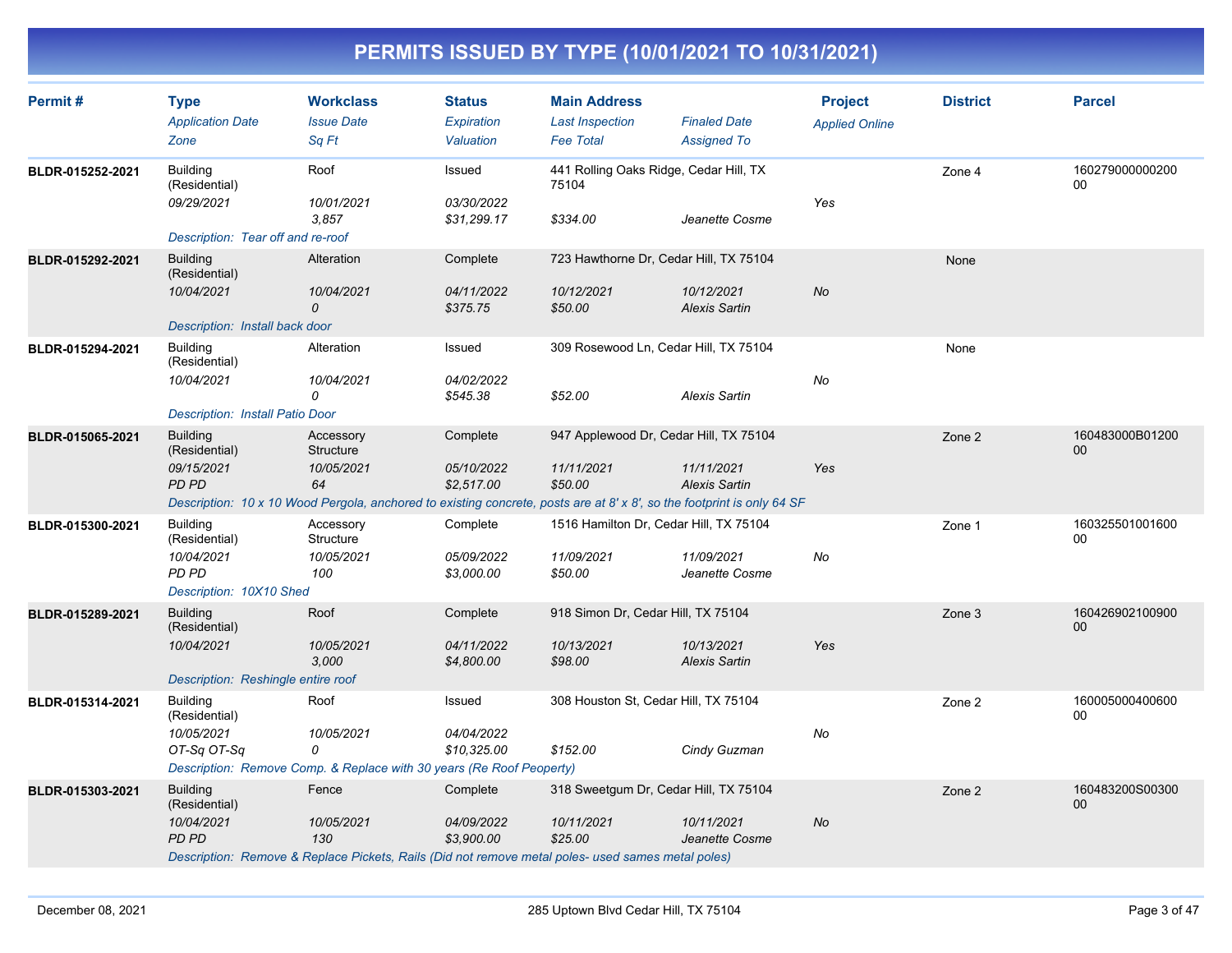| Permit#          | <b>Type</b><br><b>Application Date</b><br>Zone                                                                   | <b>Workclass</b><br><b>Issue Date</b><br>Sa Ft                                                           | <b>Status</b><br>Expiration<br>Valuation | <b>Main Address</b><br><b>Last Inspection</b><br><b>Fee Total</b> | <b>Finaled Date</b><br><b>Assigned To</b> | <b>Project</b><br><b>Applied Online</b> | <b>District</b> | <b>Parcel</b>                     |
|------------------|------------------------------------------------------------------------------------------------------------------|----------------------------------------------------------------------------------------------------------|------------------------------------------|-------------------------------------------------------------------|-------------------------------------------|-----------------------------------------|-----------------|-----------------------------------|
| BLDR-015290-2021 | <b>Building</b><br>(Residential)<br>10/04/2021<br>Description: Reshingle entire roof                             | Roof<br>10/05/2021<br>3,000                                                                              | Complete<br>04/11/2022<br>\$4,800.00     | 436 Northwood Trl, Cedar Hill, TX 75104<br>10/13/2021<br>\$98.00  | 10/13/2021<br><b>Alexis Sartin</b>        | Yes                                     | Zone 1          | 160335200D03400<br>00             |
| BLDR-015308-2021 | <b>Building</b><br>(Residential)<br>10/05/2021<br>PD PD                                                          | Alteration<br>10/05/2021<br>2,482<br>Description: Pocket Replacement Windows - Replace 15 Windows        | Issued<br>04/04/2022<br>\$16,165.00      | 1358 Hayes St, Cedar Hill, TX 75104<br>\$206.00                   | <b>Alexis Sartin</b>                      | Yes                                     | Zone 3          | 160067101200300<br>00             |
| BLDR-015307-2021 | <b>Building</b><br>(Residential)<br>10/05/2021<br>PD PD                                                          | Alteration<br>10/05/2021<br>2,391<br>Description: Pocket Replacement Windows - Replace 8 Windows.        | Issued<br>04/04/2022<br>\$8,608.00       | 1500 Fuller Dr, Cedar Hill, TX 75104<br>\$134.00                  | <b>Alexis Sartin</b>                      | Yes                                     | Zone 1          | 160159600600800<br>00             |
| BLDR-015326-2021 | <b>Building</b><br>(Residential)<br>10/06/2021<br><b>Description: Reroof</b>                                     | Roof<br>10/06/2021<br>0                                                                                  | Issued<br>04/04/2022<br>\$6,000.00       | 909 Bennett St, Cedar Hill, TX 75104<br>\$107.00                  | Cindy Guzman                              | No                                      | Zone 1          | 160325000300300<br>0 <sub>0</sub> |
| BLDR-015353-2021 | <b>Building</b><br>(Residential)<br>10/07/2021<br><b>PD PD</b>                                                   | Fence<br>10/07/2021<br>0<br>Description: enclose driveway with wood gate- 8 ft wood sliding gate(manual) | Issued<br>05/31/2022<br>\$2,500.00       | 1361 Middleton Dr, Cedar Hill, TX 75104<br>12/01/2021<br>\$25.00  | <b>Alexis Sartin</b>                      | No                                      | Zone 1          | 160428500301600<br>$00\,$         |
| BLDR-015370-2021 | <b>Building</b><br>(Residential)<br>10/08/2021<br>Description: replace existing fecne 6 ft wood                  | Fence<br>10/08/2021<br>$\Omega$                                                                          | Issued<br>04/06/2022<br>\$2,800.00       | 617 Woodlands Manor, Cedar Hill, TX<br>75104<br>\$25.00           | Jeanette Cosme                            | <b>No</b>                               | Zone 2          | 160155400500500<br>00             |
| BLDR-015368-2021 | <b>Building</b><br>(Residential)<br>10/08/2021<br><b>PD PD</b><br>Description: Install 33 1/2 X 81 1/2 Back Door | Alteration<br>10/08/2021<br>0                                                                            | Issued<br>04/06/2022<br>\$401.81         | 471 Orchard Hill Dr, Cedar Hill, TX 75104<br>\$50.00              | Cindy Guzman                              | No                                      | Zone 1          | 160200000203400<br>00             |
| BLDR-015236-2021 | <b>Building</b><br>(Residential)<br>09/28/2021<br>Description: retaining wall                                    | <b>Retaining Wall</b><br>10/11/2021<br>$\mathcal{O}$                                                     | Issued<br>04/09/2022<br>\$2,700.00       | 424 Roberts St, Cedar Hill, TX 75104<br>\$80.00                   | Gail Lux                                  | <b>No</b>                               | Zone 1          | 160405500000700<br>00             |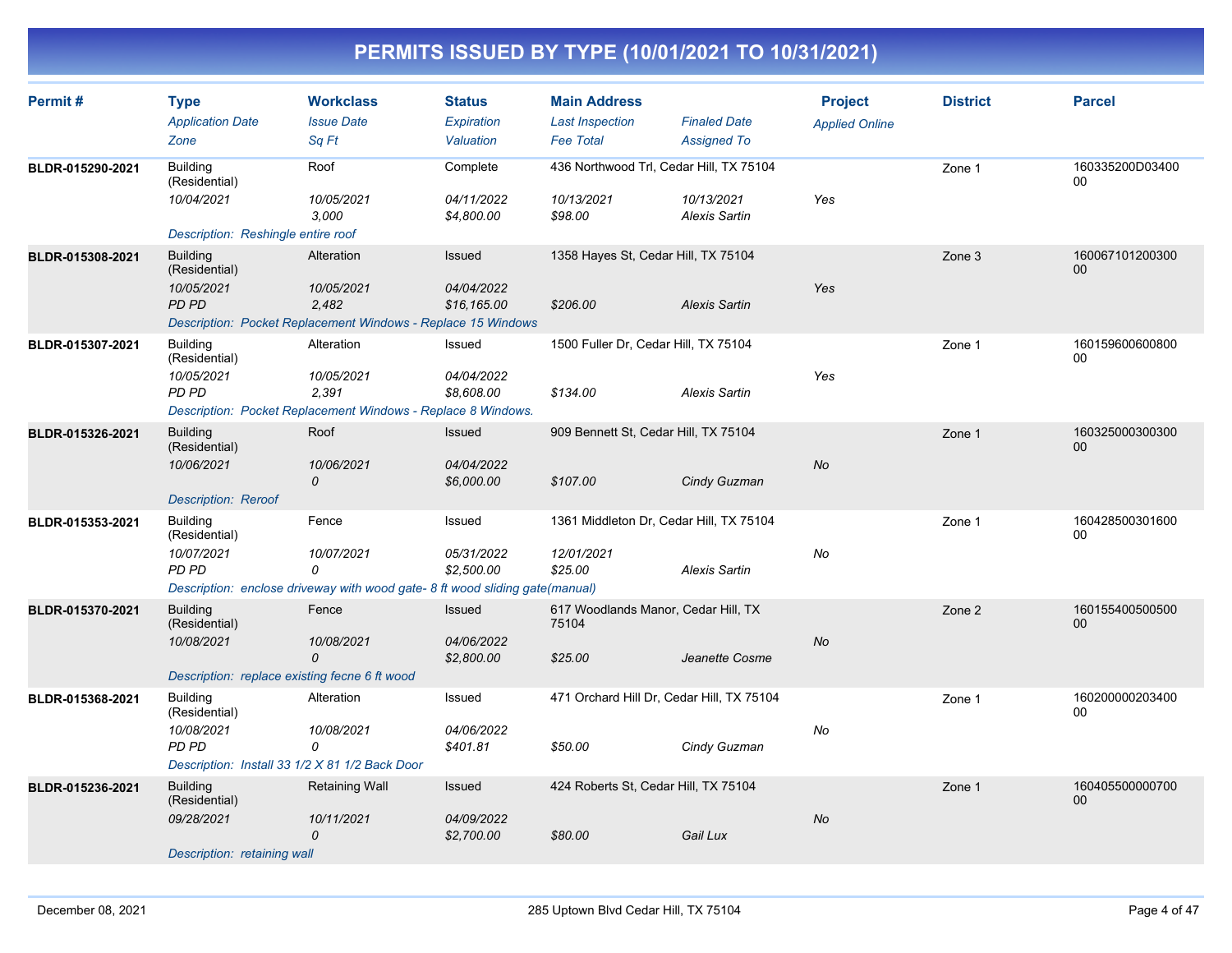| Permit#          | <b>Type</b><br><b>Application Date</b><br>Zone                                                                                                                                   | <b>Workclass</b><br><b>Issue Date</b><br>Sa Ft | <b>Status</b><br><b>Expiration</b><br>Valuation | <b>Main Address</b><br><b>Last Inspection</b><br><b>Fee Total</b> | <b>Finaled Date</b><br><b>Assigned To</b> | <b>Project</b><br><b>Applied Online</b> | <b>District</b> | <b>Parcel</b>         |
|------------------|----------------------------------------------------------------------------------------------------------------------------------------------------------------------------------|------------------------------------------------|-------------------------------------------------|-------------------------------------------------------------------|-------------------------------------------|-----------------------------------------|-----------------|-----------------------|
| BLDR-013923-2021 | <b>Building</b><br>(Residential)<br>06/29/2021<br><b>PD PD</b><br>Description: LA 3409 GAR 1521 VAL \$800,000                                                                    | New Single Family<br>10/11/2021<br>5,826       | Issued<br>04/09/2022<br>\$800,000.00            | 2354 Mystic Shores Dr, Cedar Hill, TX<br>75104<br>\$8,702.00      | <b>Andrew Lipscomb</b>                    | Yes                                     | Zone 4          | 160279600011840<br>00 |
| BLDR-015398-2021 | <b>Building</b><br>(Residential)<br>10/11/2021<br>OT-Res OT-Res<br>Description: 6 ft wood fence with metal post to replace chain link fence                                      | Fence<br>10/11/2021<br>0                       | <b>Issued</b><br>04/09/2022<br>\$600.00         | 802 Bennett St, Cedar Hill, TX 75104<br>\$25.00                   | Jeanette Cosme                            | No                                      | Zone 1          | 160005001900100<br>00 |
| BLDR-015313-2021 | <b>Building</b><br>(Residential)<br>10/05/2021<br>PD PD<br>Description: We will be reroofing this property. Removing old roof, felt and vents. Adding new felt, vents, and roof. | Roof<br>10/11/2021<br>3,200                    | Issued<br>04/09/2022<br>\$28,000.00             | 1324 Sunset Ridge Cir, Cedar Hill, TX<br>75104<br>\$302.00        | Jeanette Cosme                            | Yes                                     | Zone 4          | 160209000092000<br>00 |
| BLDR-014555-2021 | <b>Building</b><br>(Residential)<br>08/12/2021<br>PD PD<br>Description: 2 foot poured concrete wall with #4 rebar top and bottom                                                 | <b>Retaining Wall</b><br>10/11/2021<br>120     | Issued<br>04/09/2022<br>\$5,250.00              | 2354 Mystic Shores Dr, Cedar Hill, TX<br>75104<br>\$107.00        | Gail Lux                                  | Yes                                     | Zone 4          | 160279600011840<br>00 |
| BLDR-015328-2021 | <b>Building</b><br>(Residential)<br>10/06/2021<br>PD PD<br><b>Description: Full Roof replacement</b>                                                                             | Roof<br>10/11/2021<br>16                       | Issued<br>04/09/2022<br>\$7,000.00              | 152 Hunter Dr, Cedar Hill, TX 75104<br>\$116.00                   | Jeanette Cosme                            | Yes                                     | Zone 1          | 160395400301200<br>00 |
| BLDR-015345-2021 | <b>Building</b><br>(Residential)<br>10/06/2021<br><b>Description: Fire Repair</b>                                                                                                | Alteration<br>10/11/2021<br>2,215              | <b>Issued</b><br>05/17/2022<br>\$150,000.00     | 402 Simmons Dr, Cedar Hill, TX 75104<br>11/18/2021<br>\$1,128.00  | Gail Lux                                  | No                                      | Zone 3          | 160065000300400<br>00 |
| BLDR-015332-2021 | <b>Building</b><br>(Residential)<br>10/06/2021<br>Description: Full roof replacement                                                                                             | Roof<br>10/11/2021<br>45                       | Issued<br>04/09/2022<br>\$8,000.00              | 1025 Mobley Rd, Cedar Hill, TX 75104<br>\$125.00                  | Jeanette Cosme                            | Yes                                     | Zone 1          | 650539407101700<br>00 |
| BLDR-015397-2021 | <b>Building</b><br>(Residential)<br>10/11/2021<br>Description: replacing existing 8 ft fence                                                                                     | Fence<br>10/11/2021<br>$\Omega$                | <b>Issued</b><br>04/09/2022<br>\$5,354.58       | 801 Angel St, Cedar Hill, TX 75104<br>\$25.00                     | <b>Alexis Sartin</b>                      | <b>No</b>                               | Zone 2          | 160207700H03000<br>00 |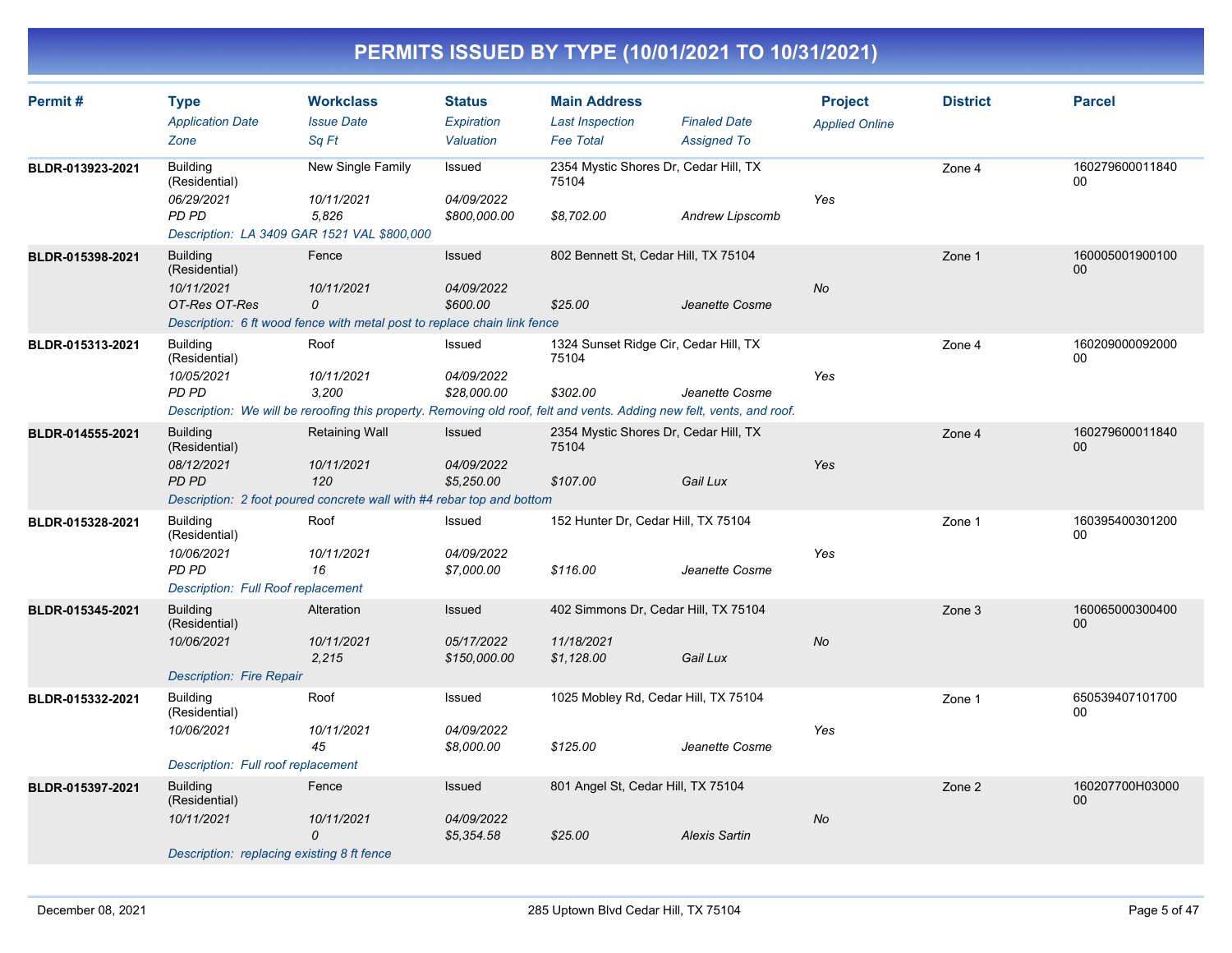| Permit#          | <b>Type</b><br><b>Application Date</b><br>Zone                                                 | <b>Workclass</b><br><b>Issue Date</b><br>Sq Ft                                                                                                                                                                        | <b>Status</b><br><b>Expiration</b><br>Valuation | <b>Main Address</b><br><b>Last Inspection</b><br><b>Fee Total</b> | <b>Finaled Date</b><br><b>Assigned To</b> | <b>Project</b><br><b>Applied Online</b> | <b>District</b> | <b>Parcel</b>                      |
|------------------|------------------------------------------------------------------------------------------------|-----------------------------------------------------------------------------------------------------------------------------------------------------------------------------------------------------------------------|-------------------------------------------------|-------------------------------------------------------------------|-------------------------------------------|-----------------------------------------|-----------------|------------------------------------|
| BLDR-015395-2021 | <b>Building</b><br>(Residential)<br>10/11/2021<br>Description: replace exising fence           | Fence<br>10/11/2021<br>0                                                                                                                                                                                              | Complete<br>04/23/2022<br>\$6,000.00            | 918 Simon Dr, Cedar Hill, TX 75104<br>10/25/2021<br>\$25.00       | 10/25/2021<br><b>Alexis Sartin</b>        | No                                      | Zone 3          | 160426902100900<br>$00\,$          |
| BLDR-015287-2021 | <b>Building</b><br>(Residential)<br>10/04/2021<br>PD PD<br>Description: Reshingle entire roof  | Roof<br>10/12/2021<br>3,000                                                                                                                                                                                           | Issued<br>04/11/2022<br>\$4,650.00              | 322 Wolfe St, Cedar Hill, TX 75104<br>\$98.00                     | Jeanette Cosme                            | Yes                                     | Zone 1          | 160364000101100<br>$00\,$          |
| BLDR-015319-2021 | <b>Building</b><br>(Residential)<br>10/06/2021<br>PD PD                                        | Fence<br>10/12/2021<br>390<br>Description: Move the fence to the front of the house and Add 57 LF of fence to the left side of the house and add 8 LF with Gate.<br>6ft height, pine wood, side by side. Metal posts. | Issued<br>04/11/2022<br>\$1,500.00              | 1066 Streamside Dr, Cedar Hill, TX 75104<br>\$25.00               | <b>Alexis Sartin</b>                      | Yes                                     | Zone 2          | 160482000H00200<br>$00\,$          |
| BLDR-014492-2021 | <b>Building</b><br>(Residential)<br>08/09/2021<br>Description: 4 ft iron fence around koi pond | Fence<br>10/12/2021<br>0                                                                                                                                                                                              | <b>Issued</b><br>04/11/2022<br>\$600.00         | 459 Breezeway Ct, Cedar Hill, TX 75104<br>\$25.00                 | Gail Lux                                  | <b>No</b>                               | Zone 4          | 160279700017370<br>$00\,$          |
| BLDR-015388-2021 | <b>Building</b><br>(Residential)<br>10/11/2021<br>Description: 10x12x11 ft shed                | Accessory<br>Structure<br>10/12/2021<br>120                                                                                                                                                                           | Issued<br>05/31/2022<br>\$8,090.00              | 134 Cooper St, Cedar Hill, TX 75104<br>11/30/2021<br>\$75.00      | Jeanette Cosme                            | Yes                                     | Zone 2          | 160105000501500<br>$00\,$          |
| BLDR-015391-2021 | <b>Building</b><br>(Residential)<br>10/11/2021<br>PD PD<br>Description: 8x10x11 ft 2 inch shed | Accessory<br><b>Structure</b><br>10/12/2021<br>80                                                                                                                                                                     | <b>Issued</b><br>04/11/2022<br>\$5,238.00       | 1017 Waterview Dr, Cedar Hill, TX 75104<br>\$50.00                | Jeanette Cosme                            | Yes                                     | Zone 2          | 160483100O03700<br>00 <sup>°</sup> |
| BLDR-013155-2021 | <b>Building</b><br>(Residential)<br>05/06/2021                                                 | Roof<br>10/14/2021<br>2.000<br>Description: INSTALL STANDING SEAM METAL ROOF AND UNDERLAYMENT                                                                                                                         | Issued<br>04/12/2022<br>\$6,500.00              | 411 Olympus St, Cedar Hill, TX 75104<br>\$116.00                  | Jeanette Cosme                            | Yes                                     | Zone 2          | 160206300J00500<br>00              |
| BLDR-015351-2021 | <b>Building</b><br>(Residential)<br>10/07/2021                                                 | Driveway<br>10/18/2021<br>0<br>Description: replace old driveway with new one                                                                                                                                         | Issued<br>04/16/2022<br>\$5,000.00              | 1200 Saturn St, Cedar Hill, TX 75104<br>\$98.00                   | <b>Alexis Sartin</b>                      | <b>No</b>                               | Zone 3          | 160415001303000<br>$00\,$          |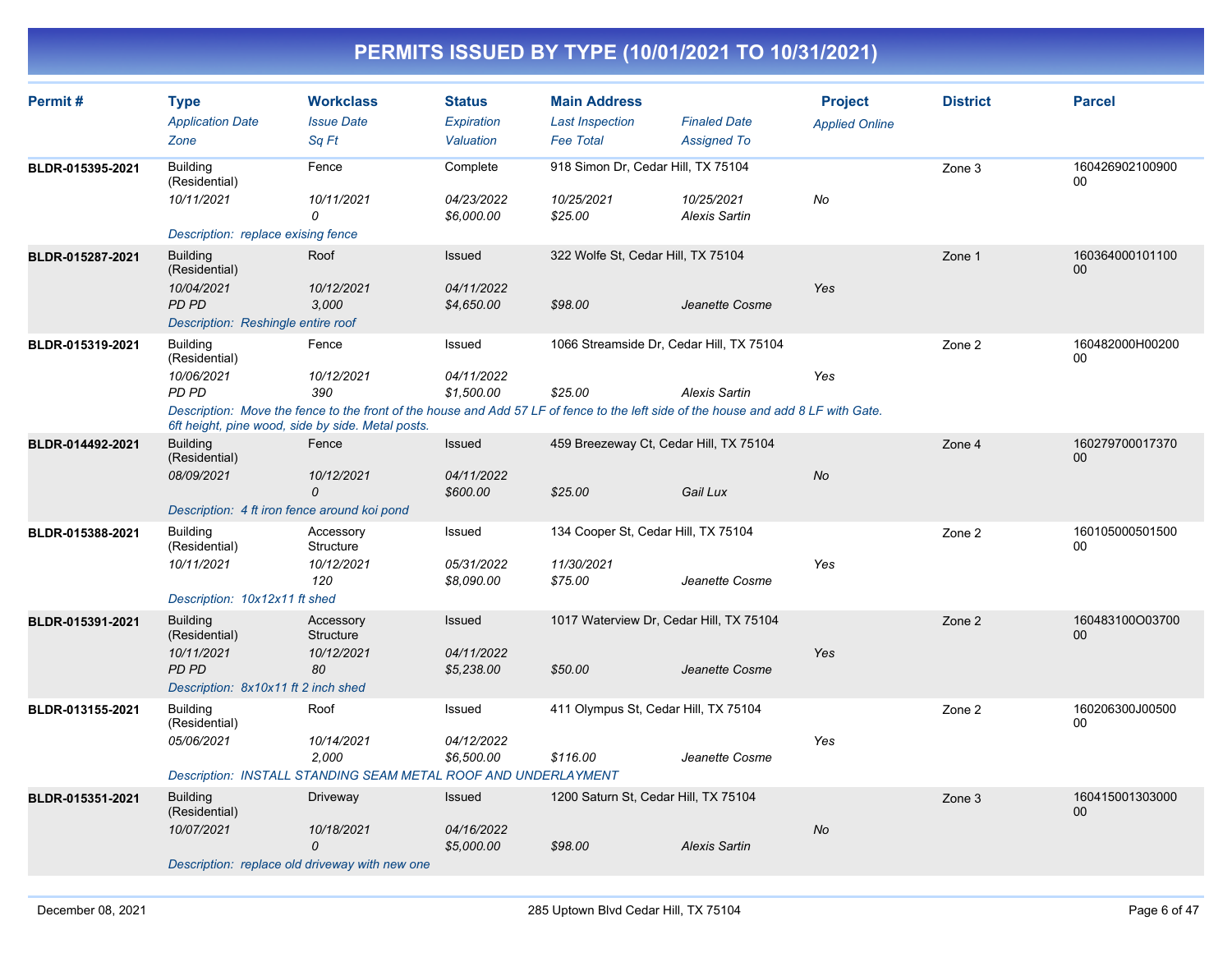| Permit#          | <b>Type</b><br><b>Application Date</b>         | <b>Workclass</b><br><b>Issue Date</b>                                                           | <b>Status</b><br>Expiration | <b>Main Address</b><br><b>Last Inspection</b>                | <b>Finaled Date</b>          | <b>Project</b><br><b>Applied Online</b> | <b>District</b> | <b>Parcel</b>             |
|------------------|------------------------------------------------|-------------------------------------------------------------------------------------------------|-----------------------------|--------------------------------------------------------------|------------------------------|-----------------------------------------|-----------------|---------------------------|
| BLDR-015107-2021 | Zone<br><b>Building</b>                        | Sa Ft<br>Accessory                                                                              | Valuation<br>Issued         | <b>Fee Total</b><br>2444 Waterstone Dr, Cedar Hill, TX 75104 | <b>Assigned To</b>           |                                         | Zone 4          | 1602790001249R0           |
|                  | (Residential)<br>09/17/2021<br><b>PD PD</b>    | Structure<br>10/18/2021<br>196                                                                  | 06/04/2022<br>\$4,715.00    | 12/06/2021<br>\$75.00                                        | <b>Alexis Sartin</b>         | Yes                                     |                 | 00                        |
|                  |                                                | Description: 12 x 14 Wood Pergola attached to existing concrete slab, and no soil is disturbed. |                             |                                                              |                              |                                         |                 |                           |
| BLDR-015407-2021 | <b>Building</b><br>(Residential)               | Roof                                                                                            | <b>Issued</b>               | 1339 Shields Ave, Cedar Hill, TX 75104                       |                              |                                         | Zone 2          | 160488000A03000<br>00     |
|                  | 10/12/2021                                     | 10/18/2021<br>5,800                                                                             | 04/16/2022<br>\$22,750.00   | \$260.00                                                     | Jeanette Cosme               | Yes                                     |                 |                           |
|                  |                                                | Description: Remove & Replace Owens Corning TruDefinition Duration Shingles- Driftwood in color |                             |                                                              |                              |                                         |                 |                           |
| BLDR-015473-2021 | <b>Building</b><br>(Residential)               | Fence                                                                                           | Issued                      | 335 Bryant Ln, Cedar Hill, TX 75104                          |                              |                                         | Zone 1          | 160065500A01600<br>00     |
|                  | 10/19/2021<br>PD PD                            | 10/19/2021<br>0<br>Description: replacing existing fence 4ft height                             | 04/18/2022<br>\$550.00      | \$25.00                                                      | <b>Alexis Sartin</b>         | No                                      |                 |                           |
| BLDR-015447-2021 | <b>Building</b><br>(Residential)               | Alteration                                                                                      | Issued                      | 1721 Stewart St, Cedar Hill, TX 75104                        |                              |                                         | Zone 1          | 160060100201100<br>00     |
|                  | 10/15/2021<br><b>PD PD</b>                     | 10/19/2021<br>1,675                                                                             | 04/18/2022<br>\$15,126.00   | \$197.00                                                     | Jeanette Cosme               | Yes                                     |                 |                           |
|                  |                                                | Description: Pocket Replacement Windows - Replace 12 Windows.                                   |                             |                                                              |                              |                                         |                 |                           |
| BLDR-013687-2021 | <b>Building</b><br>(Residential)<br>06/11/2021 | New Single Family<br>10/19/2021                                                                 | Issued<br>04/18/2022        | 2430 Briarwood Cove, Cedar Hill, TX<br>75104                 |                              | Yes                                     | Zone 4          | 160279000088500<br>$00\,$ |
|                  | PD PD                                          | 10,487<br>Description: LA 6883 GAR 915 VAL \$723,603                                            | \$723,603.00                | \$10,566.00                                                  | Andrew Lipscomb              |                                         |                 |                           |
| BLDR-015194-2021 | <b>Building</b>                                | <b>Accessory Dwelling</b>                                                                       | Issued                      | 2507 Mosley Ct, Cedar Hill, TX 75104                         |                              |                                         | Zone 4          | 215818001635001           |
|                  | (Residential)                                  | <b>Structure</b>                                                                                |                             |                                                              |                              |                                         |                 | 08                        |
|                  | 09/24/2021                                     | 10/19/2021<br>1.488                                                                             | 06/01/2022<br>\$90,000.00   | 12/03/2021<br>\$758.00                                       | Gail Lux                     | <b>No</b>                               |                 |                           |
|                  |                                                | Description: Detached garage with living quarters                                               |                             |                                                              |                              |                                         |                 |                           |
| BLDR-015499-2021 | <b>Building</b><br>(Residential)               | Accessory<br>Structure                                                                          | Complete                    | 2436 Sweeping Meadows Ln, Cedar Hill,<br>TX 75104            |                              |                                         | Zone 4          | 160279000129300<br>00     |
|                  | 10/19/2021<br>PD PD                            | 10/19/2021<br>120                                                                               | 06/01/2022<br>\$4,750.00    | 12/03/2021<br>\$75.00                                        | 12/06/2021<br>Jeanette Cosme | <b>No</b>                               |                 |                           |
|                  | Description: 10x12 storage shed                |                                                                                                 |                             |                                                              |                              |                                         |                 |                           |
| BLDR-015446-2021 | <b>Building</b><br>(Residential)               | Roof                                                                                            | Complete                    | 308 Tranquility Ln, Cedar Hill, TX 75104                     |                              |                                         | Zone 3          | 160343000G02700<br>$00\,$ |
|                  | 10/15/2021                                     | 10/19/2021<br>36                                                                                | 05/10/2022<br>\$11,933.19   | 11/11/2021<br>\$161.00                                       | 11/11/2021<br>Jeanette Cosme | Yes                                     |                 |                           |
|                  | Description: Re-roof                           |                                                                                                 |                             |                                                              |                              |                                         |                 |                           |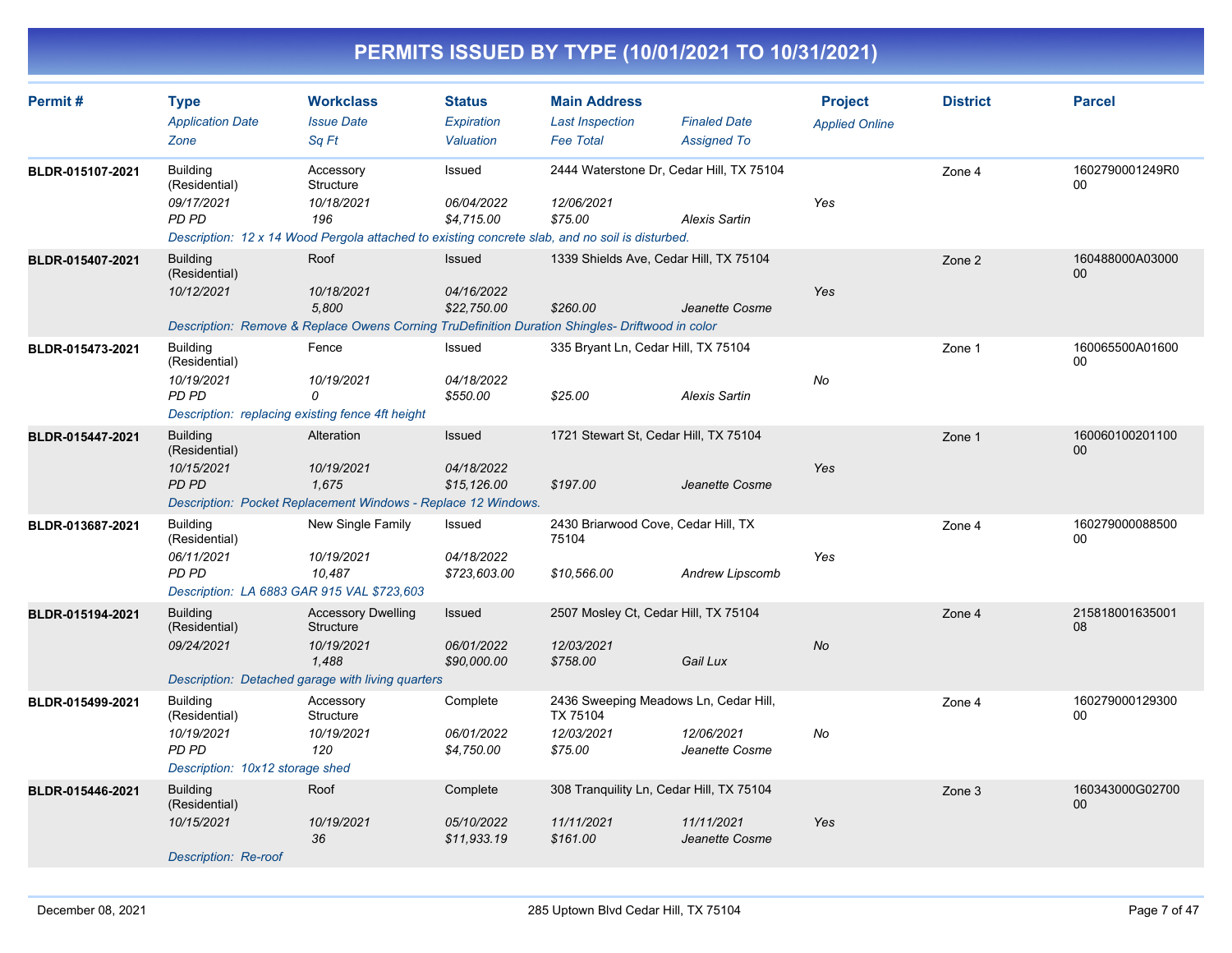| Permit#          | <b>Type</b><br><b>Application Date</b><br>Zone                                                                | <b>Workclass</b><br><b>Issue Date</b><br>Sq Ft                                                   | <b>Status</b><br>Expiration<br>Valuation   | <b>Main Address</b><br><b>Last Inspection</b><br><b>Fee Total</b> | <b>Finaled Date</b><br><b>Assigned To</b> | <b>Project</b><br><b>Applied Online</b> | <b>District</b> | <b>Parcel</b>         |
|------------------|---------------------------------------------------------------------------------------------------------------|--------------------------------------------------------------------------------------------------|--------------------------------------------|-------------------------------------------------------------------|-------------------------------------------|-----------------------------------------|-----------------|-----------------------|
| BLDR-015512-2021 | <b>Building</b><br>(Residential)<br>10/20/2021<br><b>Description: Re-Roofing Shingles</b>                     | Roof<br>10/20/2021<br>0                                                                          | Issued<br>04/18/2022<br>\$24,000.00        | 2107 Rohne Dr, Cedar Hill, TX<br>\$269.00                         | Cindy Guzman                              | No                                      | Zone 4          | 215818001623001<br>08 |
| BLDR-014984-2021 | <b>Building</b><br>(Residential)<br>09/11/2021                                                                | Addition<br>10/20/2021<br>170<br>Description: Dotson 87217 - Add 10'x17' Pergola and ceiling fan | Complete<br>05/17/2022<br>\$10,368.00      | 719 Harvest Glen, Cedar Hill, TX 75104<br>11/18/2021<br>\$152.00  | 11/18/2021<br>Gail Lux                    | Yes                                     | Zone 2          | 160155400702600<br>00 |
| BLDR-015227-2021 | <b>Building</b><br>(Residential)<br>09/28/2021<br>PD PD<br>Description: multi purpose court 35x72             | Alteration<br>10/21/2021<br>2,520                                                                | Issued<br>05/17/2022<br>\$17,000.00        | 1351 Overlook Cir, Cedar Hill, TX 75104<br>11/18/2021<br>\$206.00 | <b>Alexis Sartin</b>                      | No                                      | Zone 4          | 160209000093900<br>00 |
| BLDR-015213-2021 | <b>Building</b><br>(Residential)<br>09/27/2021<br>PD PD<br><b>Description: Re-Roof</b>                        | Roof<br>10/21/2021<br>25                                                                         | Complete<br>05/03/2022<br>\$10,682.00      | 933 Collins Blvd, Cedar Hill, TX 75104<br>11/04/2021<br>\$152.00  | 11/04/2021<br>Cindy Guzman                | Yes                                     | Zone 3          | 160425500A05600<br>00 |
| BLDR-015542-2021 | <b>Building</b><br>(Residential)<br>10/21/2021<br>PD PD                                                       | Driveway<br>10/21/2021<br>0<br>Description: driveway width extension to include approach         | Issued<br>04/19/2022<br>\$2,700.00         | 448 Sugar Mill Dr, Cedar Hill, TX 75104<br>\$80.00                | Andrew Lipscomb                           | No                                      | Zone 1          | 160200000200700<br>00 |
| BLDR-014820-2021 | <b>Building</b><br>(Residential)<br>08/30/2021<br>PD PD                                                       | Fence<br>10/21/2021<br>250<br>Description: 8' tall steel frame gate with cedar slats.            | <b>Issued</b><br>04/19/2022<br>\$10,000.00 | 2354 Mystic Shores Dr, Cedar Hill, TX<br>75104<br>\$25.00         | Jeanette Cosme                            | Yes                                     | Zone 4          | 160279600011840<br>00 |
| BLDR-015228-2021 | <b>Building</b><br>(Residential)<br>09/28/2021<br>PD PD<br>Description: retaining walls                       | Retaining Wall<br>10/21/2021<br>0                                                                | Issued<br>06/01/2022<br>\$15,000.00        | 1351 Overlook Cir, Cedar Hill, TX 75104<br>12/03/2021<br>\$188.00 | <b>Alexis Sartin</b>                      | No                                      | Zone 4          | 160209000093900<br>00 |
| BLDR-015226-2021 | <b>Building</b><br>(Residential)<br>09/28/2021<br><b>PD PD</b><br>Description: extend existing driveway 12x75 | Driveway<br>10/22/2021<br>900                                                                    | <b>Issued</b><br>04/20/2022<br>\$15,000.00 | 1351 Overlook Cir, Cedar Hill, TX 75104<br>\$188.00               | <b>Alexis Sartin</b>                      | <b>No</b>                               | Zone 4          | 160209000093900<br>00 |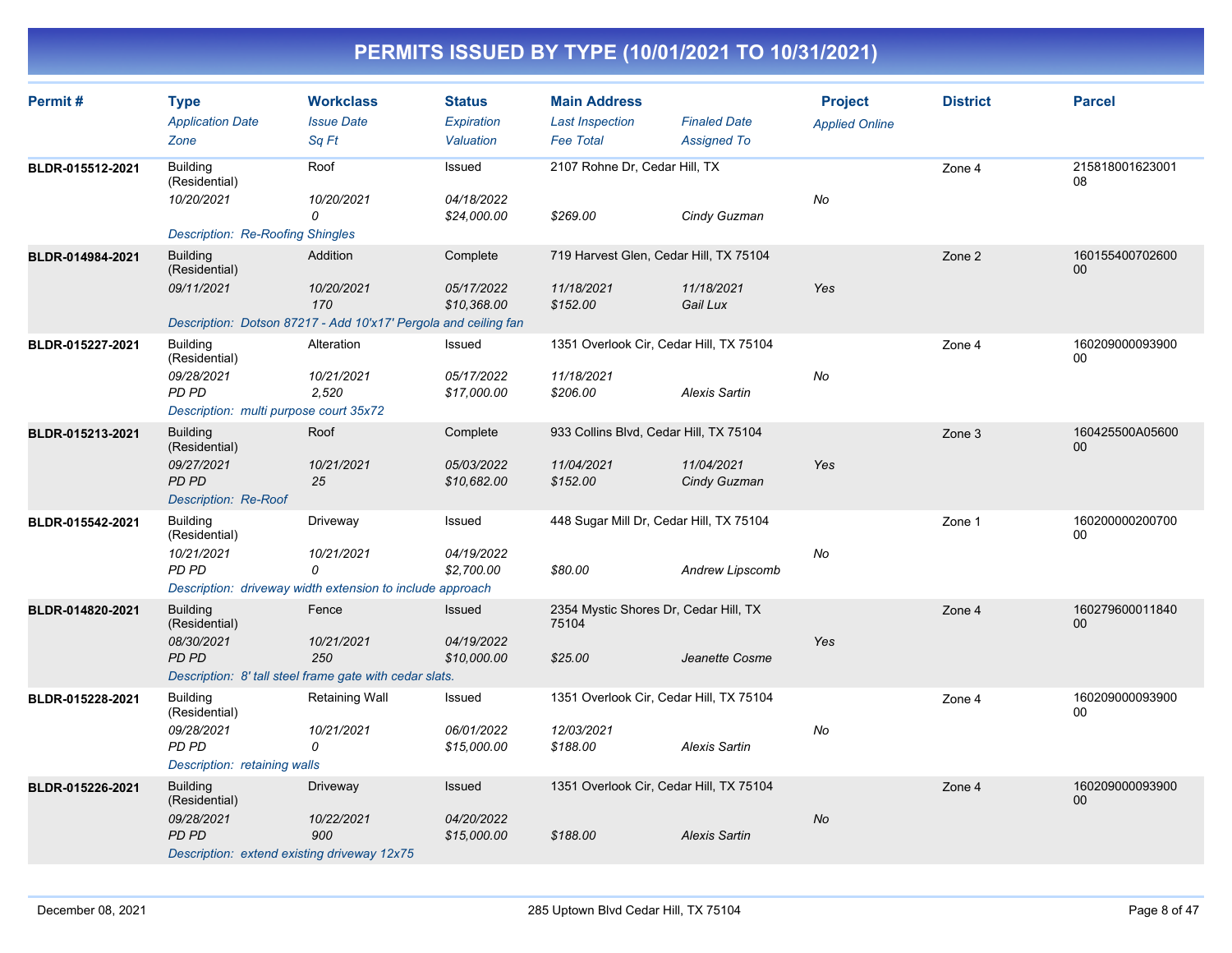| Permit#          | <b>Type</b><br><b>Application Date</b><br>Zone                                                                      | <b>Workclass</b><br><b>Issue Date</b><br>Sa Ft | <b>Status</b><br>Expiration<br>Valuation  | <b>Main Address</b><br><b>Last Inspection</b><br><b>Fee Total</b>      | <b>Finaled Date</b><br><b>Assigned To</b> | <b>Project</b><br><b>Applied Online</b> | <b>District</b> | <b>Parcel</b>         |
|------------------|---------------------------------------------------------------------------------------------------------------------|------------------------------------------------|-------------------------------------------|------------------------------------------------------------------------|-------------------------------------------|-----------------------------------------|-----------------|-----------------------|
| BLDR-015272-2021 | <b>Building</b><br>(Residential)<br>10/01/2021<br>PD PD<br>Description: 12x20 shed                                  | Accessory<br>Structure<br>10/22/2021<br>240    | Issued<br>04/20/2022<br>\$3,400.00        | 421 N Waterford Oaks Dr, Cedar Hill, TX<br>75104<br>\$75.00            | <b>Alexis Sartin</b>                      | No                                      | Zone 2          | 160457402300100<br>00 |
| BLDR-015575-2021 | <b>Building</b><br>(Residential)<br>10/25/2021<br>PD PD<br>Description: reapice roof-shingles only                  | Roof<br>10/25/2021<br>0                        | Issued<br>04/23/2022<br>\$3,000.00        | 1746 Summerwood Ln, Cedar Hill, TX<br>75104<br>\$80.00                 | <b>Alexis Sartin</b>                      | <b>No</b>                               | Zone 3          | 160045200N01200<br>00 |
| BLDR-015565-2021 | <b>Building</b><br>(Residential)<br>10/25/2021<br>PD PD<br>Description: 3x5 Pad and plastic shed to house generator | Accessory<br>Structure<br>10/25/2021<br>15     | Issued<br>06/06/2022<br>\$875.00          | 2306 Summer Brook Ct, Cedar Hill, TX<br>75104<br>12/07/2021<br>\$50.00 | <b>Alexis Sartin</b>                      | No                                      | Zone 4          | 215816001450001<br>08 |
| BLDR-015571-2021 | <b>Building</b><br>(Residential)<br>10/25/2021<br>PD PD<br>Description: 5 ft iron fence around pool perimeter       | Fence<br>10/25/2021<br>0                       | <b>Issued</b><br>04/23/2022<br>\$7,000.00 | 1351 Overlook Cir, Cedar Hill, TX 75104<br>\$25.00                     | <b>Alexis Sartin</b>                      | <b>No</b>                               | Zone 4          | 160209000093900<br>00 |
| BLDR-015502-2021 | <b>Building</b><br>(Residential)<br>10/19/2021<br>Description: Pocket Replacement Windows - Replace 9 Windows.      | Alteration<br>10/25/2021<br>1.475              | Issued<br>04/23/2022<br>\$9,000.00        | 305 Meadow Ridge Dr, Cedar Hill, TX<br>75104<br>\$134.00               | <b>Alexis Sartin</b>                      | Yes                                     | Zone 1          | 160335000201000<br>00 |
| BLDR-015576-2021 | <b>Building</b><br>(Residential)<br>10/25/2021<br><b>PD PD</b><br>Description: replacement of shingles only         | Roof<br>10/25/2021<br>0                        | Issued<br>04/23/2022<br>\$50,000.00       | 2401 Scenic Ct, Cedar Hill, TX 75104<br>\$478.00                       | <b>Alexis Sartin</b>                      | No                                      | Zone 4          | 160279000181500<br>00 |
| BLDR-015498-2021 | <b>Building</b><br>(Residential)<br>10/19/2021<br>PD PD<br>Description: Removing and replacing roofing              | Roof<br>10/26/2021<br>3,300                    | Issued<br>04/25/2022<br>\$13,250.32       | 1404 Hamilton Cir, Cedar Hill, TX 75104<br>\$179.00                    | <b>Alexis Sartin</b>                      | Yes                                     | Zone 1          | 160325500200900<br>00 |
| BLDR-015511-2021 | <b>Building</b><br>(Residential)<br>10/20/2021<br><b>PD PD</b><br>Description: Backyard shed 10x8                   | Accessory<br>Structure<br>10/26/2021<br>80     | Issued<br>04/25/2022<br>\$2,500.00        | 1502 Legacy Dr, Cedar Hill, TX 75104<br>\$50.00                        | <b>Alexis Sartin</b>                      | Yes                                     | Zone 3          | 160045300H00100<br>00 |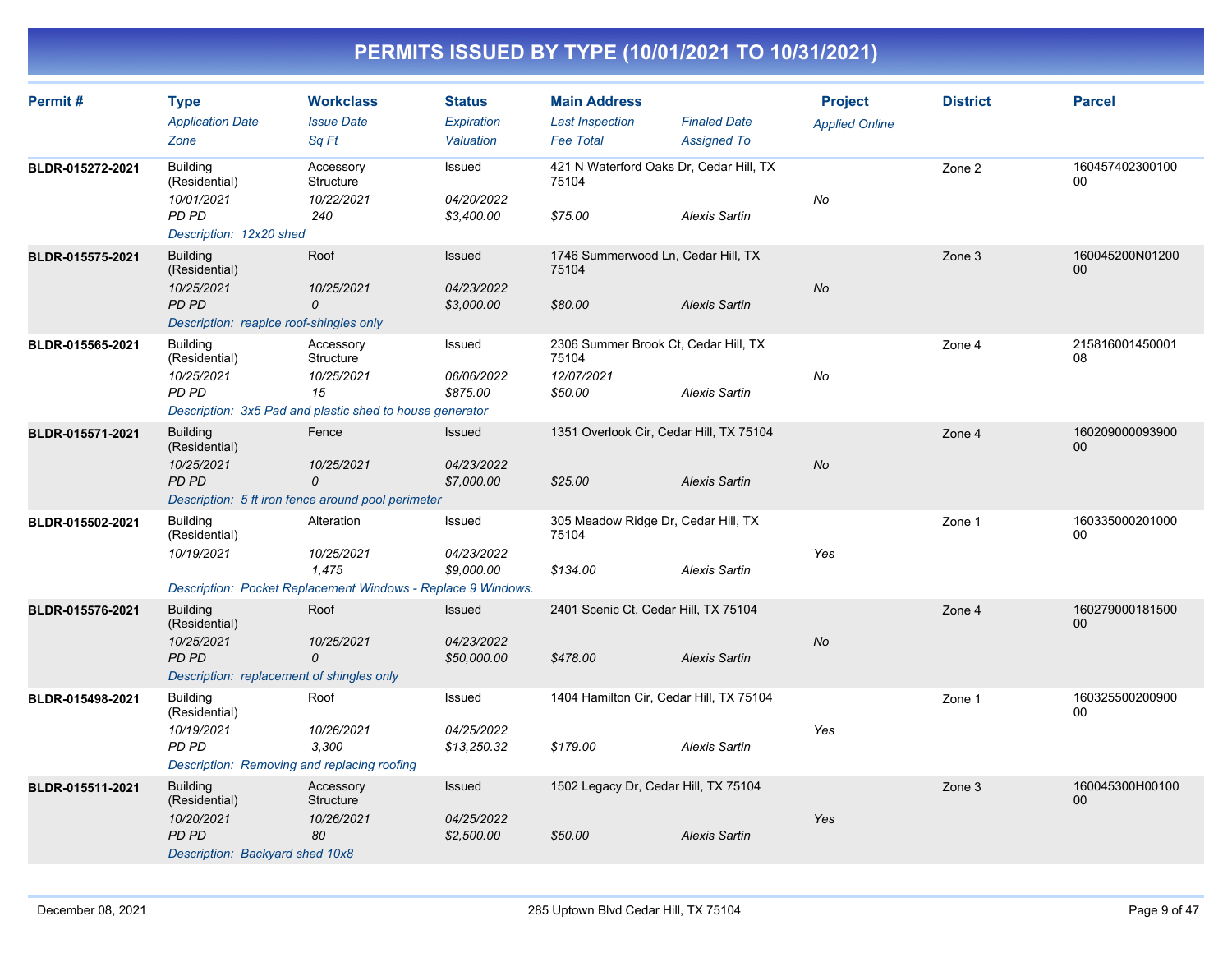| Permit#          | <b>Type</b><br><b>Application Date</b><br>Zone                                                               | <b>Workclass</b><br><b>Issue Date</b><br>Sq Ft                                                          | <b>Status</b><br>Expiration<br>Valuation | <b>Main Address</b><br><b>Last Inspection</b><br><b>Fee Total</b>     | <b>Finaled Date</b><br><b>Assigned To</b> | <b>Project</b><br><b>Applied Online</b> | <b>District</b> | <b>Parcel</b>             |
|------------------|--------------------------------------------------------------------------------------------------------------|---------------------------------------------------------------------------------------------------------|------------------------------------------|-----------------------------------------------------------------------|-------------------------------------------|-----------------------------------------|-----------------|---------------------------|
| BLDR-015585-2021 | <b>Building</b><br>(Residential)<br>10/26/2021<br>PD PD<br>Description: replacement of roof shingles only    | Roof<br>10/26/2021<br>0                                                                                 | Issued<br>04/25/2022<br>\$12,000.00      | 476 Overland Trl, Cedar Hill, TX 75104<br>\$161.00                    | <b>Alexis Sartin</b>                      | No                                      | Zone 1          | 160200100503000<br>00     |
| BLDR-015596-2021 | <b>Building</b><br>(Residential)<br>10/27/2021<br><b>PD PD</b><br><b>Description: Reroof</b>                 | Roof<br>10/27/2021<br>0                                                                                 | Complete<br>04/27/2022<br>\$19,000.00    | 1019 Streamside Dr, Cedar Hill, TX 75104<br>10/29/2021<br>\$224.00    | 10/29/2021<br>Cindy Guzman                | <b>No</b>                               | Zone 2          | 160482000F01400<br>00     |
| BLDR-014856-2021 | <b>Building</b><br>(Residential)<br>09/01/2021                                                               | Addition<br>10/27/2021<br>1.110<br>Description: add game room, office storage and toilet in attic space | Issued<br>05/28/2022<br>\$135,000.00     | 1318 Cartwright Dr, Cedar Hill, TX 75104<br>11/29/2021<br>\$1,038.00  | Gail Lux                                  | No                                      | Zone 1          | 650539407101702<br>00     |
| BLDR-014894-2021 | <b>Building</b><br>(Residential)<br>09/02/2021<br>Description: LA 3065 GAR 848 VAL \$350,000                 | <b>New Single Family</b><br>10/28/2021<br>4,552                                                         | Issued<br>05/21/2022<br>\$350,000.00     | 1714 Right Field Ct, Cedar Hill, TX 75104<br>11/22/2021<br>\$8,192.00 | Gail Lux                                  | Yes                                     | Zone 4          | 160279000222600<br>$00\,$ |
| BLDR-015580-2021 | <b>Building</b><br>(Residential)<br>10/25/2021<br><b>PD PD</b><br>Description: reroof                        | Roof<br>10/28/2021<br>3,300                                                                             | Complete<br>05/09/2022<br>\$13,000.00    | 114 Biscayne Dr, Cedar Hill, TX 75104<br>11/10/2021<br>\$170.00       | 11/10/2021<br><b>Alexis Sartin</b>        | Yes                                     | Zone 1          | 160325501103100<br>00     |
| BLDR-014464-2021 | <b>Building</b><br>(Residential)<br>08/05/2021<br>PD PD                                                      | Accessory<br>Structure<br>10/28/2021<br>510<br>Description: patio cover, concrete and wood 510 sq feet  | Issued<br>04/26/2022<br>\$12,000.00      | 713 King St, Cedar Hill, TX 75104<br>\$161.00                         | <b>Alexis Sartin</b>                      | No                                      | Zone 3          | 160067100303600<br>00     |
| BLDR-014893-2021 | <b>Building</b><br>(Residential)<br>09/02/2021<br><b>PD PD</b><br>Description: LA 4254 GAR 625 VAL \$400,000 | New Single Family<br>10/28/2021<br>5,218                                                                | Issued<br>04/26/2022<br>\$400,000.00     | 2849 Emerald Sound Dr, Cedar Hill, TX<br>75104<br>\$8,459.00          | Gail Lux                                  | Yes                                     | Zone 4          | 160279000015900<br>00     |
| BLDR-015625-2021 | <b>Building</b><br>(Residential)<br>10/28/2021<br><b>PD PD</b><br>Description: 12x8 storage shed             | Accessory<br>Structure<br>10/28/2021<br>96                                                              | Issued<br>05/21/2022<br>\$4,000.00       | 1206 Witherspoon Rd, Cedar Hill, TX<br>75104<br>11/22/2021<br>\$50.00 | <b>Alexis Sartin</b>                      | <b>No</b>                               | Zone 3          | 160425500B00900<br>00     |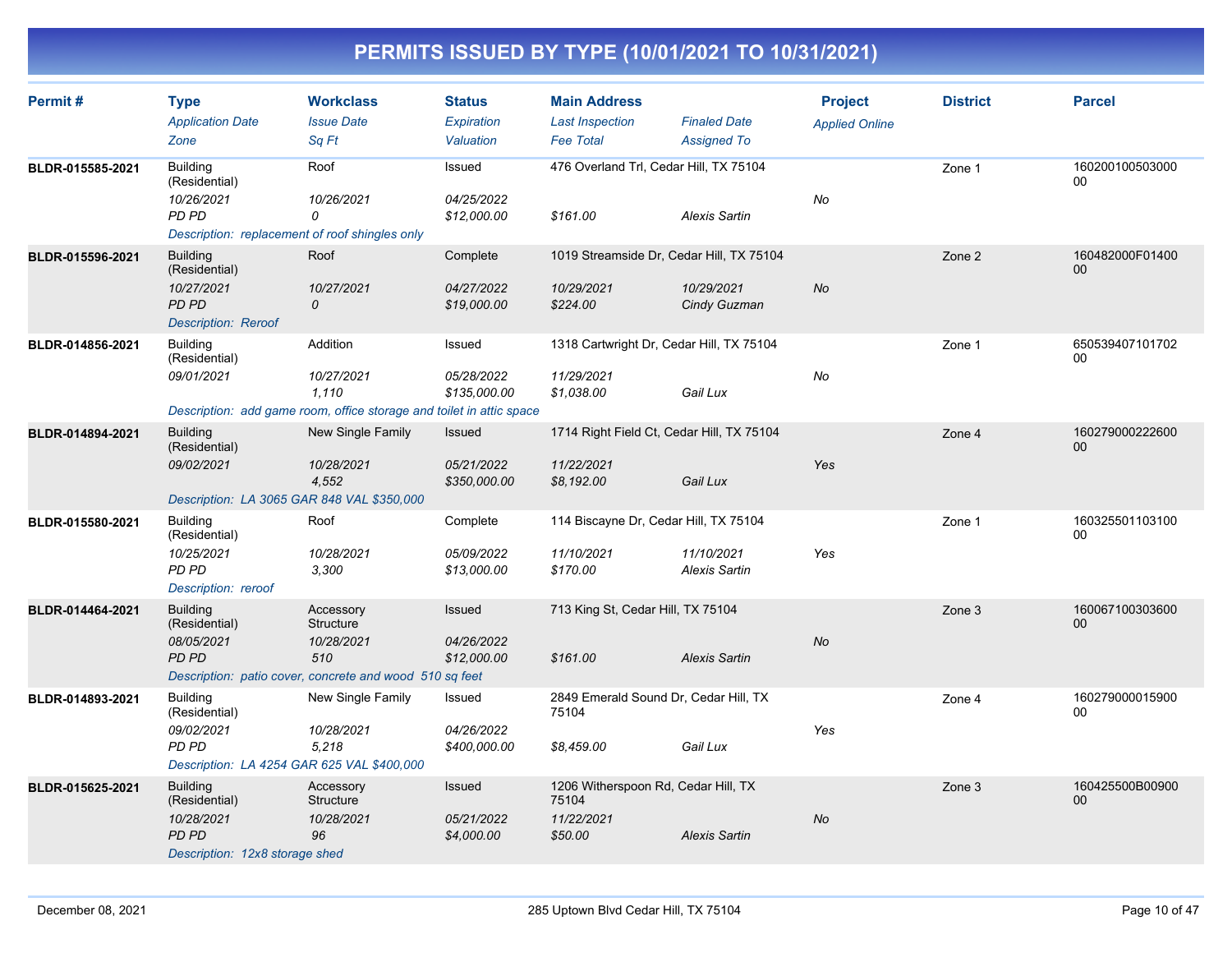| Permit#          | <b>Type</b><br><b>Application Date</b><br>Zone                                                  | <b>Workclass</b><br><b>Issue Date</b><br>Sq Ft                                              | <b>Status</b><br>Expiration<br>Valuation | <b>Main Address</b><br><b>Last Inspection</b><br><b>Fee Total</b> | <b>Finaled Date</b><br><b>Assigned To</b>                     | <b>Project</b><br><b>Applied Online</b> | <b>District</b> | <b>Parcel</b>         |
|------------------|-------------------------------------------------------------------------------------------------|---------------------------------------------------------------------------------------------|------------------------------------------|-------------------------------------------------------------------|---------------------------------------------------------------|-----------------------------------------|-----------------|-----------------------|
| BLDR-015412-2021 | <b>Building</b><br>(Residential)<br>10/12/2021<br>PD PD<br><b>Description: Sunroom Addition</b> | Addition<br>10/28/2021<br>240                                                               | Issued<br>04/26/2022<br>\$59,901.00      | \$548.00                                                          | 1228 Old Oak Dr, Cedar Hill, TX 75104<br><b>Alexis Sartin</b> | Yes                                     | Zone 1          | 160200200601300<br>00 |
| BLDR-015229-2021 | <b>Building</b><br>(Residential)<br>09/28/2021                                                  | Addition<br>10/29/2021<br>70<br>Description: patio cover 14x13, with 2 foot roof projection | Issued<br>04/27/2022<br>\$2,000.00       | \$71.00                                                           | 780 Tranquility Ln, Cedar Hill, TX 75104<br>Alexis Sartin     | <b>No</b>                               | Zone 3          | 160128500B00200<br>00 |
| BLDR-015633-2021 | <b>Building</b><br>(Residential)<br>10/29/2021                                                  | Fence<br>10/29/2021<br>0<br>Description: 6 ft wood fence-replacing existing fence           | Issued<br>04/27/2022<br>\$2,000.00       | 205 Nafus St, Cedar Hill, TX 75104<br>\$25.00                     | <b>Alexis Sartin</b>                                          | <b>No</b>                               | Zone 2          | 160207700H01700<br>00 |
| BLDR-015642-2021 | <b>Building</b><br>(Residential)<br>10/29/2021<br>Description: replace 6 ft fence               | Fence<br>10/29/2021<br>0                                                                    | Issued<br>04/27/2022<br>\$1,000.00       | 938 Southwestern Dr, Cedar Hill, TX<br>75104<br>\$25.00           | <b>Alexis Sartin</b>                                          | <b>No</b>                               | Zone 2          | 160498000G01500<br>00 |

**PERMITS ISSUED FOR BUILDING (RESIDENTIAL): 69**

| <b>CERTIFICATE OF OCCUPANCY</b> |                                                           |                                                                                                                          |                  |                                |                                                                |           |                                              |                       |
|---------------------------------|-----------------------------------------------------------|--------------------------------------------------------------------------------------------------------------------------|------------------|--------------------------------|----------------------------------------------------------------|-----------|----------------------------------------------|-----------------------|
| CO-013968-2021                  | Certificate of<br>Occupancy<br>07/01/2021<br>LR LR        | Certificate of<br>Occupancy<br>10/11/2021<br>0<br>Description: Centrum Medical Holdings, LLC - Office (Medical)          | Issued<br>\$0.00 | 75104<br>10/07/2021<br>\$75.00 | 128 W Belt Line Rd, 1, Cedar Hill, TX<br>Alexis Sartin         | No        | Zone 2                                       | 650881350101500<br>00 |
| CO-014523-2021                  | Certificate of<br>Occupancy<br>08/10/2021                 | Certificate of<br>Occupancy<br>10/13/2021<br>1,700<br>Description: S&P Grocery - Convenience Store                       | Issued<br>\$0.00 | 08/30/2021<br>\$75.00          | 273 Hickerson St. Cedar Hill, TX 75104<br><b>Alexis Sartin</b> | <b>No</b> | None                                         |                       |
| CO-014932-2021                  | Certificate of<br>Occupancy<br>09/07/2021<br><b>LR LR</b> | Certificate of<br>Occupancy<br>10/13/2021<br>1.000<br>Description: Upscale Resale P.ces - Used Merchandise (Indoor Only) | Issued<br>\$0.00 | 75104<br>10/12/2021<br>\$75.00 | 108 W Belt Line Rd, 3, Cedar Hill, TX<br>Alexis Sartin         | No        | Zone 2                                       | 650881350101500<br>00 |
|                                 |                                                           |                                                                                                                          |                  |                                |                                                                |           | PERMITS ISSUED FOR CERTIFICATE OF OCCUPANCY: | 3                     |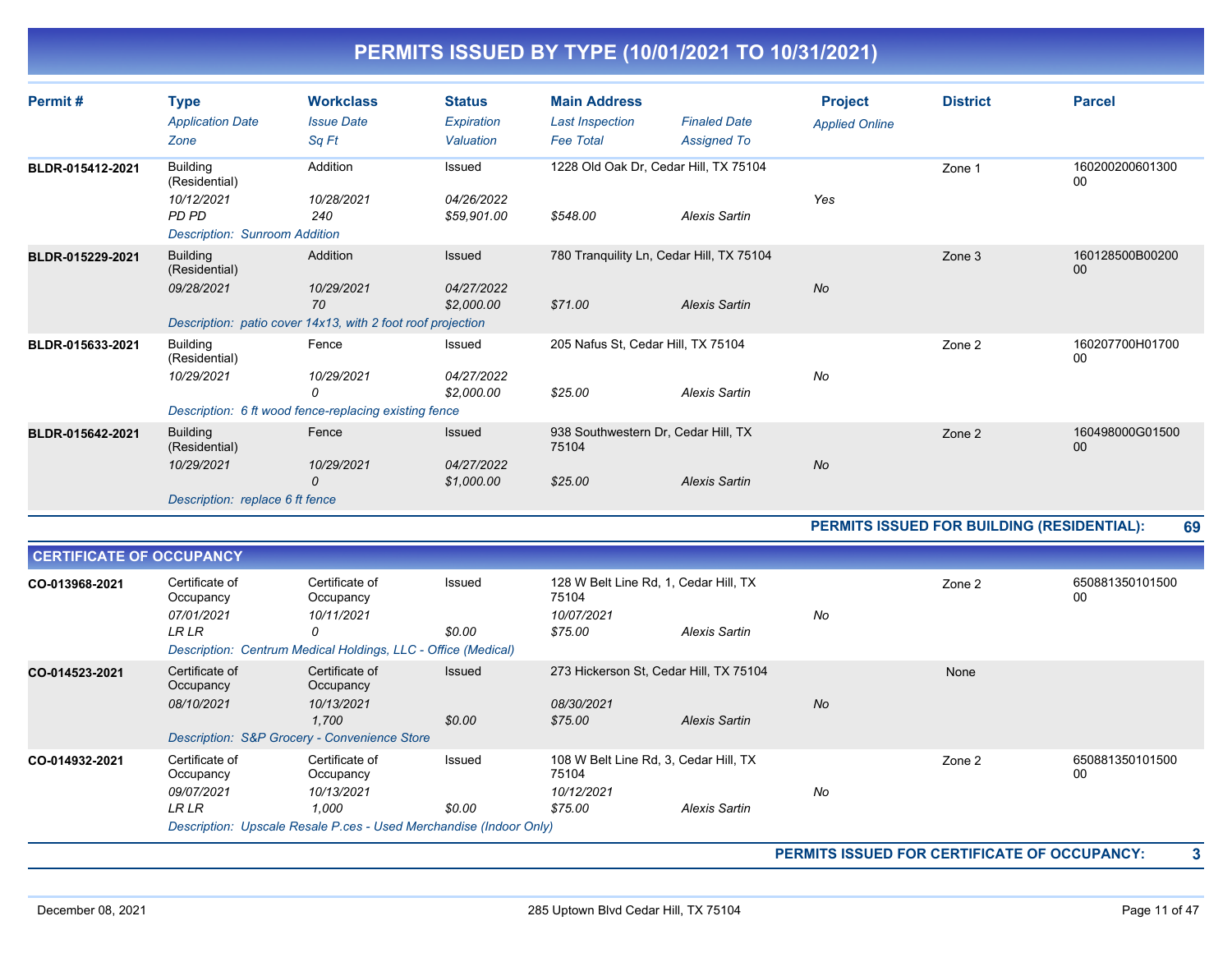|                                     |                                                           |                                                                                           |                                          |                                                                   | PERMITS ISSUED BY TYPE (10/01/2021 TO 10/31/2021) |                                         |                                |                                                                                                                                                                                         |
|-------------------------------------|-----------------------------------------------------------|-------------------------------------------------------------------------------------------|------------------------------------------|-------------------------------------------------------------------|---------------------------------------------------|-----------------------------------------|--------------------------------|-----------------------------------------------------------------------------------------------------------------------------------------------------------------------------------------|
| Permit#                             | <b>Type</b><br><b>Application Date</b><br>Zone            | <b>Workclass</b><br><b>Issue Date</b><br>Sq Ft                                            | <b>Status</b><br>Expiration<br>Valuation | <b>Main Address</b><br><b>Last Inspection</b><br><b>Fee Total</b> | <b>Finaled Date</b><br><b>Assigned To</b>         | <b>Project</b><br><b>Applied Online</b> | <b>District</b>                | <b>Parcel</b>                                                                                                                                                                           |
| <b>DEMOLITION</b>                   |                                                           |                                                                                           |                                          |                                                                   |                                                   |                                         |                                |                                                                                                                                                                                         |
| DEMO-015373-2021                    | Demolition<br>10/08/2021                                  | Residential<br>10/20/2021                                                                 | Issued<br>01/18/2022                     |                                                                   | 325 Wedgewood Ln, Cedar Hill, TX 75104            | No                                      | Zone 2                         | 160483100l014000<br>$\Omega$                                                                                                                                                            |
|                                     | PD PD                                                     | 0                                                                                         | \$8,050.00                               | \$50.00                                                           | Gail Lux                                          |                                         |                                |                                                                                                                                                                                         |
|                                     |                                                           | Description: total demolition of multi story wood frame house on concrete slab foundation |                                          |                                                                   |                                                   |                                         |                                |                                                                                                                                                                                         |
| DEMO-015527-2021                    | Demolition                                                | Non-Residential                                                                           | Issued                                   |                                                                   | 500 W 1382 Hwy, Cedar Hill, TX 75104              |                                         | Zone 1                         | 160168000A00100<br>00                                                                                                                                                                   |
|                                     | 10/20/2021<br><b>NS NS</b>                                | 10/21/2021<br>$\Omega$<br>Description: Demolish Awning/Canopy & Remove Debris             | 02/21/2022<br>\$8,712.19                 | 11/23/2021<br>\$50.00                                             | Gail Lux                                          | No                                      |                                |                                                                                                                                                                                         |
| DEMO-015626-2021                    | Demolition                                                | Residential                                                                               | Issued                                   | 809 Bailey Dr, Cedar Hill, TX 75104                               |                                                   |                                         | Zone 2                         | 160206500C00300<br>00                                                                                                                                                                   |
|                                     | 10/28/2021                                                | 10/28/2021<br>1,750                                                                       | 01/26/2022<br>\$8,500.00                 | \$50.00                                                           | <b>Alexis Sartin</b>                              | No                                      |                                |                                                                                                                                                                                         |
|                                     |                                                           | Description: Demolition of residence due to fire.                                         |                                          |                                                                   |                                                   |                                         |                                |                                                                                                                                                                                         |
|                                     |                                                           |                                                                                           |                                          |                                                                   |                                                   |                                         | PERMITS ISSUED FOR DEMOLITION: | 3                                                                                                                                                                                       |
| <b>ELECTRICAL (NON-RESIDENTIAL)</b> |                                                           |                                                                                           |                                          |                                                                   |                                                   |                                         |                                |                                                                                                                                                                                         |
| ELEC-015362-2021                    | Electrical<br>(Non-Residential)                           | Sign                                                                                      | Issued                                   |                                                                   | 241 E Fm 1382, 307, Cedar Hill, TX 75104          |                                         | Zone 2                         | 160304000000100<br>00                                                                                                                                                                   |
|                                     | 10/07/2021                                                | 10/07/2021                                                                                | 06/01/2022                               | 12/03/2021                                                        |                                                   | No                                      |                                |                                                                                                                                                                                         |
|                                     | ${\it LR}$ ${\it LR}$<br><b>Description: Sally Beauty</b> | 33                                                                                        | \$0.00                                   | \$0.00                                                            | Gail Lux                                          |                                         |                                |                                                                                                                                                                                         |
| ELEC-015061-2021                    | Electrical<br>(Non-Residential)                           | Electrical                                                                                | Complete                                 | 75104                                                             | 1111 E Wintergreen Rd, Cedar Hill, TX             |                                         | Zone 2                         | 160485000100201<br>00                                                                                                                                                                   |
|                                     | 09/15/2021                                                | 10/11/2021<br>20,000                                                                      | 04/11/2022<br>\$9,800.00                 | 10/13/2021<br>\$50.00                                             | 10/13/2021<br>Gail Lux                            | Yes                                     |                                |                                                                                                                                                                                         |
|                                     | Install 14 plugs and 12 light fixtures                    | Description: Install a 3 phase, 200A service with meter and panel.                        |                                          |                                                                   |                                                   |                                         |                                |                                                                                                                                                                                         |
| ELEC-015389-2021                    | Electrical<br>(Non-Residential)                           | Alteration                                                                                | Issued                                   | 75104                                                             | 416 E 1382 Hwy, 416, Cedar Hill, TX               |                                         | Zone 2                         | 160364500001R00<br>00                                                                                                                                                                   |
|                                     | 10/11/2021<br><b>LR LR</b>                                | 10/11/2021<br>8,988                                                                       | 04/09/2022<br>\$0.00                     | \$0.00                                                            | Gail Lux                                          | No                                      |                                |                                                                                                                                                                                         |
|                                     |                                                           | within the space, remove screen wall behind building for new box truck loading area.      |                                          |                                                                   |                                                   |                                         |                                | Description: Shell modifications to Space 416 including new storefront glass, new exterior awnings, demo existing interior tenant improvements, add new exterior rear door, add new MEP |
| ELEC-015387-2021                    | Electrical<br>(Non-Residential)                           | Electrical                                                                                | Issued                                   |                                                                   | 755 S Clark Rd, Cedar Hill, TX 75104              |                                         | Zone 2                         | 650881350180000<br>00 <sup>°</sup>                                                                                                                                                      |
|                                     | 10/11/2021                                                | 10/12/2021<br>$\overline{4}$                                                              | <i>04/13/2022</i><br>\$4,000.00          | 10/14/2021<br>\$50.00                                             | Gail Lux                                          | Yes                                     |                                |                                                                                                                                                                                         |
|                                     | <b>Description: Replace Meter Pole</b>                    |                                                                                           |                                          |                                                                   |                                                   |                                         |                                |                                                                                                                                                                                         |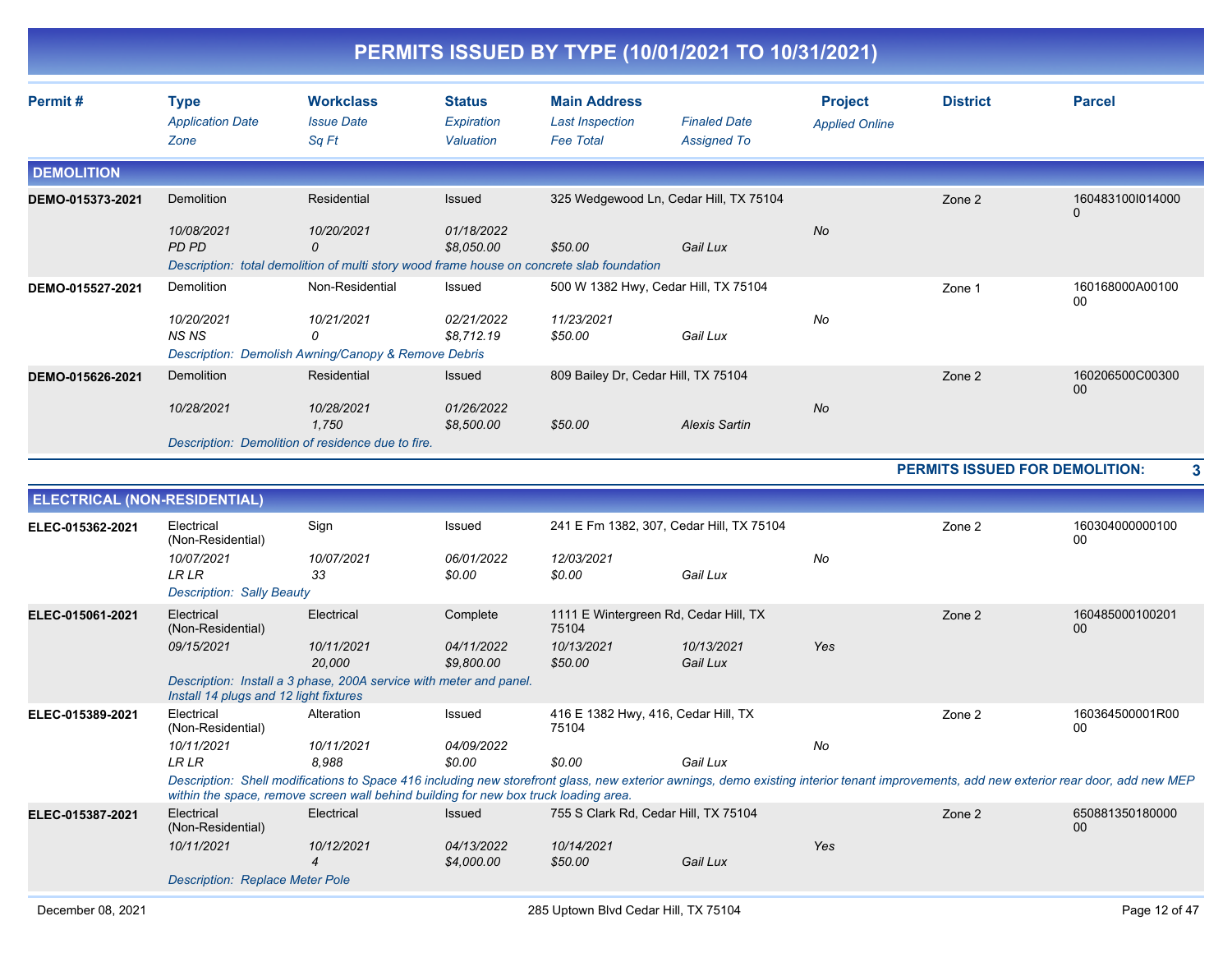| Permit#          | <b>Type</b><br><b>Application Date</b><br>Zone                                                                    | <b>Workclass</b><br><b>Issue Date</b><br>Sq Ft                                 | <b>Status</b><br>Expiration<br>Valuation | <b>Main Address</b><br><b>Last Inspection</b><br><b>Fee Total</b>              | <b>Finaled Date</b><br><b>Assigned To</b> | <b>Project</b><br><b>Applied Online</b> | <b>District</b> | <b>Parcel</b>         |
|------------------|-------------------------------------------------------------------------------------------------------------------|--------------------------------------------------------------------------------|------------------------------------------|--------------------------------------------------------------------------------|-------------------------------------------|-----------------------------------------|-----------------|-----------------------|
| ELEC-015603-2021 | Electrical<br>(Non-Residential)<br>10/27/2021<br><b>LRLR</b><br>Description: attached sign on west side           | Sign<br>10/27/2021<br>85                                                       | Issued<br>04/25/2022<br>\$0.00           | 436 N J Elmer Weaver Fwy, Cedar Hill, TX<br>75104<br>\$0.00                    | <b>Alexis Sartin</b>                      | No                                      | Zone 2          | 160104900C8RA1<br>000 |
| ELEC-015600-2021 | Electrical<br>(Non-Residential)<br>10/27/2021<br><b>LRLR</b>                                                      | Sign<br>10/27/2021<br>16<br>Description: attached sign 4x4 on side of building | <b>Issued</b><br>04/25/2022<br>\$0.00    | 436 N J Elmer Weaver Fwy, Cedar Hill, TX<br>75104<br>\$0.00                    | <b>Alexis Sartin</b>                      | No                                      | Zone 2          | 160104900C8RA1<br>000 |
| ELEC-015602-2021 | Electrical<br>(Non-Residential)<br>10/27/2021<br><b>LRLR</b><br>Description: south elevation sign                 | Sign<br>10/27/2021<br>16                                                       | Issued<br>04/25/2022<br>\$0.00           | 436 N J Elmer Weaver Fwy, Cedar Hill, TX<br>75104<br>\$0.00                    | <b>Alexis Sartin</b>                      | No                                      | Zone 2          | 160104900C8RA1<br>000 |
| ELEC-015601-2021 | Electrical<br>(Non-Residential)<br>10/27/2021<br><b>LRLR</b><br>Description: attached sign                        | Sign<br>10/27/2021<br>16                                                       | <b>Issued</b><br>04/25/2022<br>\$0.00    | 436 N J Elmer Weaver Fwy, Cedar Hill, TX<br>75104<br>\$0.00                    | <b>Alexis Sartin</b>                      | No                                      | Zone 2          | 160104900C8RA1<br>000 |
| ELEC-015616-2021 | Electrical<br>(Non-Residential)<br>10/27/2021<br><b>NS NS</b><br><b>Description: Expand existing tenant space</b> | Alteration<br>10/28/2021<br>1,000                                              | Issued<br>05/16/2022<br>\$0.00           | 458 N J Elmer Weaver Fwy, 100, Cedar<br>Hill, TX 75104<br>11/16/2021<br>\$0.00 | Gail Lux                                  | No                                      | Zone 2          | 160068500A00100<br>00 |

**PERMITS ISSUED FOR ELECTRICAL (NON-RESIDENTIAL): 9**

| <b>ELECTRICAL (RESIDENTIAL)</b> |                                                                                         |                                                                             |                      |                                        |                              |    |        |                        |
|---------------------------------|-----------------------------------------------------------------------------------------|-----------------------------------------------------------------------------|----------------------|----------------------------------------|------------------------------|----|--------|------------------------|
| ELER-015279-2021                | Pool<br>Complete<br>940 Balfour Dr. Cedar Hill, TX 75104<br>Electrical<br>(Residential) |                                                                             |                      | Zone 2                                 | 160045500100500<br>00        |    |        |                        |
|                                 | 10/01/2021                                                                              | 10/01/2021<br>450                                                           | 05/16/2022<br>\$0.00 | 11/17/2021<br>\$0.00                   | 11/17/2021<br>Jeanette Cosme | No |        |                        |
|                                 |                                                                                         | Description: 15 x30 gunite pool - verify pool drains location on inspection |                      |                                        |                              |    |        |                        |
| ELER-015286-2021                | Electrical<br>(Residential)                                                             | New Construction                                                            | Issued               | 445 Beard Dr, Cedar Hill, TX 75104     |                              |    | Zone 1 | 160428700102100<br>00  |
|                                 | 10/04/2021                                                                              | 10/04/2021                                                                  | 04/02/2022           |                                        |                              | No |        |                        |
|                                 | PD PD                                                                                   | 448                                                                         | \$0.00               | \$0.00                                 | Jeanette Cosme               |    |        |                        |
|                                 |                                                                                         | Description: porch cover 16x28 with concrete floor                          |                      |                                        |                              |    |        |                        |
| ELER-015311-2021                | Electrical<br>(Residential)                                                             | Repair                                                                      | Complete             | 1408 Dorcheat Dr. Cedar Hill, TX 75104 |                              |    | Zone 2 | 161100400K00700<br>-00 |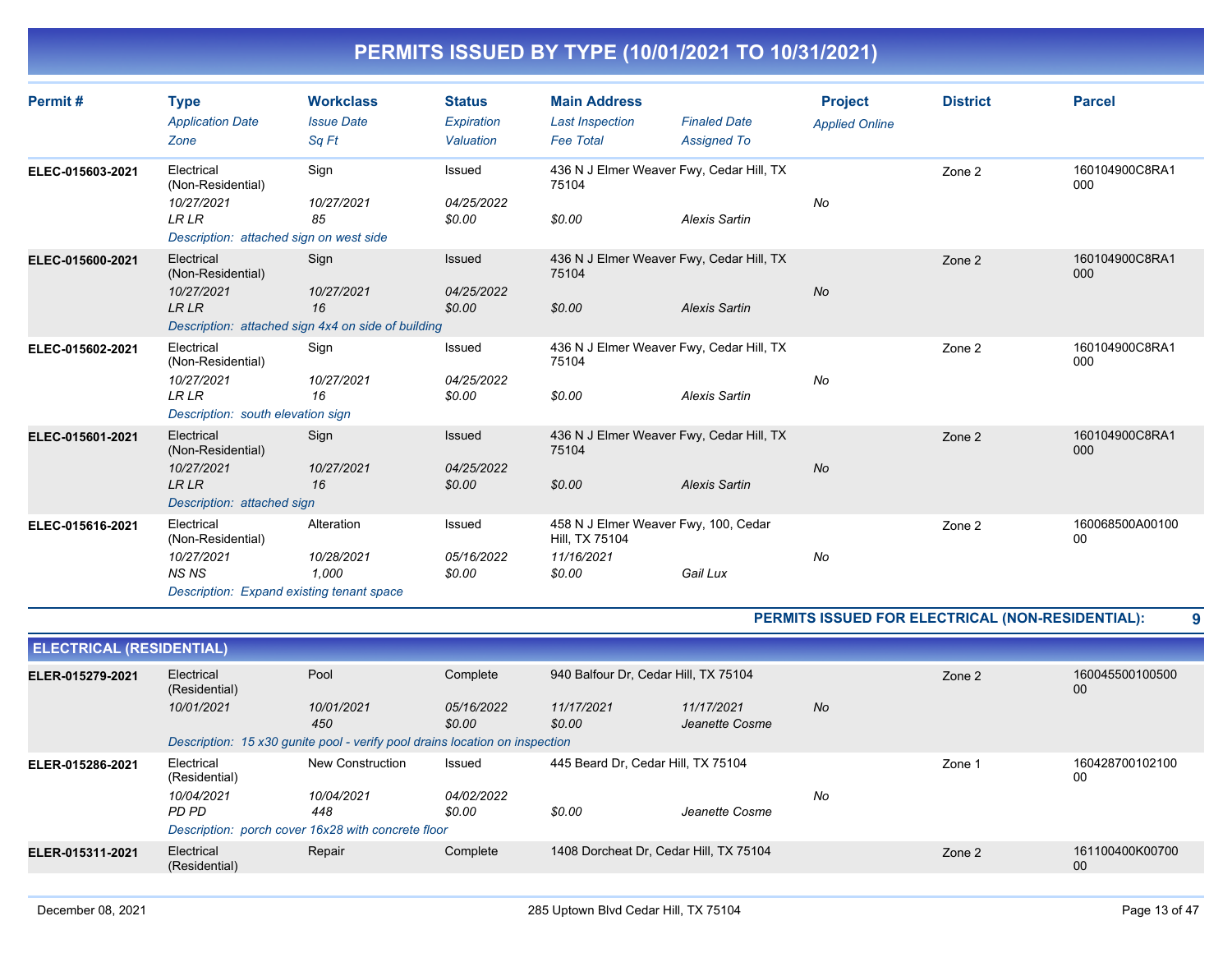|                  |                                                                                                 |                                                                                                  |                                          |                                                                        | PERMITS ISSUED BY TYPE (10/01/2021 TO 10/31/2021)               |                                         |                 |                           |
|------------------|-------------------------------------------------------------------------------------------------|--------------------------------------------------------------------------------------------------|------------------------------------------|------------------------------------------------------------------------|-----------------------------------------------------------------|-----------------------------------------|-----------------|---------------------------|
| Permit#          | <b>Type</b><br><b>Application Date</b><br>Zone                                                  | <b>Workclass</b><br><b>Issue Date</b><br>Sq Ft                                                   | <b>Status</b><br>Expiration<br>Valuation | <b>Main Address</b><br><b>Last Inspection</b><br><b>Fee Total</b>      | <b>Finaled Date</b><br><b>Assigned To</b>                       | <b>Project</b><br><b>Applied Online</b> | <b>District</b> | <b>Parcel</b>             |
|                  | 10/05/2021                                                                                      | 10/05/2021<br>252<br>Description: ADD POWER FOR GAZEBO AND FUTURE OUTDOOR KITCHEN                | 04/25/2022<br>\$1,910.00                 | 10/26/2021<br>\$50.00                                                  | 10/26/2021<br>Jeanette Cosme                                    | Yes                                     |                 |                           |
| ELER-015381-2021 | Electrical<br>(Residential)<br>10/11/2021<br>Description: Construct Gunite pool and Spa         | Pool<br>10/11/2021<br>390                                                                        | Issued<br>04/09/2022<br>\$0.00           | \$0.00                                                                 | 2607 Ballpark Way, Cedar Hill, TX 75104<br><b>Alexis Sartin</b> | No                                      | Zone 4          | 160279000222100<br>00     |
| ELER-015400-2021 | Electrical<br>(Residential)<br>10/11/2021<br><b>Description: Fire Repair</b>                    | Alteration<br>10/11/2021<br>2,215                                                                | Issued<br>04/11/2022<br>\$0.00           | 402 Simmons Dr, Cedar Hill, TX 75104<br>10/13/2021<br>\$0.00           | Gail Lux                                                        | No                                      | Zone 3          | 160065000300400<br>$00\,$ |
| ELER-014480-2021 | Electrical<br>(Residential)<br>08/06/2021<br>PD PD                                              | New Construction<br>10/11/2021<br>5,826<br>Description: LA 3409 GAR 1521 VAL \$800,000           | Issued<br>04/25/2022<br>\$0.00           | 2354 Mystic Shores Dr, Cedar Hill, TX<br>75104<br>10/26/2021<br>\$0.00 | Andrew Lipscomb                                                 | No                                      | Zone 4          | 160279600011840<br>00     |
| ELER-015465-2021 | Electrical<br>(Residential)<br>10/18/2021<br><b>PD PD</b><br>Description: in ground gunite pool | Pool<br>10/18/2021<br>350                                                                        | Issued<br>04/16/2022<br>\$0.00           | 1305 Overlook Cir, Cedar Hill, TX 75104<br>\$0.00                      | <b>Alexis Sartin</b>                                            | No                                      | Zone 4          | 160209000089500<br>00     |
| ELER-015481-2021 | Electrical<br>(Residential)<br>10/19/2021                                                       | New Construction<br>10/19/2021<br>1,488<br>Description: Detached garage with living quarters     | Issued<br>04/18/2022<br>\$0.00           | 2507 Mosley Ct, Cedar Hill, TX 75104<br>\$0.00                         | Gail Lux                                                        | No                                      | Zone 4          | 215818001635001<br>08     |
| ELER-014089-2021 | Electrical<br>(Residential)<br>07/12/2021<br><b>PD PD</b>                                       | <b>New Construction</b><br>10/19/2021<br>10,487<br>Description: LA 6883 GAR 915 VAL \$723,603    | <b>Issued</b><br>04/18/2022<br>\$0.00    | 2430 Briarwood Cove, Cedar Hill, TX<br>75104<br>\$0.00                 | Andrew Lipscomb                                                 | No                                      | Zone 4          | 160279000088500<br>00     |
| ELER-015522-2021 | Electrical<br>(Residential)<br>10/20/2021<br>PD PD                                              | Repair<br>10/20/2021<br>$\mathcal I$<br>Description: Replace 150 amp panel, add surge protection | Complete<br>05/04/2022<br>\$6,890.00     | 1156 Calvert Dr, Cedar Hill, TX 75104<br>11/05/2021<br>\$50.00         | 11/05/2021<br>Jeanette Cosme                                    | Yes                                     | Zone 2          | 160457500902500<br>00     |
| ELER-015510-2021 | Electrical<br>(Residential)                                                                     | Repair                                                                                           | Complete                                 | 1316 Saturn St, Cedar Hill, TX 75104                                   |                                                                 |                                         | Zone 3          | 160425001900300<br>00     |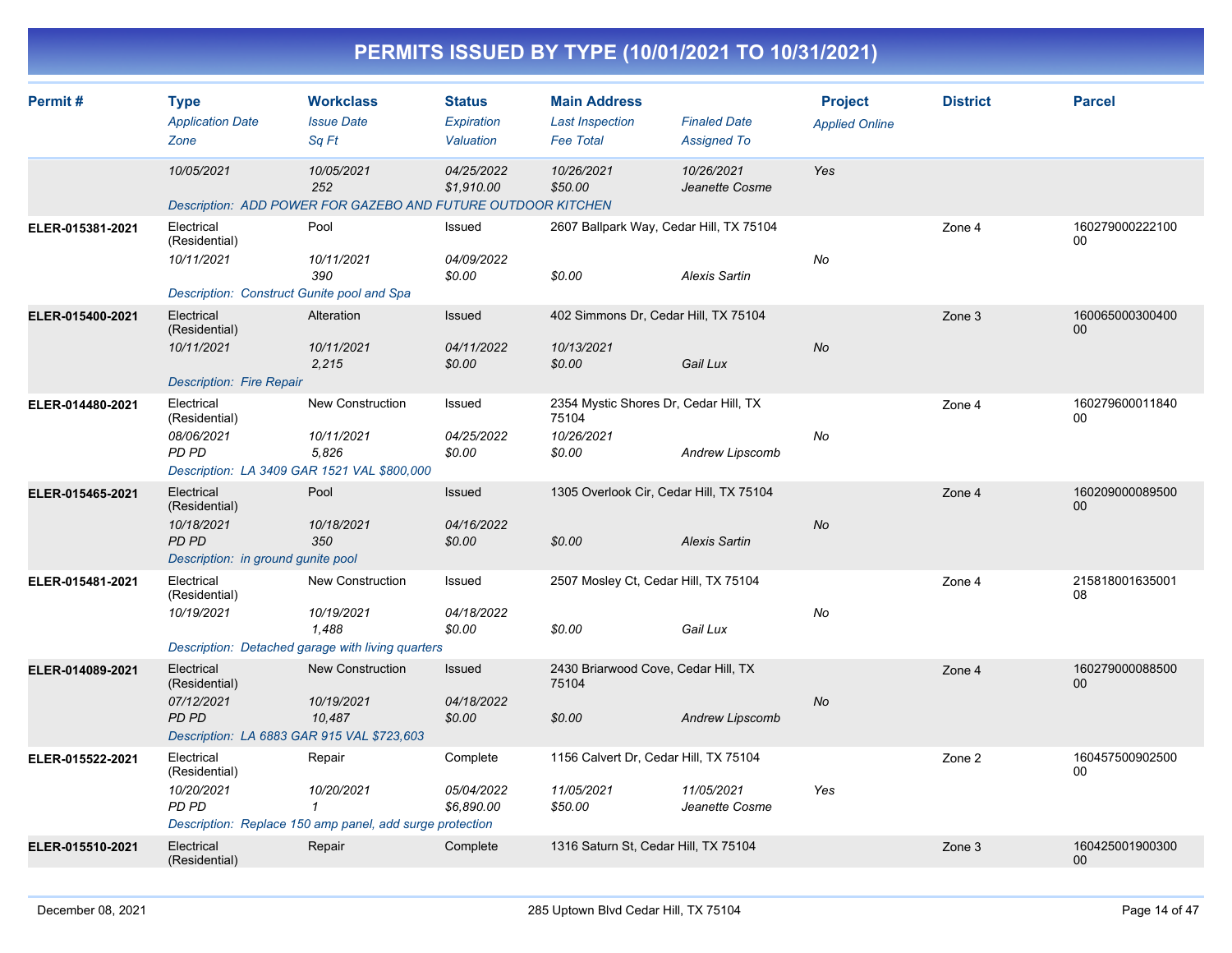| Permit#          | <b>Type</b>                              | <b>Workclass</b>                                                     | <b>Status</b>             | <b>Main Address</b>                 |                                           | <b>Project</b>                               | <b>District</b> | <b>Parcel</b>                      |
|------------------|------------------------------------------|----------------------------------------------------------------------|---------------------------|-------------------------------------|-------------------------------------------|----------------------------------------------|-----------------|------------------------------------|
|                  | <b>Application Date</b>                  | <b>Issue Date</b>                                                    | Expiration                | <b>Last Inspection</b>              | <b>Finaled Date</b>                       | <b>Applied Online</b>                        |                 |                                    |
|                  | Zone                                     | Sa Ft                                                                | Valuation                 | <b>Fee Total</b>                    | <b>Assigned To</b>                        |                                              |                 |                                    |
|                  | 10/20/2021                               | 10/20/2021<br>$\mathcal{I}$                                          | 04/25/2022<br>\$10,195.00 | 10/26/2021<br>\$50.00               | 10/26/2021<br>Jeanette Cosme              | Yes                                          |                 |                                    |
|                  |                                          | Description: Replace 200 amp panel, meter base and riser             |                           |                                     |                                           |                                              |                 |                                    |
| ELER-015528-2021 | Electrical<br>(Residential)              | New Construction                                                     | Issued                    |                                     | 719 Harvest Glen, Cedar Hill, TX 75104    |                                              | Zone 2          | 160155400702600<br>00              |
|                  | 10/20/2021                               | 10/20/2021<br>170                                                    | 05/17/2022<br>\$0.00      | 11/18/2021<br>\$0.00                | Gail Lux                                  | No                                           |                 |                                    |
|                  |                                          | Description: Dotson 87217 - Add 10'x17' Pergola and ceiling fan      |                           |                                     |                                           |                                              |                 |                                    |
| ELER-015582-2021 | Electrical<br>(Residential)              | Repair                                                               | Complete                  | 129 Hunter Dr, Cedar Hill, TX 75104 |                                           |                                              | Zone 1          | 160395400201500<br>00 <sup>°</sup> |
|                  | 10/26/2021<br>PD PD                      | 10/26/2021<br>1,500                                                  | 04/27/2022<br>\$500.00    | 10/29/2021<br>\$50.00               | 10/29/2021<br>Jeanette Cosme              | Yes                                          |                 |                                    |
|                  | Description: Repair meter base           |                                                                      |                           |                                     |                                           |                                              |                 |                                    |
| ELER-015611-2021 | Electrical<br>(Residential)              | New Construction                                                     | Issued                    |                                     | 1318 Cartwright Dr, Cedar Hill, TX 75104  |                                              | Zone 1          | 650539407101702<br>00              |
|                  | 10/27/2021                               | 10/27/2021<br>1.110                                                  | 04/25/2022<br>\$0.00      | \$0.00                              | Gail Lux                                  | No                                           |                 |                                    |
|                  |                                          | Description: add game room, office storage and toilet in attic space |                           |                                     |                                           |                                              |                 |                                    |
| ELER-014996-2021 | Electrical<br>(Residential)              | <b>New Construction</b>                                              | Issued                    | 75104                               | 2849 Emerald Sound Dr, Cedar Hill, TX     |                                              | Zone 4          | 160279000015900<br>00 <sup>°</sup> |
|                  | 09/13/2021                               | 10/27/2021                                                           | 05/02/2022                | 11/02/2021                          |                                           | No                                           |                 |                                    |
|                  | <b>PD PD</b>                             | 5,218<br>Description: LA 4254 GAR 625 VAL \$400,000                  | \$0.00                    | \$0.00                              | Gail Lux                                  |                                              |                 |                                    |
| ELER-015614-2021 | Electrical<br>(Residential)              | New Construction                                                     | Issued                    |                                     | 1714 Right Field Ct, Cedar Hill, TX 75104 |                                              | Zone 4          | 160279000222600<br>$00\,$          |
|                  | 10/27/2021                               | 10/28/2021                                                           | 05/02/2022                | 11/02/2021                          |                                           | No                                           |                 |                                    |
|                  |                                          | 4,552<br>Description: LA 3065 GAR 848 VAL \$350,000                  | \$0.00                    | \$0.00                              | Gail Lux                                  |                                              |                 |                                    |
| ELER-015617-2021 | Electrical                               | <b>New Construction</b>                                              | Issued                    |                                     | 1228 Old Oak Dr, Cedar Hill, TX 75104     |                                              | Zone 1          | 160200200601300                    |
|                  | (Residential)<br>10/28/2021              | 10/28/2021                                                           | 04/26/2022                |                                     |                                           | No                                           |                 | 00 <sup>°</sup>                    |
|                  | <b>PD PD</b>                             | 240                                                                  | \$0.00                    | \$0.00                              | <b>Alexis Sartin</b>                      |                                              |                 |                                    |
|                  | <b>Description: Sunroom Addition</b>     |                                                                      |                           |                                     |                                           |                                              |                 |                                    |
| ELER-015630-2021 | Electrical<br>(Residential)              | Repair                                                               | Issued                    |                                     | 325 Hickerson St, Cedar Hill, TX 75104    |                                              | Zone 2          | 160205000000700<br>$00\,$          |
|                  | 10/29/2021                               | 10/29/2021                                                           | 05/02/2022                | 11/03/2021                          |                                           | Yes                                          |                 |                                    |
|                  | OT-Res OT-Res                            | 1,000                                                                | \$2,000.00                | \$50.00                             | Jeanette Cosme                            |                                              |                 |                                    |
|                  | Description: Move panel to outside wall. |                                                                      |                           |                                     |                                           |                                              |                 |                                    |
|                  |                                          |                                                                      |                           |                                     |                                           | PERMITS ISSUED FOR ELECTRICAL (RESIDENTIAL): |                 | 18                                 |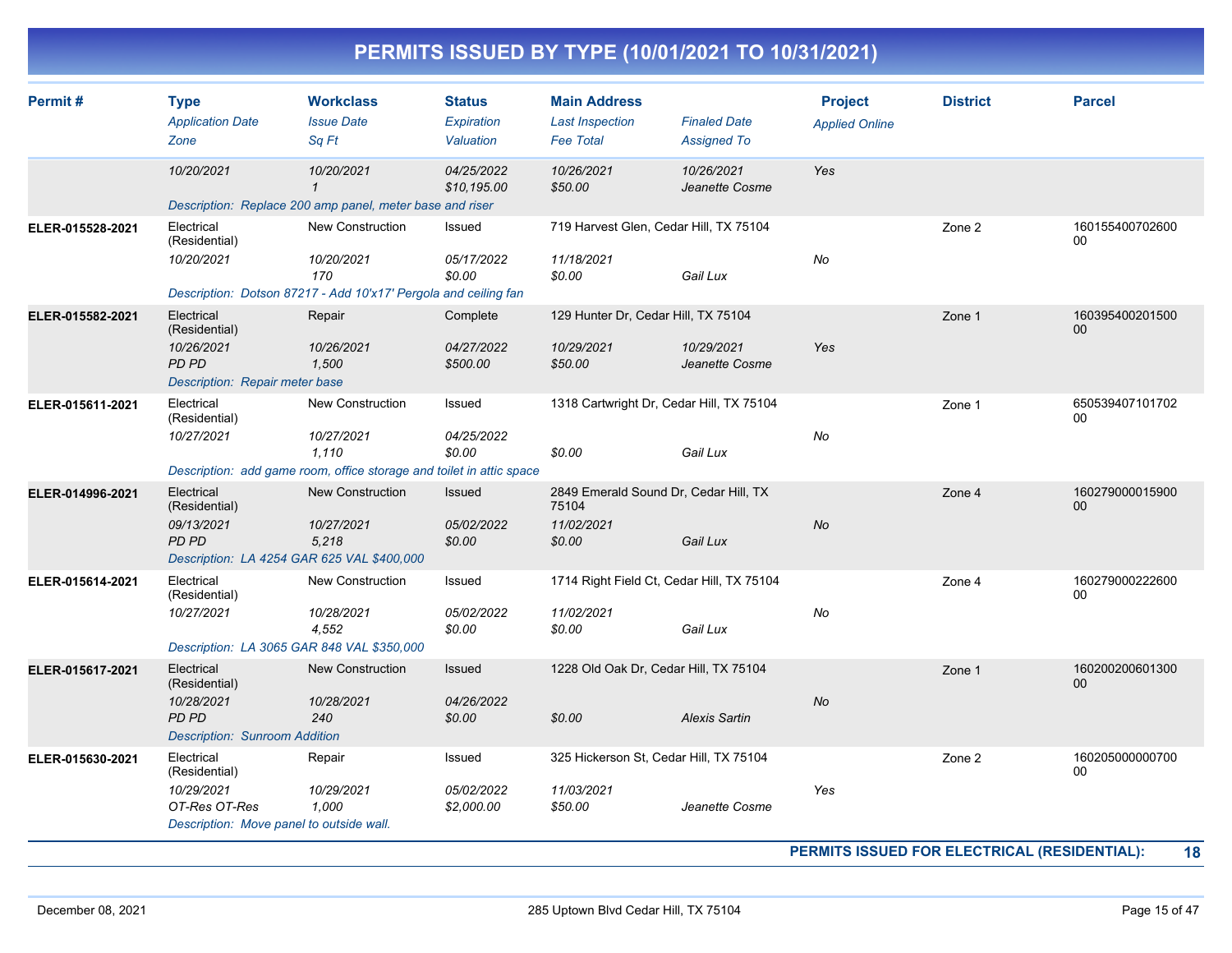|                  |                                                                                |                                                |                                          |                                                                   | PERMITS ISSUED BY TYPE (10/01/2021 TO 10/31/2021) |                                         |                 |                       |
|------------------|--------------------------------------------------------------------------------|------------------------------------------------|------------------------------------------|-------------------------------------------------------------------|---------------------------------------------------|-----------------------------------------|-----------------|-----------------------|
| Permit#          | <b>Type</b><br><b>Application Date</b><br>Zone                                 | <b>Workclass</b><br><b>Issue Date</b><br>Sq Ft | <b>Status</b><br>Expiration<br>Valuation | <b>Main Address</b><br><b>Last Inspection</b><br><b>Fee Total</b> | <b>Finaled Date</b><br><b>Assigned To</b>         | <b>Project</b><br><b>Applied Online</b> | <b>District</b> | <b>Parcel</b>         |
| <b>FIRE</b>      |                                                                                |                                                |                                          |                                                                   |                                                   |                                         |                 |                       |
| FIRE-015127-2021 | Fire<br>09/17/2021<br>Description: propane tank installation                   | LP Gas<br>10/04/2021<br>0                      | Issued<br>04/05/2022<br>\$2,186.00       | 2203 Alyssum Dr, Cedar Hill, TX 75104<br>10/07/2021<br>\$75.00    | <b>Reginald Alexander</b>                         | <b>No</b>                               | Zone 4          | 215823001970001<br>08 |
| FIRE-015145-2021 | Fire<br>09/21/2021<br>Description: bury tank                                   | LP Gas<br>10/07/2021<br>4,800                  | Complete<br>\$220.00                     | 1703 Right Field Ct, Cedar Hill, TX 75104<br>\$0.00               | 10/07/2021<br>Reginald Alexander                  | Yes                                     | Zone 4          | 160279000224200<br>00 |
| FIRE-015163-2021 | Fire<br>09/22/2021<br><b>LRLR</b><br><b>Description: New Fire Alarm System</b> | Fire Alarm<br>10/27/2021<br>5,880              | Issued<br>04/25/2022<br>\$30,000.00      | 240 E Belt Line Rd, Cedar Hill, TX 75104<br>\$50.00               | <b>Reginald Alexander</b>                         | Yes                                     | Zone 2          | 160459000A01R00<br>00 |
| FIRE-015530-2021 | Fire<br>10/21/2021<br><b>LR LR</b>                                             | Ansul Hood<br>System<br>10/28/2021<br>200      | Issued<br>05/28/2022<br>\$1,200.00       | 320 S Clark Rd, Cedar Hill, TX 75104<br>11/29/2021<br>\$75.00     | Reginald Alexander                                | Yes                                     | Zone 2          | 160459100A00100<br>00 |

*Description: update fire suppression system*

**PERMITS ISSUED FOR FIRE: 4**

| <b>GRADING</b>    |                                                                               |                 |                          |                                                    |          |           |                                    |                       |
|-------------------|-------------------------------------------------------------------------------|-----------------|--------------------------|----------------------------------------------------|----------|-----------|------------------------------------|-----------------------|
| GRADE-015523-2021 | Grading                                                                       | Non-Residential | Issued                   | 1400 N J Elmer Weaver Fwy, Cedar Hill,<br>TX 75104 |          |           | Zone 2                             | 650876250100200<br>00 |
|                   | 10/20/2021<br><b>LRLR</b><br>Description: Tree removal for Geotech            | 10/20/2021<br>0 | 04/18/2022<br>\$3,500.00 | \$0.00                                             | Gail Lux | <b>No</b> |                                    |                       |
| GRADE-015566-2021 | Grading                                                                       | Residential     | Issued                   | 1722 Knob Hill Ct, Cedar Hill, TX 75104            |          |           | Zone 1                             | 160497000002600<br>00 |
|                   | 10/25/2021                                                                    | 10/25/2021<br>0 | 04/23/2022<br>\$0.00     | \$0.00                                             | Gail Lux | No        |                                    |                       |
|                   | Description: Soils Boring Site Work Only.<br>No lot preparations or benching. |                 |                          |                                                    |          |           |                                    |                       |
|                   |                                                                               |                 |                          |                                                    |          |           | <b>PERMITS ISSUED FOR GRADING:</b> | $\mathbf{2}$          |
| <b>IRRIGATION</b> |                                                                               |                 |                          |                                                    |          |           |                                    |                       |
| IRR-015239-2021   | Irrigation                                                                    | Irrigation      | Complete                 | 1655 Willow Ln, Cedar Hill, TX 75104               |          |           | Zone 3                             | 160045300F01400<br>00 |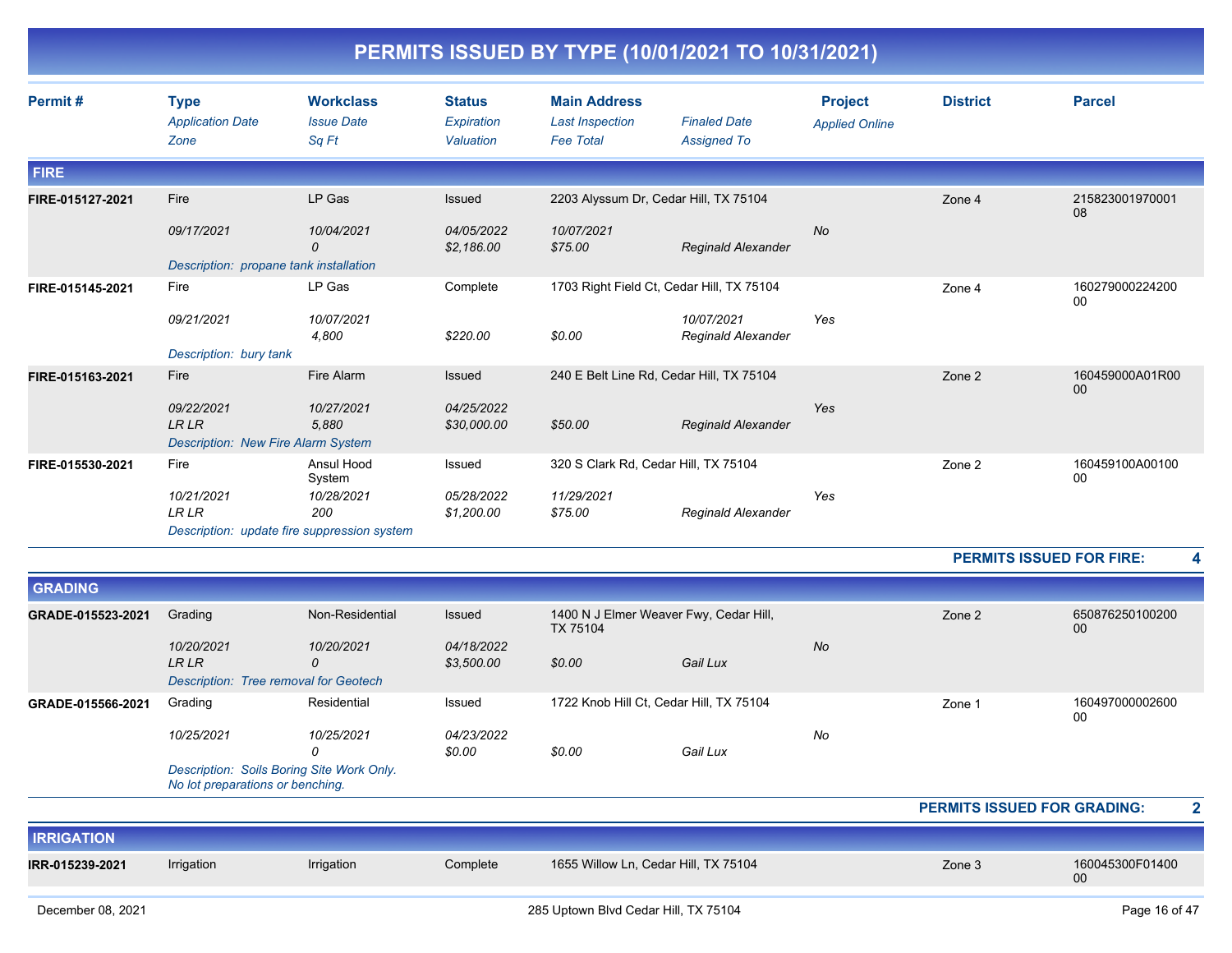|  |  |  | PERMITS ISSUED BY TYPE (10/01/2021 TO 10/31/2021) |
|--|--|--|---------------------------------------------------|
|--|--|--|---------------------------------------------------|

| Permit#         | <b>Type</b><br><b>Application Date</b> | <b>Workclass</b><br><b>Issue Date</b>                                        | <b>Status</b><br>Expiration | <b>Main Address</b><br><b>Last Inspection</b> | <b>Finaled Date</b>                      | <b>Project</b><br><b>Applied Online</b> | <b>District</b> | <b>Parcel</b>             |
|-----------------|----------------------------------------|------------------------------------------------------------------------------|-----------------------------|-----------------------------------------------|------------------------------------------|-----------------------------------------|-----------------|---------------------------|
|                 | Zone                                   | Sq Ft                                                                        | Valuation                   | <b>Fee Total</b>                              | <b>Assigned To</b>                       |                                         |                 |                           |
|                 | 09/28/2021<br>PD PD                    | 10/04/2021<br>$\mathcal I$                                                   | 04/02/2022<br>\$1,100.00    | 10/26/2021<br>\$100.00                        | 10/26/2021<br><b>Alexis Sartin</b>       | Yes                                     |                 |                           |
|                 |                                        | Description: Lawn Sprinklers; verify location of wind sensor upon inspection |                             |                                               |                                          |                                         |                 |                           |
| IRR-015241-2021 | Irrigation                             | Irrigation                                                                   | Complete                    |                                               | 1707 Ranch View Dr, Cedar Hill, TX 75104 |                                         | Zone 3          | 160045300L04700<br>$00\,$ |
|                 | 09/28/2021<br>PD PD                    | 10/05/2021<br>$\mathbf{1}$                                                   | 04/04/2022<br>\$1,100.00    | 10/25/2021<br>\$100.00                        | 10/25/2021<br><b>Alexis Sartin</b>       | Yes                                     |                 |                           |
|                 |                                        | Description: LAWN SPRINKLERS - verify wind sensor upon inspection            |                             |                                               |                                          |                                         |                 |                           |
| IRR-015324-2021 | Irrigation                             | Irrigation                                                                   | Issued                      | TX 75104                                      | 1555 N J Elmer Weaver Fwy, Cedar Hill,   |                                         | Zone 2          |                           |
|                 | 10/06/2021                             | 10/06/2021<br>0                                                              | 04/04/2022<br>\$20,000.00   | \$0.00                                        | Gail Lux                                 | No                                      |                 |                           |
|                 | <b>Description: Irrigation System</b>  |                                                                              |                             |                                               |                                          |                                         |                 |                           |
| IRR-015302-2021 | Irrigation                             | Irrigation                                                                   | Issued                      | 75104                                         | 448 N J Elmer Weaver Fwy, Cedar Hill, TX |                                         | Zone 2          |                           |
|                 | 10/04/2021                             | 10/06/2021<br>0                                                              | 04/04/2022<br>\$20,000.00   | \$0.00                                        | Gail Lux                                 | No                                      |                 |                           |
|                 | <b>Description: Irrigation System</b>  |                                                                              |                             |                                               |                                          |                                         |                 |                           |
| IRR-015312-2021 | Irrigation                             | Irrigation                                                                   | Issued                      | 75104                                         | 451 N J Elmer Weaver Fwy, Cedar Hill, TX |                                         | Zone 2          |                           |
|                 | 10/05/2021                             | 10/06/2021<br>0                                                              | 04/04/2022<br>\$20,000.00   | \$0.00                                        | Gail Lux                                 | No                                      |                 |                           |
|                 | <b>Description: Irrigation System</b>  |                                                                              |                             |                                               |                                          |                                         |                 |                           |
| IRR-015185-2021 | Irrigation                             | Irrigation                                                                   | Complete                    | 75104                                         | 2405 Magic Valley Ln, Cedar Hill, TX     |                                         | Zone 4          | 160279000127200<br>00     |
|                 | 09/23/2021<br>PD PD                    | 10/11/2021<br>0                                                              | 04/09/2022<br>\$2,500.00    | 11/09/2021<br>\$100.00                        | 11/09/2021<br><b>Alexis Sartin</b>       | No                                      |                 |                           |
|                 | Description: irrigation system install |                                                                              |                             |                                               |                                          |                                         |                 |                           |
| IRR-015242-2021 | Irrigation                             | Irrigation                                                                   | Issued                      |                                               | 1518 Legacy Dr, Cedar Hill, TX 75104     |                                         | Zone 3          | 160045300H00500<br>$00\,$ |
|                 | 09/28/2021<br>PD PD                    | 10/11/2021<br>$\mathbf{1}$                                                   | 04/09/2022<br>\$1,100.00    | \$100.00                                      | <b>Alexis Sartin</b>                     | Yes                                     |                 |                           |
|                 |                                        | Description: lawn sprinklers - verify wind sensor upon inspection            |                             |                                               |                                          |                                         |                 |                           |
| IRR-015158-2021 | Irrigation                             | Irrigation                                                                   | Complete                    |                                               | 2607 Ballpark Way, Cedar Hill, TX 75104  |                                         | Zone 4          | 160279000222100<br>00     |
|                 | 09/22/2021                             | 10/11/2021<br>$\Omega$                                                       | 04/09/2022<br>\$5,800.00    | 10/12/2021<br>\$100.00                        | 10/12/2021<br><b>Alexis Sartin</b>       | No                                      |                 |                           |
|                 | Description: new irrigation install    |                                                                              |                             |                                               |                                          |                                         |                 |                           |
| IRR-015159-2021 | Irrigation                             | Irrigation                                                                   | <b>Issued</b>               |                                               | 2501 Tamaron Cove, Cedar Hill, TX 75104  |                                         | Zone 4          | 160279700042400<br>$00\,$ |
|                 |                                        |                                                                              |                             |                                               |                                          |                                         |                 |                           |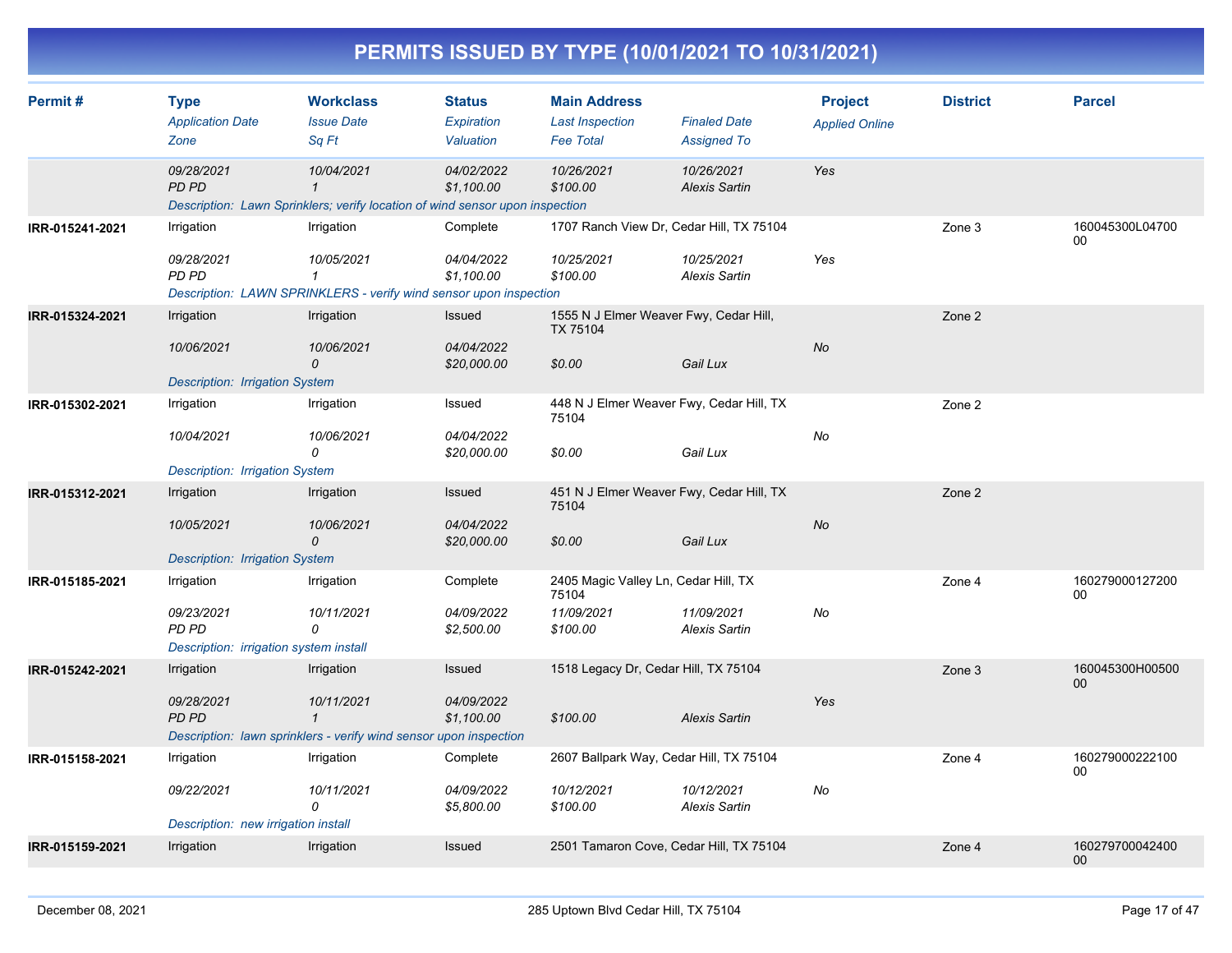| Permit#         | <b>Type</b><br><b>Application Date</b><br>Zone            | <b>Workclass</b><br><b>Issue Date</b><br>Sq Ft                                                    | <b>Status</b><br>Expiration<br>Valuation | <b>Main Address</b><br><b>Last Inspection</b><br><b>Fee Total</b> | <b>Finaled Date</b><br><b>Assigned To</b> | <b>Project</b><br><b>Applied Online</b> | <b>District</b> | <b>Parcel</b>         |
|-----------------|-----------------------------------------------------------|---------------------------------------------------------------------------------------------------|------------------------------------------|-------------------------------------------------------------------|-------------------------------------------|-----------------------------------------|-----------------|-----------------------|
|                 | 09/22/2021<br>PD PD                                       | 10/11/2021<br>3,361<br>Description: 2501 Tamaron Cove - irrigation system                         | 04/09/2022<br>\$480,000.00               | 11/24/2021<br>\$100.00                                            | <b>Alexis Sartin</b>                      | Yes                                     |                 |                       |
| IRR-015409-2021 | Irrigation                                                | Irrigation                                                                                        | Issued                                   |                                                                   | 2606 Creekwood Dr, Cedar Hill, TX 75104   |                                         | Zone 4          | 160279200015790<br>00 |
|                 | 10/12/2021                                                | 10/21/2021<br>0                                                                                   | 04/19/2022<br>\$2,000.00                 | 12/06/2021<br>\$100.00                                            | Alexis Sartin                             | No                                      |                 |                       |
|                 | Description: new irrigation                               |                                                                                                   |                                          |                                                                   |                                           |                                         |                 |                       |
| IRR-015471-2021 | Irrigation                                                | Irrigation                                                                                        | Complete                                 | 2511 Mustang Ct, Cedar Hill, TX 75104                             |                                           |                                         | Zone 4          | 160279000134000<br>00 |
|                 | 10/19/2021<br>PD PD<br>Description: new irrigation system | 10/21/2021<br>0                                                                                   | 04/19/2022<br>\$3,000.00                 | 10/27/2021<br>\$100.00                                            | 10/27/2021<br>Alexis Sartin               | <b>No</b>                               |                 |                       |
| IRR-015568-2021 | Irrigation                                                | Irrigation                                                                                        | Issued                                   | 2709 Waters Edge Dr, Cedar Hill, TX<br>75104                      |                                           |                                         | Zone 4          | 160279600010020<br>00 |
|                 | 10/25/2021<br>PD PD                                       | 10/26/2021<br>0<br>Description: sprinkler system **verify location of wind sensor upon inspection | 04/25/2022<br>\$2,000.00                 | \$100.00                                                          | Alexis Sartin                             | No                                      |                 |                       |
|                 |                                                           |                                                                                                   |                                          |                                                                   |                                           |                                         |                 |                       |

**PERMITS ISSUED FOR IRRIGATION: 12**

| <b>MECHANICAL (NON-RESIDENTIAL)</b> |                                                                                                                                                                                                                                                                                 |                       |                           |                                                        |                |           |                                               |                       |  |  |
|-------------------------------------|---------------------------------------------------------------------------------------------------------------------------------------------------------------------------------------------------------------------------------------------------------------------------------|-----------------------|---------------------------|--------------------------------------------------------|----------------|-----------|-----------------------------------------------|-----------------------|--|--|
| MECC-015305-2021                    | Mechanical<br>(Non-Residential)                                                                                                                                                                                                                                                 | <b>HVAC Changeout</b> | Issued                    | 1114 W 1382 Hwy, Cedar Hill, TX 75104                  |                |           | Zone 1                                        | 160332500A00200<br>00 |  |  |
|                                     | 10/04/2021                                                                                                                                                                                                                                                                      | 10/04/2021<br>6,000   | 04/02/2022<br>\$29,740.00 | \$50.00                                                | Jeanette Cosme | Yes       |                                               |                       |  |  |
|                                     | Description: replace (3) split systems                                                                                                                                                                                                                                          |                       |                           |                                                        |                |           |                                               |                       |  |  |
| MECC-015390-2021                    | Mechanical<br>(Non-Residential)                                                                                                                                                                                                                                                 | Alteration            | Issued                    | 416 E 1382 Hwy, 416, Cedar Hill, TX<br>75104           |                |           | Zone 2                                        | 160364500001R00<br>00 |  |  |
|                                     | 10/11/2021                                                                                                                                                                                                                                                                      | 10/11/2021            | 04/09/2022                |                                                        |                | No        |                                               |                       |  |  |
|                                     | LR LR                                                                                                                                                                                                                                                                           | 8,988                 | \$0.00                    | \$0.00                                                 | Gail Lux       |           |                                               |                       |  |  |
|                                     | Description: Shell modifications to Space 416 including new storefront glass, new exterior awnings, demo existing interior tenant improvements, add new exterior rear door, add new MEP<br>within the space, remove screen wall behind building for new box truck loading area. |                       |                           |                                                        |                |           |                                               |                       |  |  |
| MECC-015627-2021                    | Mechanical<br>(Non-Residential)                                                                                                                                                                                                                                                 | Alteration            | <b>Issued</b>             | 458 N J Elmer Weaver Fwy, 100, Cedar<br>Hill, TX 75104 |                |           | Zone 2                                        | 160068500A00100<br>00 |  |  |
|                                     | 10/28/2021                                                                                                                                                                                                                                                                      | 10/28/2021            | 05/16/2022                | 11/16/2021                                             |                | <b>No</b> |                                               |                       |  |  |
|                                     | LR LR                                                                                                                                                                                                                                                                           | 1.000                 | \$0.00                    | \$0.00                                                 | Gail Lux       |           |                                               |                       |  |  |
|                                     | Description: Expand existing tenant space                                                                                                                                                                                                                                       |                       |                           |                                                        |                |           |                                               |                       |  |  |
|                                     |                                                                                                                                                                                                                                                                                 |                       |                           |                                                        |                |           | BEBUTA IAAUEB FAB UFAU LUALL (UAU BEAIBEUTLU) |                       |  |  |

**PERMITS ISSUED FOR MECHANICAL (NON-RESIDENTIAL): 3**

**MECHANICAL (RESIDENTIAL)**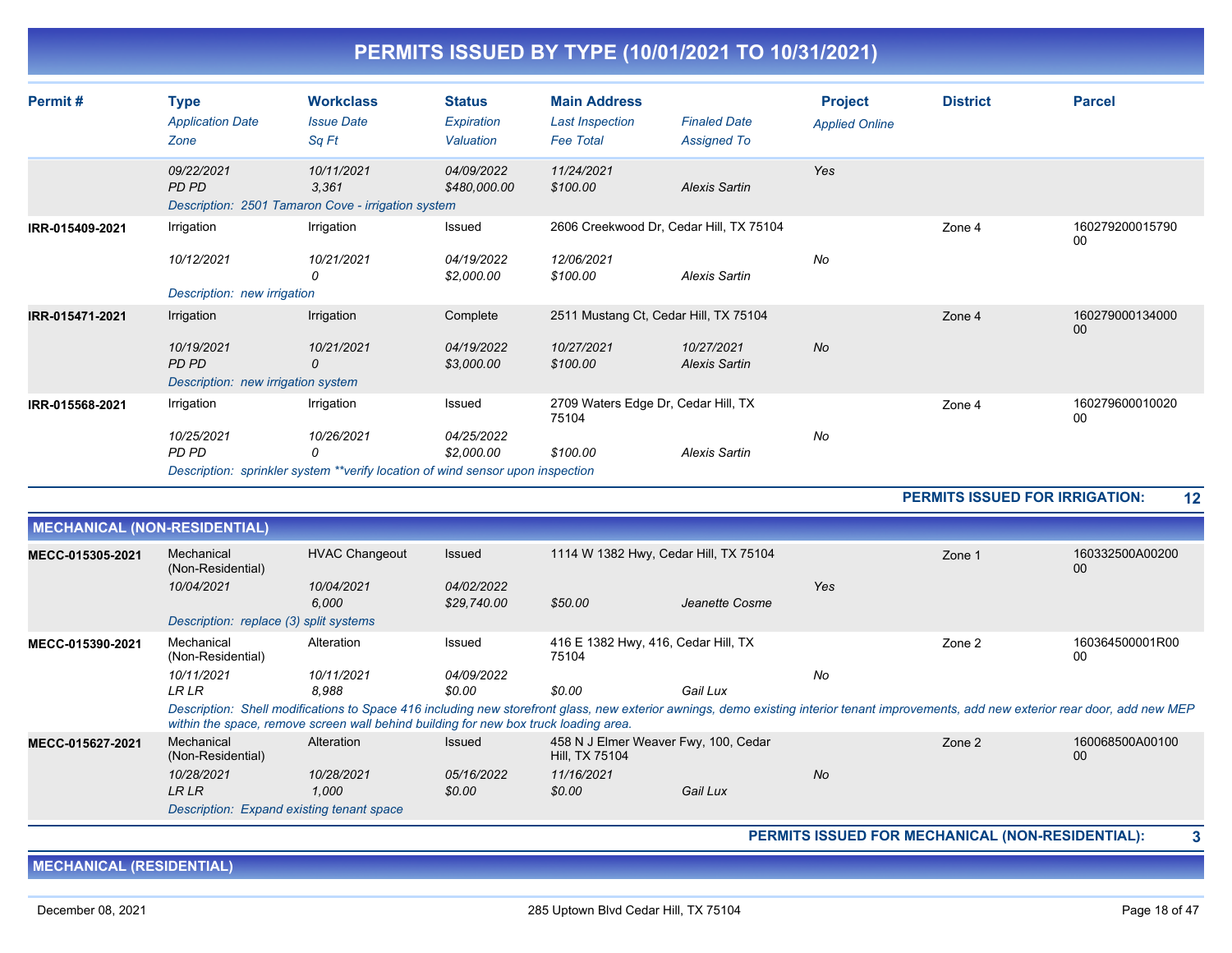| Permit#          | <b>Type</b><br><b>Application Date</b>                         | <b>Workclass</b><br><b>Issue Date</b>                           | <b>Status</b><br>Expiration | <b>Main Address</b><br><b>Last Inspection</b>                    | <b>Finaled Date</b>          | <b>Project</b><br><b>Applied Online</b> | <b>District</b> | <b>Parcel</b>             |
|------------------|----------------------------------------------------------------|-----------------------------------------------------------------|-----------------------------|------------------------------------------------------------------|------------------------------|-----------------------------------------|-----------------|---------------------------|
| MECR-015284-2021 | Zone<br>Mechanical<br>(Residential)                            | Sq Ft<br><b>HVAC Changeout</b>                                  | Valuation<br>Issued         | <b>Fee Total</b><br>942 Wooded Creek Dr, Cedar Hill, TX<br>75104 | <b>Assigned To</b>           |                                         | Zone 2          | 160498000A00900<br>$00\,$ |
|                  | 10/02/2021                                                     | 10/02/2021<br>3,176                                             | 03/31/2022<br>\$4,600.00    | \$50.00                                                          | Jeanette Cosme               | Yes                                     |                 |                           |
|                  |                                                                | Description: Replace old furnace unit with new unit             |                             |                                                                  |                              |                                         |                 |                           |
| MECR-014481-2021 | Mechanical<br>(Residential)<br>08/06/2021                      | <b>New Construction</b><br>10/11/2021                           | Issued<br>04/09/2022        | 2354 Mystic Shores Dr, Cedar Hill, TX<br>75104                   |                              | <b>No</b>                               | Zone 4          | 160279600011840<br>00     |
|                  | PD PD                                                          | 5,826<br>Description: LA 3409 GAR 1521 VAL \$800,000            | \$0.00                      | \$0.00                                                           | <b>Andrew Lipscomb</b>       |                                         |                 |                           |
| MECR-015401-2021 | Mechanical                                                     | Alteration                                                      | Issued                      | 402 Simmons Dr, Cedar Hill, TX 75104                             |                              |                                         | Zone 3          | 160065000300400<br>00     |
|                  | (Residential)<br>10/11/2021<br><b>Description: Fire Repair</b> | 10/11/2021<br>2,215                                             | 04/09/2022<br>\$0.00        | \$0.00                                                           | Gail Lux                     | No                                      |                 |                           |
| MECR-015405-2021 | Mechanical<br>(Residential)                                    | <b>HVAC Changeout</b>                                           | Complete                    | 2423 Valley View Dr, Cedar Hill, TX 75104                        |                              |                                         | Zone 4          | 160279900402R00<br>00     |
|                  | 10/12/2021<br>PD PD                                            | 10/12/2021<br>1,500                                             | 04/30/2022<br>\$7,500.00    | 11/01/2021<br>\$50.00                                            | 11/01/2021<br>Jeanette Cosme | Yes                                     |                 |                           |
|                  |                                                                | Description: Trane 14 SEER 3.5ton Gas HVAC system               |                             |                                                                  |                              |                                         |                 |                           |
| MECR-015404-2021 | Mechanical<br>(Residential)                                    | <b>HVAC Changeout</b>                                           | Complete                    | 1316 Saturn St, Cedar Hill, TX 75104                             |                              |                                         | Zone 3          | 160425001900300<br>$00\,$ |
|                  | 10/12/2021                                                     | 10/12/2021<br>$\mathbf{1}$                                      | 04/16/2022<br>\$19,347.00   | 10/18/2021<br>\$50.00                                            | 10/18/2021<br>Jeanette Cosme | Yes                                     |                 |                           |
|                  |                                                                | Description: replacing a 3 ton electric complete system         |                             |                                                                  |                              |                                         |                 |                           |
| MECR-015424-2021 | Mechanical<br>(Residential)                                    | <b>HVAC Changeout</b>                                           | Complete                    | 313 Capricorn Dr, Cedar Hill, TX 75104                           |                              |                                         | Zone 3          | 160067102100200<br>$00\,$ |
|                  | 10/13/2021<br>PD PD                                            | 10/13/2021<br>1,811<br>Description: INSTALL 4 TON H/P CONDENSER | 04/25/2022<br>\$720.00      | 10/26/2021<br>\$50.00                                            | 10/26/2021<br>Jeanette Cosme | Yes                                     |                 |                           |
| MECR-015430-2021 | Mechanical<br>(Residential)                                    | <b>HVAC Changeout</b>                                           | Complete                    | 1215 Waterford Oaks Cir, Cedar Hill, TX<br>75104                 |                              |                                         | Zone 2          | 160457402300800<br>00     |
|                  | 10/13/2021<br>PD PD                                            | 10/13/2021<br>1,500                                             | 05/17/2022<br>\$9,927.00    | 11/18/2021<br>\$50.00                                            | 11/18/2021<br>Jeanette Cosme | Yes                                     |                 |                           |
|                  | Description: Replace condenser & Air handler (attic)           |                                                                 |                             |                                                                  |                              |                                         |                 |                           |
| MECR-015438-2021 | Mechanical<br>(Residential)                                    | <b>HVAC Changeout</b>                                           | Complete                    | 1118 Douglas Dr, Cedar Hill, TX 75104                            |                              |                                         | Zone 4          | 160276105104100<br>00     |
|                  | 10/14/2021                                                     | 10/14/2021<br>2,000                                             | 04/16/2022<br>\$8,375.00    | 10/18/2021<br>\$50.00                                            | 10/18/2021<br>Jeanette Cosme | Yes                                     |                 |                           |
|                  |                                                                | Description: Trane 14 Seer 3 ton gas HVAC system                |                             |                                                                  |                              |                                         |                 |                           |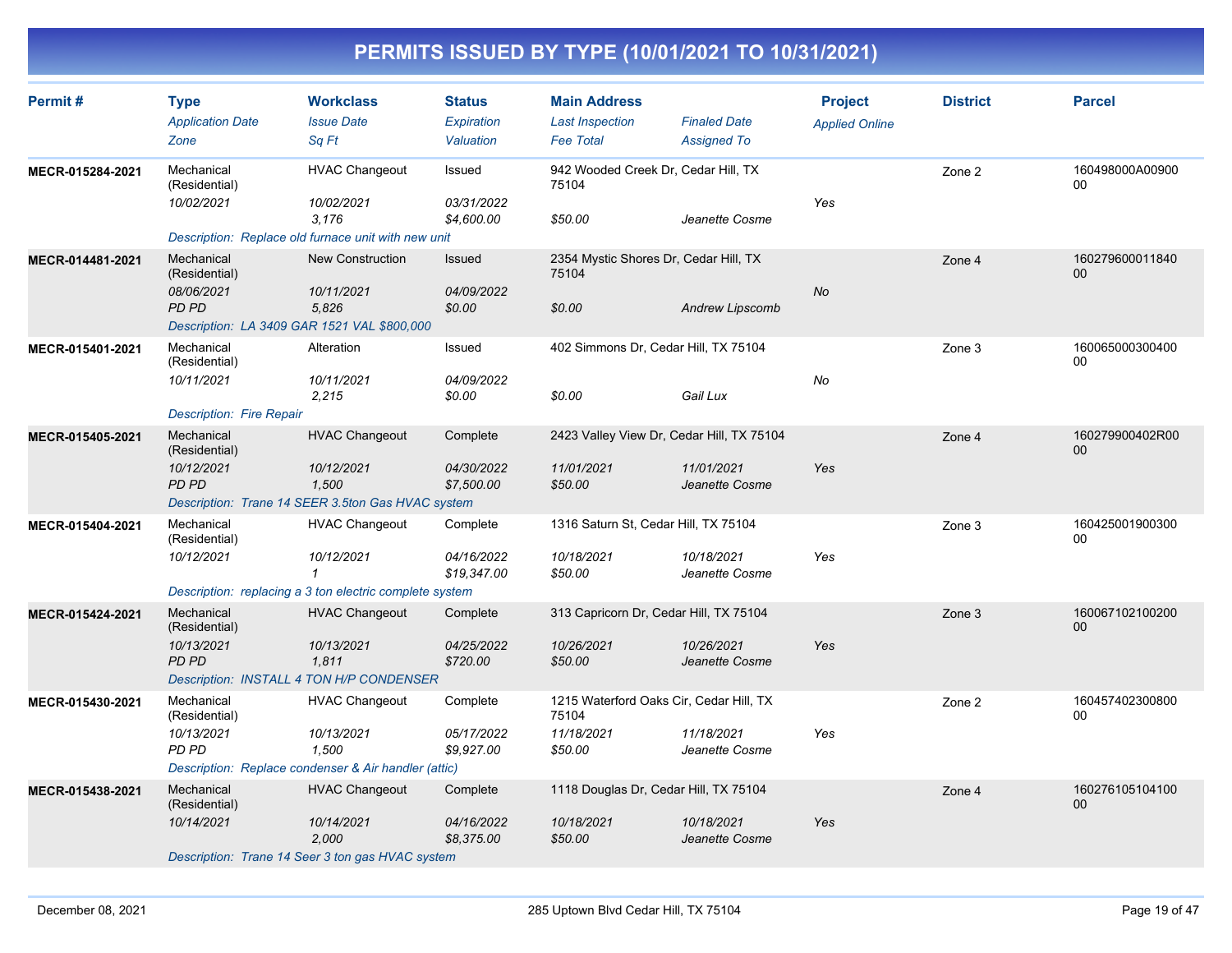| Permit#           | <b>Type</b><br><b>Application Date</b>                            | <b>Workclass</b><br><b>Issue Date</b>                                | <b>Status</b><br><b>Expiration</b> | <b>Main Address</b><br><b>Last Inspection</b>  | <b>Finaled Date</b>          | <b>Project</b><br><b>Applied Online</b> | <b>District</b> | <b>Parcel</b>         |
|-------------------|-------------------------------------------------------------------|----------------------------------------------------------------------|------------------------------------|------------------------------------------------|------------------------------|-----------------------------------------|-----------------|-----------------------|
|                   | Zone                                                              | Sq Ft                                                                | Valuation                          | <b>Fee Total</b>                               | <b>Assigned To</b>           |                                         |                 |                       |
| MECR-015431-2021  | Mechanical<br>(Residential)                                       | <b>HVAC Changeout</b>                                                | Complete                           | 1240 Highview Dr. Cedar Hill, TX 75104         |                              |                                         | Zone 1          | 160200200701100<br>00 |
|                   | 10/14/2021<br>PD PD                                               | 10/14/2021<br>$\overline{4}$                                         | 04/19/2022<br>\$5,000.00           | 10/21/2021<br>\$50.00                          | 10/21/2021<br>Jeanette Cosme | Yes                                     |                 |                       |
|                   |                                                                   | Description: Replace 3 ton complete heat pump                        |                                    |                                                |                              |                                         |                 |                       |
| MECR-015464-2021  | Mechanical<br>(Residential)                                       | <b>HVAC Changeout</b>                                                | Complete                           | 317 Oak Meadow Ln, Cedar Hill, TX 75104        |                              |                                         | Zone 3          | 160320000400800<br>00 |
|                   | 10/18/2021<br>Description: Installing a coil                      | 10/18/2021<br>1,523                                                  | 04/25/2022<br>\$1,525.00           | 10/27/2021<br>\$50.00                          | 10/27/2021<br>Jeanette Cosme | Yes                                     |                 |                       |
| MECR-015406-2021  | Mechanical<br>(Residential)                                       | <b>HVAC Changeout</b>                                                | Issued                             | 307 Bryant Ln, Cedar Hill, TX 75104            |                              |                                         | Zone 1          | 160065500A00900<br>00 |
|                   | 10/12/2021<br>PD PD<br>Description: Replace HVAC system           | 10/18/2021<br>3,223                                                  | 04/16/2022<br>\$6,896.00           | \$50.00                                        | Jeanette Cosme               | Yes                                     |                 |                       |
| MECR-015348-2021  | Mechanical                                                        | <b>New Construction</b>                                              | Issued                             | 2507 Mosley Ct, Cedar Hill, TX 75104           |                              |                                         | Zone 4          | 215818001635001       |
|                   | (Residential)<br>10/06/2021                                       | 10/19/2021<br>1,488                                                  | 04/18/2022<br>\$0.00               | \$0.00                                         | Gail Lux                     | No                                      |                 | 08                    |
|                   |                                                                   | Description: Detached garage with living quarters                    |                                    |                                                |                              |                                         |                 |                       |
| MECR-014090-2021  | Mechanical<br>(Residential)                                       | New Construction                                                     | Issued                             | 2430 Briarwood Cove, Cedar Hill, TX<br>75104   |                              |                                         | Zone 4          | 160279000088500<br>00 |
|                   | 07/12/2021<br>PD PD                                               | 10/19/2021<br>10,487                                                 | 04/18/2022<br>\$0.00               | \$0.00                                         | <b>Andrew Lipscomb</b>       | No                                      |                 |                       |
|                   | Description: LA 6883 GAR 915 VAL \$723,603                        |                                                                      |                                    |                                                |                              |                                         |                 |                       |
| MECR-015541-2021  | Mechanical<br>(Residential)                                       | <b>HVAC Changeout</b>                                                | <b>Issued</b>                      | 831 Hickory Knob Cir, Cedar Hill, TX<br>75104  |                              |                                         | Zone 4          | 160280000501000<br>00 |
|                   | 10/21/2021<br>PD PD<br><b>Description: REPLACE 2 HVAC SYSTEMS</b> | 10/21/2021<br>2,302                                                  | 04/19/2022<br>\$15,263.06          | \$50.00                                        | Jeanette Cosme               | Yes                                     |                 |                       |
| MECR-015612-2021  | Mechanical<br>(Residential)                                       | New Construction                                                     | Issued                             | 1318 Cartwright Dr, Cedar Hill, TX 75104       |                              |                                         | Zone 1          | 650539407101702<br>00 |
|                   | 10/27/2021                                                        | 10/27/2021<br>1,110                                                  | 04/25/2022<br>\$0.00               | \$0.00                                         | Gail Lux                     | No                                      |                 |                       |
|                   |                                                                   | Description: add game room, office storage and toilet in attic space |                                    |                                                |                              |                                         |                 |                       |
| MECR-015608-2021* | Mechanical<br>(Residential)                                       | <b>HVAC Changeout</b>                                                | <b>Issued</b>                      | 572 Majestic Park Ln, Cedar Hill, TX<br>75104  |                              |                                         | Zone 1          | 160208600A00800<br>00 |
|                   | 10/27/2021<br>PD PD                                               | 10/27/2021<br>1,278                                                  | 04/25/2022<br>\$5,556.00           | \$50.00                                        | Jeanette Cosme               | Yes                                     |                 |                       |
| MECR-014995-2021  | Mechanical<br>(Residential)                                       | <b>New Construction</b>                                              | Issued                             | 2849 Emerald Sound Dr. Cedar Hill, TX<br>75104 |                              |                                         | Zone 4          | 160279000015900<br>00 |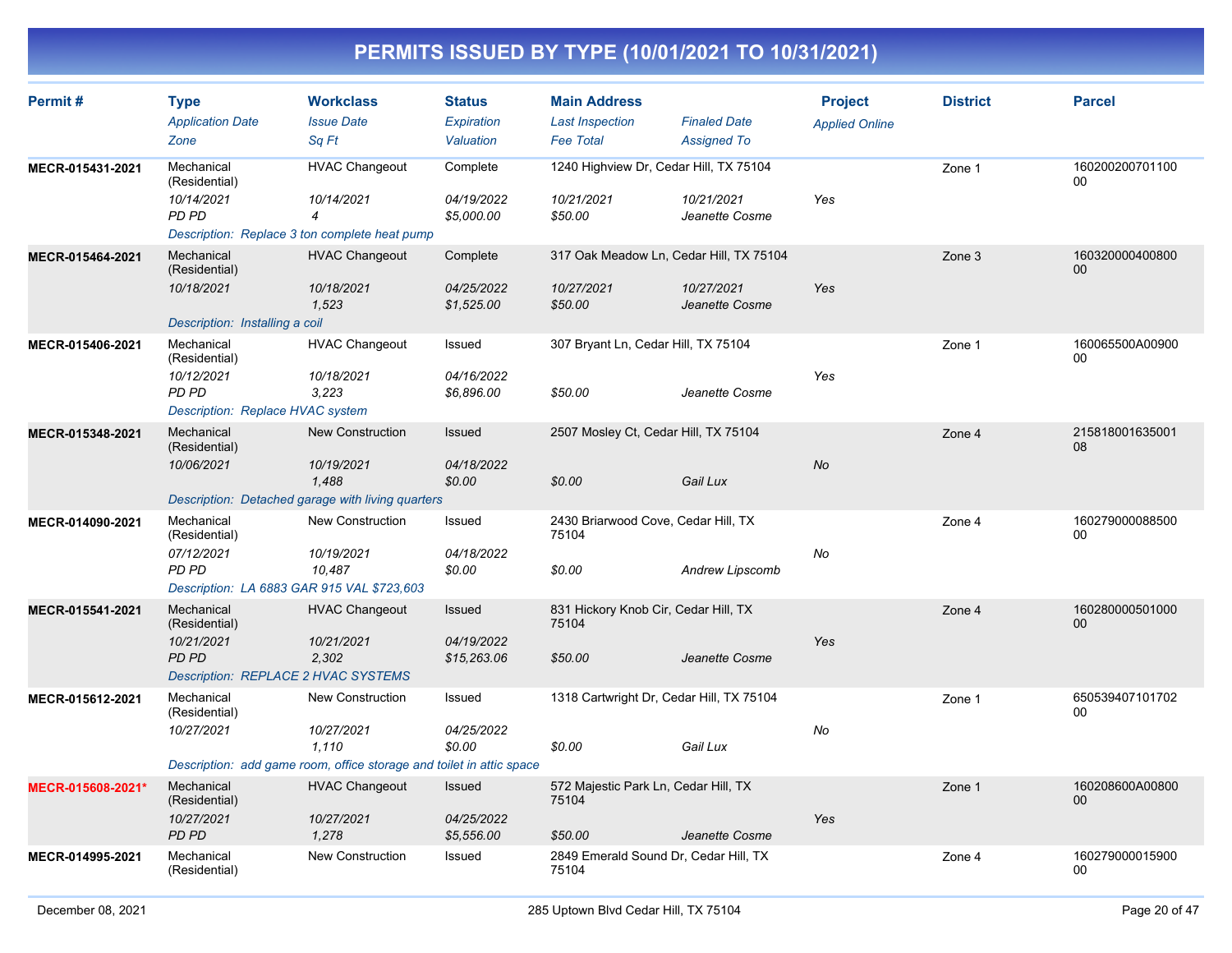| Permit#           | <b>Type</b><br><b>Application Date</b><br>Zone                      | <b>Workclass</b><br><b>Issue Date</b><br>Sq Ft                                                                                 | <b>Status</b><br>Expiration<br>Valuation | <b>Main Address</b><br><b>Last Inspection</b><br><b>Fee Total</b> | <b>Finaled Date</b><br><b>Assigned To</b> | <b>Project</b><br><b>Applied Online</b> | <b>District</b> | <b>Parcel</b>         |
|-------------------|---------------------------------------------------------------------|--------------------------------------------------------------------------------------------------------------------------------|------------------------------------------|-------------------------------------------------------------------|-------------------------------------------|-----------------------------------------|-----------------|-----------------------|
|                   | 09/13/2021<br>PD PD<br>Description: LA 4254 GAR 625 VAL \$400,000   | 10/27/2021<br>5,218                                                                                                            | 04/25/2022<br>\$0.00                     | \$0.00                                                            | Gail Lux                                  | No                                      |                 |                       |
| MECR-015622-2021* | Mechanical<br>(Residential)<br>10/28/2021                           | <b>HVAC Changeout</b><br>10/28/2021<br>1,679<br>Description: INSTALL 3.5 TON (14 SEER) H/P CONDENSER W/3.5 TON 20KW HORIZ A/H. | Complete<br>05/07/2022<br>\$5,585.00     | 933 Moore St, Cedar Hill, TX 75104<br>11/08/2021<br>\$50.00       | 11/08/2021<br>Jeanette Cosme              | Yes                                     | Zone 2          | 160207700D02400<br>00 |
| MECR-014993-2021  | Mechanical<br>(Residential)<br>09/13/2021<br>Description: 4/3/3 SFD | New Construction<br>10/28/2021<br>4,552                                                                                        | Issued<br>04/26/2022<br>\$0.00           | 1714 Right Field Ct, Cedar Hill, TX 75104<br>\$0.00               | Gail Lux                                  | No                                      | Zone 4          | 160279000222600<br>00 |

**PERMITS ISSUED FOR MECHANICAL (RESIDENTIAL): 19**

|                  | <b>PLUMBING (NON-RESIDENTIAL)</b>                                                                                                                                                                                                                                               |                                                                       |                          |                                                 |                        |           |        |                       |  |  |
|------------------|---------------------------------------------------------------------------------------------------------------------------------------------------------------------------------------------------------------------------------------------------------------------------------|-----------------------------------------------------------------------|--------------------------|-------------------------------------------------|------------------------|-----------|--------|-----------------------|--|--|
| PLMC-015278-2021 | Plumbing<br>(Non-Residential)                                                                                                                                                                                                                                                   | Alteration                                                            | Complete                 | 634 Uptown Blvd, Cedar Hill, TX 75104           |                        |           | Zone 2 | 160128000A3RC1<br>000 |  |  |
|                  | 10/01/2021<br><b>LR LR</b>                                                                                                                                                                                                                                                      | 10/01/2021                                                            | 04/11/2022<br>\$2,685.00 | 10/13/2021<br>\$50.00                           | 10/13/2021<br>Gail Lux | Yes       |        |                       |  |  |
|                  | Description: Install 40 gallon gas water heater                                                                                                                                                                                                                                 |                                                                       |                          |                                                 |                        |           |        |                       |  |  |
| PLMC-015334-2021 | Plumbing<br>(Non-Residential)                                                                                                                                                                                                                                                   | Repair                                                                | Issued                   | 1240 E Pleasant Run Rd, Cedar Hill, TX<br>75104 |                        |           | Zone 2 | 160297500A00100<br>00 |  |  |
|                  | 10/06/2021                                                                                                                                                                                                                                                                      | 10/06/2021<br>100                                                     | 04/16/2022<br>\$750.00   | 10/18/2021<br>\$50.00                           | Gail Lux               | Yes       |        |                       |  |  |
|                  |                                                                                                                                                                                                                                                                                 | Description: REPLACE RPZ NEAR DOG BATHTUB AT THE BACK OF THE PROPERTY |                          |                                                 |                        |           |        |                       |  |  |
| PLMC-015392-2021 | Plumbing<br>(Non-Residential)                                                                                                                                                                                                                                                   | Alteration                                                            | <b>Issued</b>            | 416 E 1382 Hwy, 416, Cedar Hill, TX<br>75104    |                        |           | Zone 2 | 160364500001R00<br>00 |  |  |
|                  | 10/11/2021<br><b>LRLR</b>                                                                                                                                                                                                                                                       | 10/11/2021<br>8,988                                                   | 06/01/2022<br>\$0.00     | 12/03/2021<br>\$0.00                            | Gail Lux               | <b>No</b> |        |                       |  |  |
|                  | Description: Shell modifications to Space 416 including new storefront glass, new exterior awnings, demo existing interior tenant improvements, add new exterior rear door, add new MEP<br>within the space, remove screen wall behind building for new box truck loading area. |                                                                       |                          |                                                 |                        |           |        |                       |  |  |
| PLMC-015443-2021 | Plumbing<br>(Non-Residential)                                                                                                                                                                                                                                                   | Repair                                                                | Complete                 | 305 W 1382 Hwy, 114, Cedar Hill, TX<br>75104    |                        |           | None   |                       |  |  |
|                  | 10/14/2021                                                                                                                                                                                                                                                                      | 10/14/2021<br>1.000                                                   | 04/13/2022<br>\$310.00   | 10/15/2021<br>\$50.00                           | 10/15/2021<br>Gail Lux | Yes       |        |                       |  |  |
|                  | Description: Gas pressure test                                                                                                                                                                                                                                                  |                                                                       |                          |                                                 |                        |           |        |                       |  |  |
| PLMC-015459-2021 | Plumbing<br>(Non-Residential)                                                                                                                                                                                                                                                   | Repair                                                                | Complete                 | 1150 E Pleasant Run Rd, Cedar Hill, TX<br>75104 |                        |           | Zone 2 | 160455900A00100<br>00 |  |  |
|                  | 10/15/2021<br><b>LRLR</b>                                                                                                                                                                                                                                                       | 10/15/2021<br>0                                                       | 04/16/2022<br>\$2,500.00 | 10/18/2021<br>\$0.00                            | 10/18/2021<br>Gail Lux | No        |        |                       |  |  |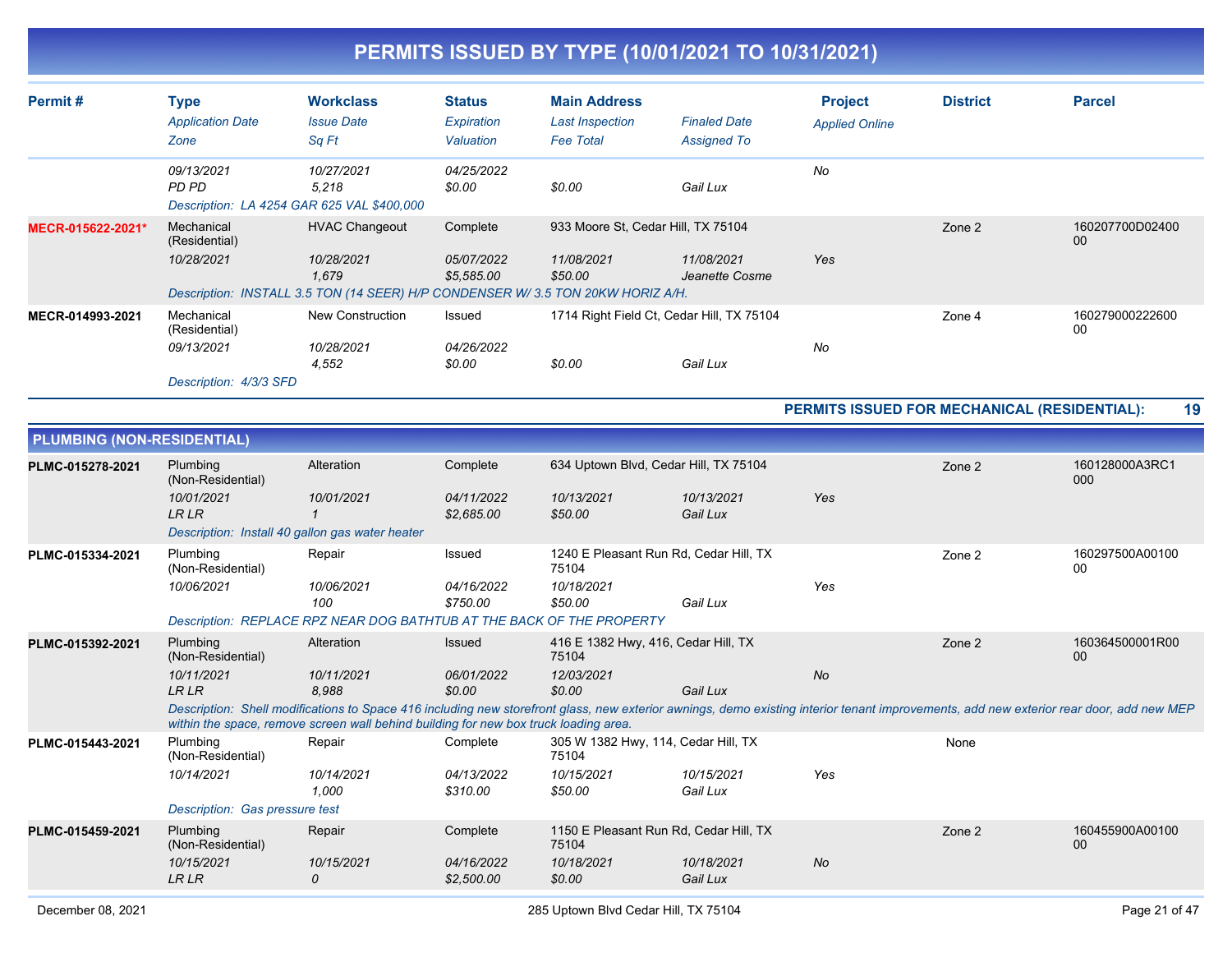|                               |                                                                   |                                                                              |                                          |                                                                   | PERMITS ISSUED BY TYPE (10/01/2021 TO 10/31/2021) |                                         |                                                |                       |
|-------------------------------|-------------------------------------------------------------------|------------------------------------------------------------------------------|------------------------------------------|-------------------------------------------------------------------|---------------------------------------------------|-----------------------------------------|------------------------------------------------|-----------------------|
| Permit#                       | <b>Type</b><br><b>Application Date</b><br>Zone                    | <b>Workclass</b><br><b>Issue Date</b><br>Sq Ft                               | <b>Status</b><br>Expiration<br>Valuation | <b>Main Address</b><br><b>Last Inspection</b><br><b>Fee Total</b> | <b>Finaled Date</b><br><b>Assigned To</b>         | <b>Project</b><br><b>Applied Online</b> | <b>District</b>                                | <b>Parcel</b>         |
|                               | Description: Install new gas line                                 |                                                                              |                                          |                                                                   |                                                   |                                         |                                                |                       |
| PLMC-015573-2021              | Plumbing<br>(Non-Residential)                                     | Repair                                                                       | Complete                                 | 75104                                                             | 320 W Pleasant Run Rd, Cedar Hill, TX             |                                         | Zone 1                                         |                       |
|                               | 10/25/2021                                                        | 10/25/2021<br>0                                                              | 04/25/2022<br>\$900.00                   | 10/26/2021<br>\$50.00                                             | 10/26/2021<br>Gail Lux                            | No                                      |                                                |                       |
|                               |                                                                   | Description: replace RPZ at Bldg 3 riser room                                |                                          |                                                                   |                                                   |                                         |                                                |                       |
|                               |                                                                   |                                                                              |                                          |                                                                   |                                                   |                                         | PERMITS ISSUED FOR PLUMBING (NON-RESIDENTIAL): | 6                     |
| <b>PLUMBING (RESIDENTIAL)</b> |                                                                   |                                                                              |                                          |                                                                   |                                                   |                                         |                                                |                       |
| PLMR-015281-2021              | Plumbing<br>(Residential)                                         | Alteration                                                                   | Complete                                 |                                                                   | 1715 Right Field Ct, Cedar Hill, TX 75104         |                                         | Zone 4                                         | 160279000223900<br>00 |
|                               | 10/01/2021                                                        | 10/01/2021<br>4,058                                                          | 04/02/2022<br>\$2,484.00                 | 10/04/2021<br>\$50.00                                             | 10/04/2021<br>Jeanette Cosme                      | Yes                                     |                                                |                       |
|                               |                                                                   | Description: Run poly gas line to generator, with risers and shutoff valves. |                                          |                                                                   |                                                   |                                         |                                                |                       |
| PLMR-015270-2021              | Plumbing<br>(Residential)<br>10/01/2021                           | Repair<br>10/01/2021                                                         | Issued<br><i>03/30/2022</i>              |                                                                   | 722 Chaparral Trl, Cedar Hill, TX 75104           | Yes                                     | Zone 1                                         | 160495000100800<br>00 |
|                               |                                                                   | 3<br>Description: sewer cleanout install about 3 feet                        | \$250.00                                 | \$50.00                                                           | Jeanette Cosme                                    |                                         |                                                |                       |
| PLMR-015276-2021              | Plumbing                                                          | Repair                                                                       | Complete                                 |                                                                   | 2619 Pinehurst Ln, Cedar Hill, TX 75104           |                                         |                                                | 160279000220000       |
|                               | (Residential)                                                     |                                                                              |                                          |                                                                   |                                                   |                                         | Zone 4                                         | 00                    |
|                               | 10/01/2021                                                        | 10/01/2021<br>3,293                                                          | 04/04/2022<br>\$4,925.00                 | 10/06/2021<br>\$50.00                                             | 10/06/2021<br>Jeanette Cosme                      | Yes                                     |                                                |                       |
|                               |                                                                   | Description: Repair sewer line leak under slab                               |                                          |                                                                   |                                                   |                                         |                                                |                       |
| PLMR-015301-2021              | Plumbing<br>(Residential)                                         | <b>Water Heater</b>                                                          | Complete                                 | 609 Gibson St, Cedar Hill, TX 75104                               |                                                   |                                         | Zone 3                                         | 160067100402700<br>00 |
|                               | 10/04/2021<br>PD PD<br>Description: Water Heater Install, Tank    | 10/04/2021<br>2,594                                                          | <i>04/04/2022</i><br>\$2,729.00          | 10/06/2021<br>\$50.00                                             | 10/06/2021<br>Jeanette Cosme                      | Yes                                     |                                                |                       |
| PLMR-015297-2021              | Plumbing<br>(Residential)                                         | Repair                                                                       | Complete                                 |                                                                   | 1612 High Valley Ln, Cedar Hill, TX 75104         |                                         | Zone 4                                         | 160279000135800<br>00 |
|                               | 10/04/2021<br>PD PD<br>Description: replacing 35 ft of sewer line | 10/04/2021<br>35                                                             | <i><b>04/04/2022</b></i><br>\$8,000.00   | 10/06/2021<br>\$50.00                                             | 10/06/2021<br>Jeanette Cosme                      | Yes                                     |                                                |                       |
| PLMR-015306-2021              | Plumbing<br>(Residential)                                         | Repair                                                                       | Void                                     |                                                                   | 1612 High Valley Ln, Cedar Hill, TX 75104         |                                         | Zone 4                                         | 160279000135800<br>00 |
|                               | 10/05/2021<br>PD PD                                               | 10/05/2021<br>0<br>Description: Replace 35' of sanitary sewer.               | 04/04/2022<br>\$3,000.00                 | \$50.00                                                           | Gail Lux                                          | No                                      |                                                |                       |
| PLMR-015354-2021              | Plumbing<br>(Residential)                                         | Repair                                                                       | Complete                                 |                                                                   | 809 Shady Brook Dr, Cedar Hill, TX 75104          |                                         | Zone 2                                         | 160395700901100<br>00 |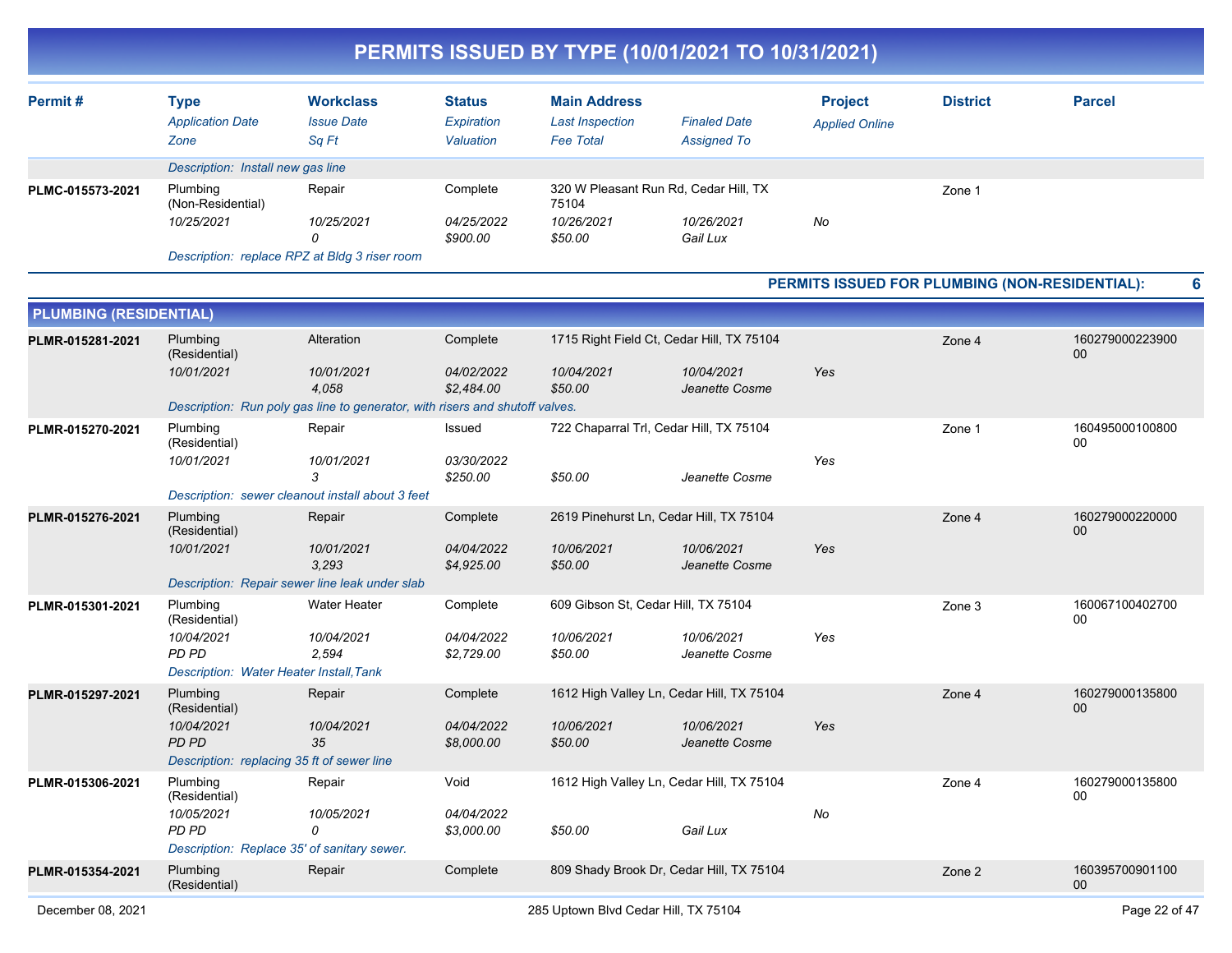| Permit#          | <b>Type</b><br><b>Application Date</b><br>Zone                                                 | <b>Workclass</b><br><b>Issue Date</b><br>Sq Ft                                                 | <b>Status</b><br>Expiration<br>Valuation | <b>Main Address</b><br><b>Last Inspection</b><br><b>Fee Total</b>       | <b>Finaled Date</b><br><b>Assigned To</b> | <b>Project</b><br><b>Applied Online</b> | <b>District</b> | <b>Parcel</b>             |
|------------------|------------------------------------------------------------------------------------------------|------------------------------------------------------------------------------------------------|------------------------------------------|-------------------------------------------------------------------------|-------------------------------------------|-----------------------------------------|-----------------|---------------------------|
|                  | 10/07/2021<br>Description: shower pan replacement                                              | 10/07/2021<br>$\mathcal{O}$                                                                    | 04/06/2022<br>\$500.00                   | 10/08/2021<br>\$50.00                                                   | 10/08/2021<br>Jeanette Cosme              | No                                      |                 |                           |
| PLMR-015357-2021 | Plumbing<br>(Residential)<br>10/07/2021<br>PD PD<br>Description: gas test                      | Repair<br>10/07/2021<br>0                                                                      | Complete<br>04/11/2022<br>\$750.00       | 919 Wildwood Ridge Ct, Cedar Hill, TX<br>75104<br>10/12/2021<br>\$50.00 | 10/12/2021<br>Jeanette Cosme              | No                                      | Zone 4          | 160280000100100<br>00     |
| PLMR-015355-2021 | Plumbing<br>(Residential)<br>10/07/2021<br><b>PD PD</b><br>Description: shower pan replacement | Repair<br>10/07/2021<br>$\mathcal{O}$                                                          | Complete<br>04/06/2022<br>\$500.00       | 239 High Pointe Ln, Cedar Hill, TX 75104<br>10/08/2021<br>\$50.00       | 10/08/2021<br>Jeanette Cosme              | No                                      | Zone 1          | 160364000304000<br>$00\,$ |
| PLMR-015366-2021 | Plumbing<br>(Residential)<br>10/08/2021<br>PD PD                                               | Repair<br>10/08/2021<br>5<br>Description: water leak repair by 5 ft. outside tunnel            | Complete<br>04/11/2022<br>\$4,446.00     | 1924 Valley View Dr, Cedar Hill, TX 75104<br>10/13/2021<br>\$50.00      | 10/13/2021<br>Jeanette Cosme              | Yes                                     | Zone 4          | 160280000800700<br>00     |
| PLMR-015376-2021 | Plumbing<br>(Residential)<br>10/08/2021<br>PD PD<br>Description: Install gas water heater      | Water Heater<br>10/08/2021<br>$\mathbf{1}$                                                     | Complete<br>04/13/2022<br>\$1,300.00     | 1401 Holveck Dr, Cedar Hill, TX 75104<br>10/15/2021<br>\$50.00          | 10/15/2021<br>Jeanette Cosme              | Yes                                     | Zone 1          | 160325500401300<br>00     |
| PLMR-015372-2021 | Plumbing<br>(Residential)<br>10/08/2021                                                        | <b>Water Heater</b><br>10/08/2021<br>2,874<br>Description: Remove & Replace Water Heater, Tank | Complete<br>04/11/2022<br>\$2,643.00     | 612 Mobley Rd, Cedar Hill, TX 75104<br>10/13/2021<br>\$50.00            | 10/13/2021<br>Jeanette Cosme              | Yes                                     | Zone 1          | 160066005400200<br>00     |
| PLMR-015382-2021 | Plumbing<br>(Residential)<br>10/11/2021<br><b>PD PD</b>                                        | Repair<br>10/11/2021<br>1,600<br>Description: Replaced gas riser at meter in alley             | Complete<br>04/11/2022<br>\$650.00       | 1218 Calvert Dr, Cedar Hill, TX 75104<br>10/12/2021<br>\$50.00          | 10/12/2021<br>Jeanette Cosme              | Yes                                     | Zone 2          | 161100001500800<br>00     |
| PLMR-014482-2021 | Plumbing<br>(Residential)<br>08/06/2021<br>PD PD                                               | <b>New Construction</b><br>10/11/2021<br>5,826<br>Description: LA 3409 GAR 1521 VAL \$800,000  | Issued<br>06/01/2022<br>\$0.00           | 2354 Mystic Shores Dr, Cedar Hill, TX<br>75104<br>12/03/2021<br>\$0.00  | <b>Andrew Lipscomb</b>                    | No                                      | Zone 4          | 160279600011840<br>00     |
| PLMR-015380-2021 | Plumbing<br>(Residential)                                                                      | <b>Water Heater</b>                                                                            | Complete                                 | 413 Dollins St. Cedar Hill, TX 75104                                    |                                           |                                         | Zone 2          | 160206700T00400<br>00     |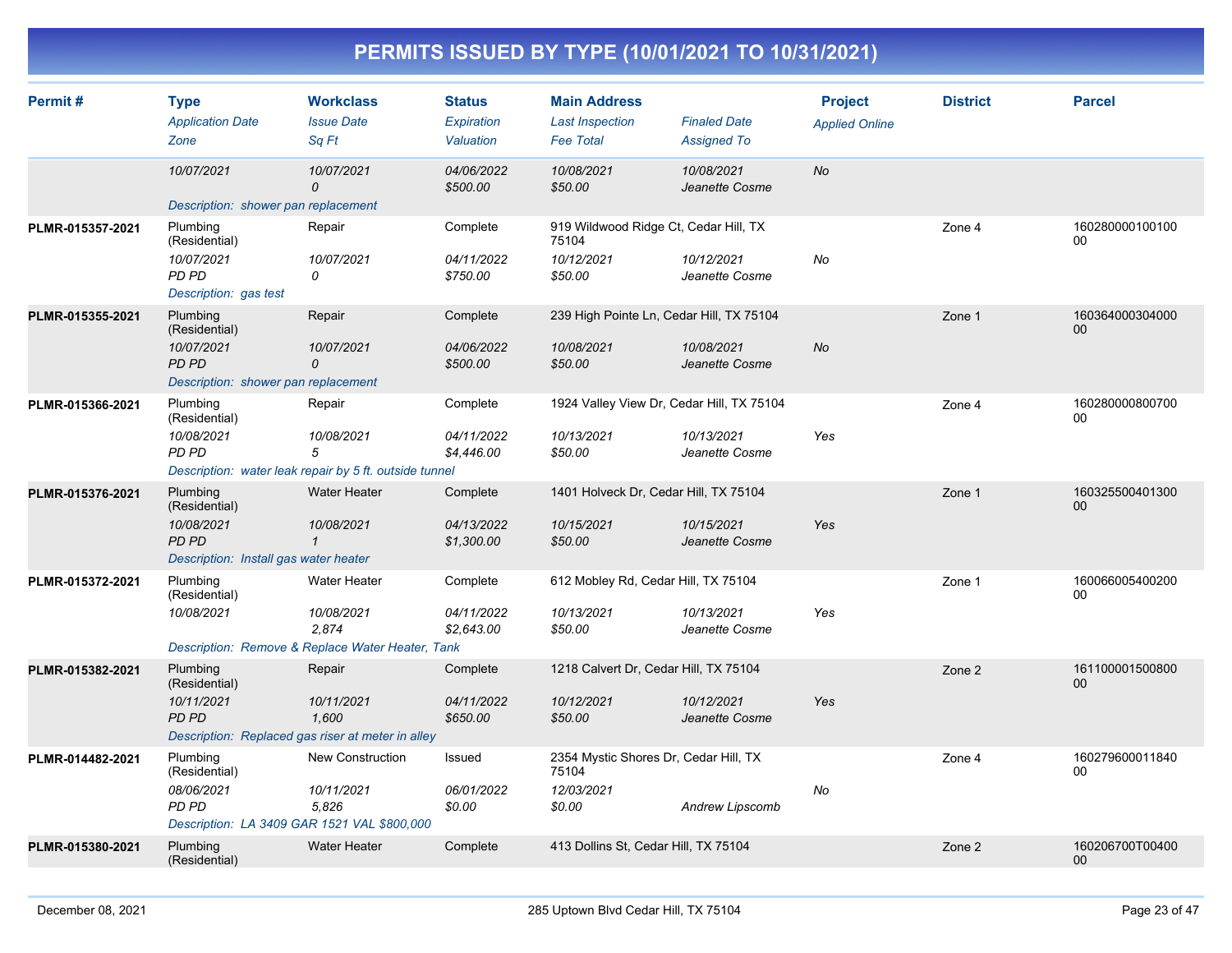| Permit#          | <b>Type</b><br><b>Application Date</b><br>Zone                                                            | <b>Workclass</b><br><b>Issue Date</b><br>Sq Ft                                                             | <b>Status</b><br>Expiration<br>Valuation | <b>Main Address</b><br><b>Last Inspection</b><br><b>Fee Total</b>          | <b>Finaled Date</b><br><b>Assigned To</b> | <b>Project</b><br><b>Applied Online</b> | <b>District</b> | <b>Parcel</b>             |
|------------------|-----------------------------------------------------------------------------------------------------------|------------------------------------------------------------------------------------------------------------|------------------------------------------|----------------------------------------------------------------------------|-------------------------------------------|-----------------------------------------|-----------------|---------------------------|
|                  | 10/11/2021<br>Description: Replace electric water heater                                                  | 10/11/2021<br>$\mathbf{1}$                                                                                 | 04/13/2022<br>\$1,300.00                 | 10/15/2021<br>\$50.00                                                      | 10/15/2021<br>Jeanette Cosme              | Yes                                     |                 |                           |
| PLMR-015383-2021 | Plumbing<br>(Residential)<br>10/11/2021<br>Description: Construct Gunite pool and Spa                     | Pool<br>10/11/2021<br>390                                                                                  | Issued<br>04/09/2022<br>\$0.00           | 2607 Ballpark Way, Cedar Hill, TX 75104<br>\$0.00                          | <b>Alexis Sartin</b>                      | No                                      | Zone 4          | 160279000222100<br>00     |
| PLMR-015396-2021 | Plumbing<br>(Residential)<br>10/11/2021<br><b>PD PD</b><br>Description: replace 2 water heaters in garage | <b>Water Heater</b><br>10/11/2021<br>3,517                                                                 | Complete<br>04/16/2022<br>\$4,125.00     | 824 Knoll Manor Ct, Cedar Hill, TX 75104<br>10/18/2021<br>\$50.00          | 10/18/2021<br>Jeanette Cosme              | Yes                                     | Zone 4          | 160280000300600<br>$00\,$ |
| PLMR-015346-2021 | Plumbing<br>(Residential)<br>10/06/2021<br><b>Description: Fire Repair</b>                                | Alteration<br>10/11/2021<br>2,215                                                                          | Issued<br>04/09/2022<br>\$150,000.00     | 402 Simmons Dr, Cedar Hill, TX 75104<br>\$0.00                             | Gail Lux                                  | No                                      | Zone 3          | 160065000300400<br>00     |
| PLMR-015393-2021 | Plumbing<br>(Residential)<br>10/11/2021<br><b>PD PD</b><br>Description: Water line repair and re-route    | Repair<br>10/11/2021<br>$\mathbf{1}$                                                                       | Complete<br>04/11/2022<br>\$6,500.00     | 1715 Stewart St, Cedar Hill, TX 75104<br>10/12/2021<br>\$50.00             | 10/12/2021<br>Jeanette Cosme              | Yes                                     | Zone 1          | 160060100200800<br>00     |
| PLMR-015415-2021 | Plumbing<br>(Residential)<br>10/13/2021<br>PD PD                                                          | <b>Water Heater</b><br>10/13/2021<br>2,000<br>Description: REPLACE 1-50 GALLON GAS WATER HEATER            | Complete<br>04/18/2022<br>\$2,176.00     | 1409 Horton Dr, Cedar Hill, TX 75104<br>10/20/2021<br>\$50.00              | 10/20/2021<br>Jeanette Cosme              | Yes                                     | Zone 1          | 160325500201600<br>00     |
| PLMR-015425-2021 | Plumbing<br>(Residential)<br>10/13/2021<br><b>NSNS</b>                                                    | Repair<br>10/13/2021<br>140<br>Description: replace sewer line from house to city tap                      | Complete<br>04/18/2022<br>\$5,000.00     | 317 S J Elmer Weaver Fwy, Cedar Hill, TX<br>75104<br>10/20/2021<br>\$50.00 | 10/20/2021<br>Jeanette Cosme              | Yes                                     | Zone 2          | 160045000201101<br>$00\,$ |
| PLMR-015426-2021 | Plumbing<br>(Residential)<br>10/13/2021<br>PD PD                                                          | <b>Water Heater</b><br>10/13/2021<br>1.800<br>Description: replace 50 gallon electric low boy water heater | Complete<br>04/12/2022<br>\$2,103.00     | 321 Wentwood Ln, Cedar Hill, TX 75104<br>10/14/2021<br>\$50.00             | 10/14/2021<br>Jeanette Cosme              | Yes                                     | Zone 2          | 160483200K01300<br>$00\,$ |
| PLMR-015442-2021 | Plumbing<br>(Residential)                                                                                 | <b>Water Heater</b>                                                                                        | Complete                                 | 1128 Stony Creek Dr, Cedar Hill, TX<br>75104                               |                                           |                                         | Zone 3          | 160426000100700<br>$00\,$ |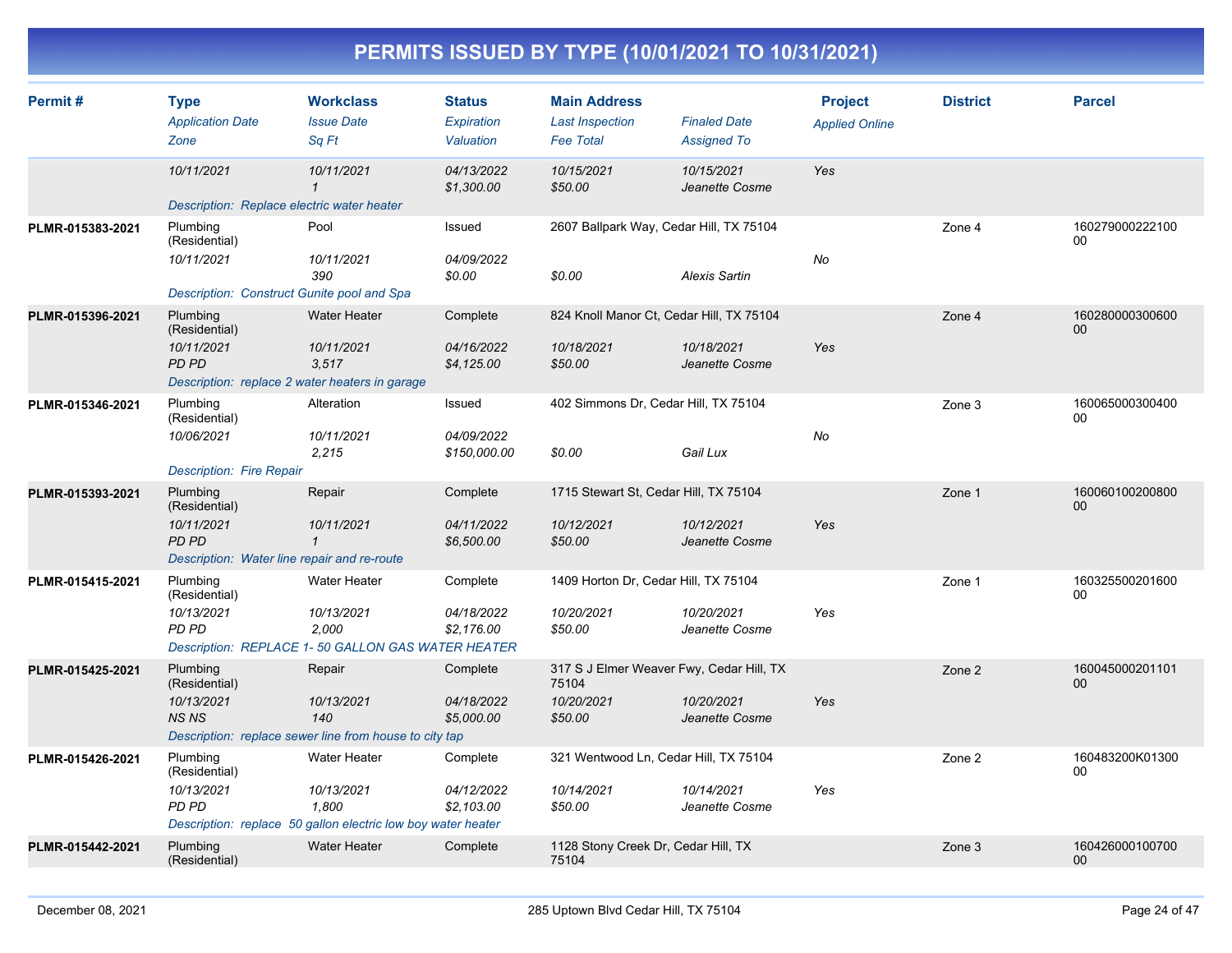| Permit#          | <b>Type</b><br><b>Application Date</b><br>Zone  | <b>Workclass</b><br><b>Issue Date</b><br>Sq Ft                                                                                                                                                                                                                                                                                                 | <b>Status</b><br>Expiration<br>Valuation | <b>Main Address</b><br><b>Last Inspection</b><br><b>Fee Total</b> | <b>Finaled Date</b><br><b>Assigned To</b> | <b>Project</b><br><b>Applied Online</b> | <b>District</b> | <b>Parcel</b>             |
|------------------|-------------------------------------------------|------------------------------------------------------------------------------------------------------------------------------------------------------------------------------------------------------------------------------------------------------------------------------------------------------------------------------------------------|------------------------------------------|-------------------------------------------------------------------|-------------------------------------------|-----------------------------------------|-----------------|---------------------------|
|                  | 10/14/2021                                      | 10/14/2021<br>2.382                                                                                                                                                                                                                                                                                                                            | 04/13/2022<br>\$2,263.00                 | 10/15/2021<br>\$50.00                                             | 10/15/2021<br>Jeanette Cosme              | Yes                                     |                 |                           |
|                  | Description: Replace water heater, tank         |                                                                                                                                                                                                                                                                                                                                                |                                          |                                                                   |                                           |                                         |                 |                           |
| PLMR-015455-2021 | Plumbing<br>(Residential)                       | Water Heater                                                                                                                                                                                                                                                                                                                                   | Complete                                 | 917 Walters Dr, Cedar Hill, TX 75104                              |                                           |                                         | Zone 2          | 160206600K01900<br>00     |
|                  | 10/15/2021<br>PD PD                             | 10/15/2021<br>$\mathcal I$                                                                                                                                                                                                                                                                                                                     | 04/20/2022<br>\$1,300.00                 | 10/22/2021<br>\$50.00                                             | 10/22/2021<br>Jeanette Cosme              | Yes                                     |                 |                           |
|                  |                                                 | Description: Install 50 Gallon Gas Water Heater                                                                                                                                                                                                                                                                                                |                                          |                                                                   |                                           |                                         |                 |                           |
| PLMR-015451-2021 | Plumbing<br>(Residential)                       | Water Heater                                                                                                                                                                                                                                                                                                                                   | Complete                                 | 802 Shady Ridge Dr, Cedar Hill, TX 75104                          |                                           |                                         | Zone 1          | 160496000000100<br>00     |
|                  | 10/15/2021                                      | 10/15/2021<br>2,319                                                                                                                                                                                                                                                                                                                            | 04/16/2022<br>\$3,000.00                 | 10/18/2021<br>\$50.00                                             | 10/18/2021<br>Jeanette Cosme              | Yes                                     |                 |                           |
|                  |                                                 | Description: Replacing Water heater and adding a PRV/Expansion tank                                                                                                                                                                                                                                                                            |                                          |                                                                   |                                           |                                         |                 |                           |
| PLMR-015448-2021 | Plumbing<br>(Residential)                       | Water Heater                                                                                                                                                                                                                                                                                                                                   | Complete                                 | 1412 Hamilton Cir, Cedar Hill, TX 75104                           |                                           |                                         | Zone 1          | 160325500200500<br>$00\,$ |
|                  | 10/15/2021<br><b>PD PD</b>                      | 10/15/2021<br>$\mathcal I$                                                                                                                                                                                                                                                                                                                     | 04/18/2022<br>\$2,066.00                 | 10/20/2021<br>\$50.00                                             | 10/20/2021<br>Jeanette Cosme              | Yes                                     |                 |                           |
|                  | Description: Install 40 gallon gas water heater |                                                                                                                                                                                                                                                                                                                                                |                                          |                                                                   |                                           |                                         |                 |                           |
| PLMR-015467-2021 | Plumbing<br>(Residential)                       | <b>Water Heater</b>                                                                                                                                                                                                                                                                                                                            | Complete                                 | 2605 Ranch Ct, Cedar Hill, TX 75104                               |                                           |                                         | Zone 4          | 160279600010560<br>$00\,$ |
|                  | 10/18/2021<br>PD PD                             | 10/18/2021<br>0                                                                                                                                                                                                                                                                                                                                | 04/18/2022<br>\$3,000.00                 | 10/19/2021<br>\$50.00                                             | 10/19/2021<br>Jeanette Cosme              | <b>No</b>                               |                 |                           |
|                  | Description: Water Heater Replacement           |                                                                                                                                                                                                                                                                                                                                                |                                          |                                                                   |                                           |                                         |                 |                           |
| PLMR-015466-2021 | Plumbing<br>(Residential)                       | Pool                                                                                                                                                                                                                                                                                                                                           | Issued                                   | 1305 Overlook Cir, Cedar Hill, TX 75104                           |                                           |                                         | Zone 4          | 160209000089500<br>00     |
|                  | 10/18/2021<br><b>PD PD</b>                      | 10/18/2021<br>350                                                                                                                                                                                                                                                                                                                              | 04/16/2022<br>\$0.00                     | \$0.00                                                            | <b>Alexis Sartin</b>                      | No                                      |                 |                           |
|                  | Description: in ground gunite pool              |                                                                                                                                                                                                                                                                                                                                                |                                          |                                                                   |                                           |                                         |                 |                           |
| PLMR-015474-2021 | Plumbing<br>(Residential)                       | Repair                                                                                                                                                                                                                                                                                                                                         | Complete                                 | 1421 Linda Ln, Cedar Hill, TX 75104                               |                                           |                                         | Zone 3          | 160053100102000<br>00     |
|                  | 10/19/2021                                      | 10/19/2021<br>10                                                                                                                                                                                                                                                                                                                               | 04/18/2022<br>\$3,255.55                 | 10/20/2021<br>\$50.00                                             | 10/20/2021<br>Jeanette Cosme              | Yes                                     |                 |                           |
|                  | Description: install gas line for generator     |                                                                                                                                                                                                                                                                                                                                                |                                          |                                                                   |                                           |                                         |                 |                           |
| PLMR-015491-2021 | Plumbing<br>(Residential)                       | Repair                                                                                                                                                                                                                                                                                                                                         | Complete                                 | 1007 Randy Rd, Cedar Hill, TX 75104                               |                                           |                                         | Zone 4          | 160265000102300<br>00     |
|                  | 10/19/2021                                      | 10/19/2021<br>1,822                                                                                                                                                                                                                                                                                                                            | 04/18/2022<br>\$30,000.00                | 10/20/2021<br>\$50.00                                             | 10/20/2021<br>Jeanette Cosme              | Yes                                     |                 |                           |
|                  |                                                 | Description: Tunnel 34 ft from double cleanouts in the flower bed to the master bathroom and hallway bathroom and potentially to the a/c unit in the hallway. T replace all the main sewer<br>systems. On the other side of the home, kmp will stub out the drain Lines to the exterior of the home and run 65ft to the yard sewer drain line. |                                          |                                                                   |                                           |                                         |                 |                           |
| PLMR-014091-2021 | Plumbing<br>(Residential)                       | <b>New Construction</b>                                                                                                                                                                                                                                                                                                                        | Issued                                   | 2430 Briarwood Cove, Cedar Hill, TX<br>75104                      |                                           |                                         | Zone 4          | 160279000088500<br>00     |
|                  |                                                 |                                                                                                                                                                                                                                                                                                                                                |                                          |                                                                   |                                           |                                         |                 |                           |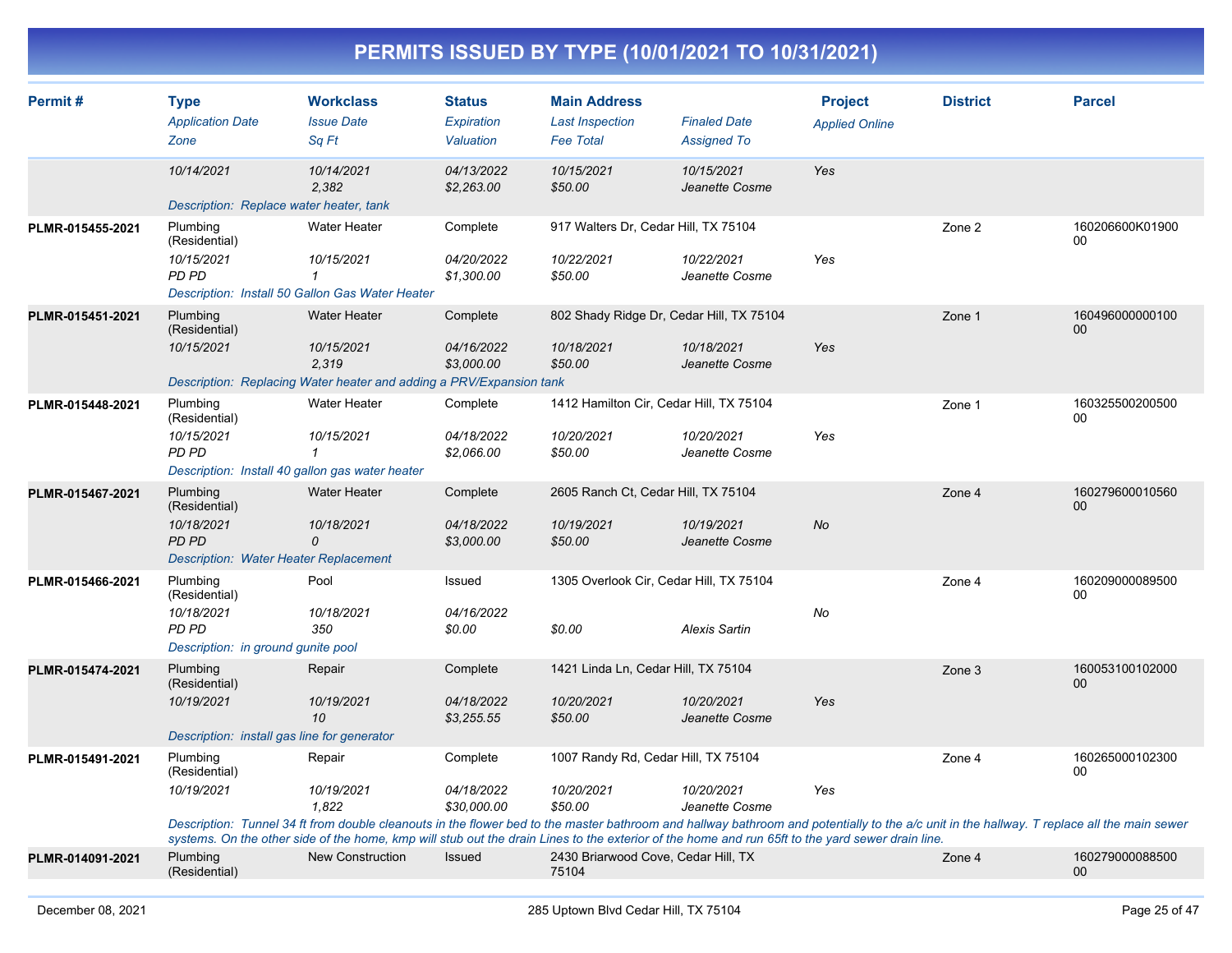| Permit#          | <b>Type</b><br><b>Application Date</b><br>Zone                                                             | <b>Workclass</b><br><b>Issue Date</b><br>Sq Ft                                                                           | <b>Status</b><br>Expiration<br>Valuation | <b>Main Address</b><br><b>Last Inspection</b><br><b>Fee Total</b> | <b>Finaled Date</b><br><b>Assigned To</b> | <b>Project</b><br><b>Applied Online</b> | <b>District</b> | <b>Parcel</b>         |
|------------------|------------------------------------------------------------------------------------------------------------|--------------------------------------------------------------------------------------------------------------------------|------------------------------------------|-------------------------------------------------------------------|-------------------------------------------|-----------------------------------------|-----------------|-----------------------|
|                  | 07/12/2021<br><b>PD PD</b><br>Description: LA 6883 GAR 915 VAL \$723,603                                   | 10/19/2021<br>10,487                                                                                                     | 04/18/2022<br>\$0.00                     | \$0.00                                                            | <b>Andrew Lipscomb</b>                    | <b>No</b>                               |                 |                       |
| PLMR-015495-2021 | Plumbing<br>(Residential)<br>10/19/2021<br>PD PD                                                           | Repair<br>10/19/2021<br>$\mathbf{1}$<br>Description: Replace 50 gallon electric water heater in upstairs bathroom closet | Issued<br>04/18/2022<br>\$2.375.00       | 2825 Singletree Cove, Cedar Hill, TX<br>75104<br>\$50.00          | Jeanette Cosme                            | Yes                                     | Zone 4          | 160279000007700<br>00 |
| PLMR-015349-2021 | Plumbing<br>(Residential)<br>10/06/2021                                                                    | <b>New Construction</b><br>10/19/2021<br>1,488<br>Description: Detached garage with living quarters                      | Issued<br>05/23/2022<br>\$0.00           | 2507 Mosley Ct, Cedar Hill, TX 75104<br>11/23/2021<br>\$0.00      | Gail Lux                                  | No                                      | Zone 4          | 215818001635001<br>08 |
| PLMR-015480-2021 | Plumbing<br>(Residential)<br>10/19/2021                                                                    | Alteration<br>10/19/2021<br>1,508<br>Description: Re-pipe water lines through the attic.                                 | Issued<br>04/23/2022<br>\$2,098.00       | 904 Clement Ct, Cedar Hill, TX 75104<br>10/25/2021<br>\$50.00     | 10/25/2021<br>Jeanette Cosme              | Yes                                     | Zone 3          | 160426701500500<br>00 |
| PLMR-015484-2021 | Plumbing<br>(Residential)<br>10/19/2021<br><b>PD PD</b><br>Description: Install 40 gallon gas water heater | <b>Water Heater</b><br>10/19/2021<br>$\overline{1}$                                                                      | Complete<br>04/25/2022<br>\$1,300.00     | 1403 Horton Dr, Cedar Hill, TX 75104<br>10/26/2021<br>\$50.00     | 10/26/2021<br>Jeanette Cosme              | Yes                                     | Zone 1          | 160325500201300<br>00 |
| PLMR-015544-2021 | Plumbing<br>(Residential)<br>10/21/2021                                                                    | <b>Water Heater</b><br>10/21/2021<br>2,000                                                                               | Complete<br>04/20/2022<br>\$1,900.00     | 506 Sims Dr, Cedar Hill, TX 75104<br>10/22/2021<br>\$50.00        | 10/22/2021<br>Jeanette Cosme              | Yes                                     | Zone 2          | 160206500D01700<br>00 |
| PLMR-015543-2021 | Plumbing<br>(Residential)<br>10/21/2021<br>Description: 45 ft trench water service line                    | Repair<br>10/21/2021<br>45                                                                                               | Issued<br>04/25/2022<br>\$4,450.00       | 808 Nafus St. Cedar Hill, TX 75104<br>10/27/2021<br>\$50.00       | 10/27/2021<br>Jeanette Cosme              | Yes                                     | Zone 2          | 160207700H00500<br>00 |
| PLMR-015557-2021 | Plumbing<br>(Residential)<br>10/22/2021<br>PD PD<br>Description: Replace sewer system.                     | Repair<br>10/22/2021<br>$\mathbf{1}$                                                                                     | Issued<br>04/23/2022<br>\$6,800.00       | 312 Pemberton PI, Cedar Hill, TX 75104<br>10/25/2021<br>\$50.00   | 10/25/2021<br>Jeanette Cosme              | Yes                                     | Zone 1          | 160428100804200<br>00 |
| PLMR-015559-2021 | Plumbing<br>(Residential)<br>10/22/2021<br><b>PD PD</b>                                                    | Repair<br>10/22/2021<br>1,500                                                                                            | Complete<br>04/25/2022<br>\$1,997.00     | 1729 Hartin Dr, Cedar Hill, TX 75104<br>10/27/2021<br>\$50.00     | 10/27/2021<br>Jeanette Cosme              | Yes                                     | Zone 3          | 160045200Q00400<br>00 |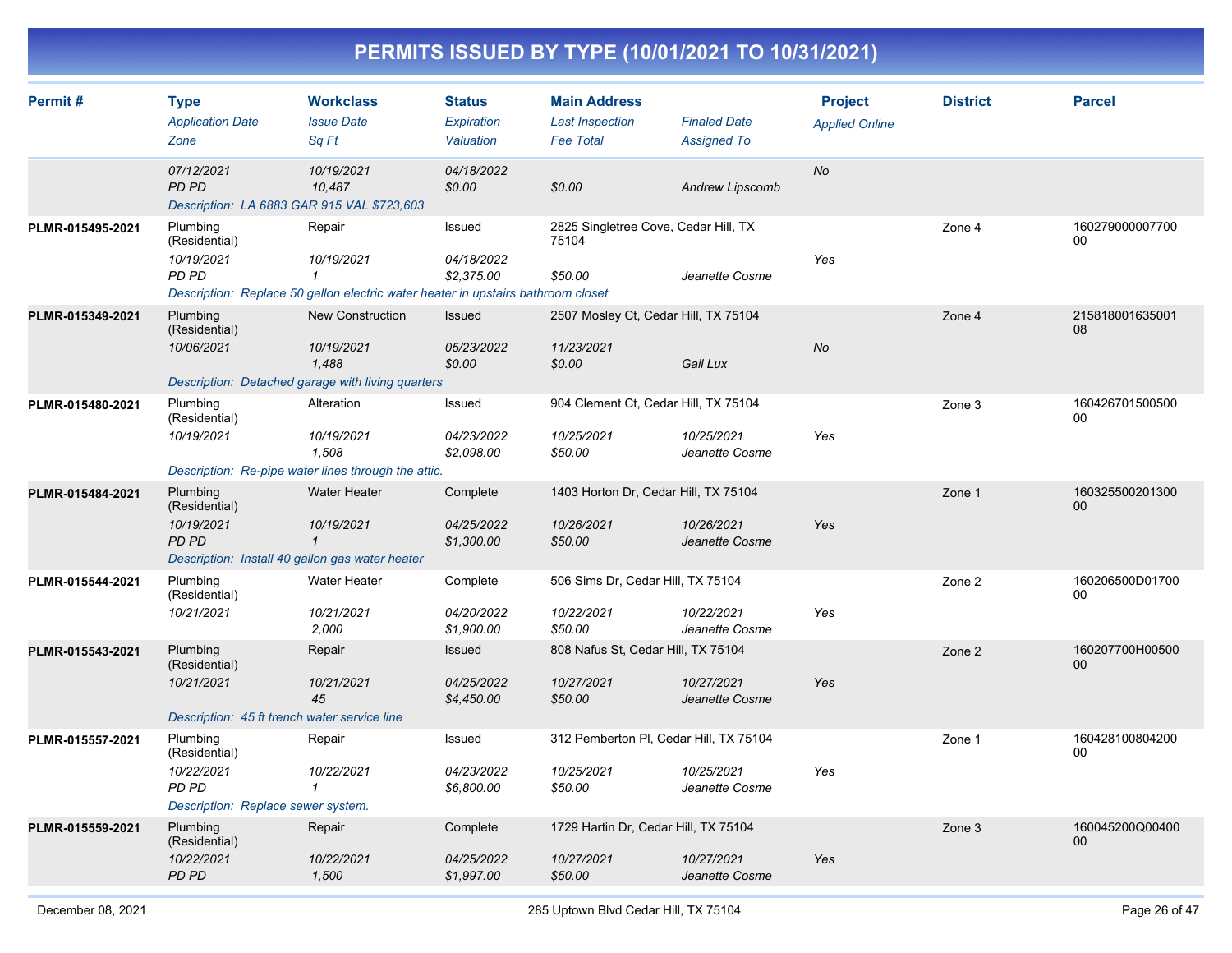|                  |                                                                                                   |                                                                                                                        |                                          |                                                                        | PERMITS ISSUED BY TYPE (10/01/2021 TO 10/31/2021)                        |                                         |                 |                       |
|------------------|---------------------------------------------------------------------------------------------------|------------------------------------------------------------------------------------------------------------------------|------------------------------------------|------------------------------------------------------------------------|--------------------------------------------------------------------------|-----------------------------------------|-----------------|-----------------------|
| Permit#          | <b>Type</b><br><b>Application Date</b><br>Zone                                                    | <b>Workclass</b><br><b>Issue Date</b><br>Sq Ft                                                                         | <b>Status</b><br>Expiration<br>Valuation | <b>Main Address</b><br><b>Last Inspection</b><br><b>Fee Total</b>      | <b>Finaled Date</b><br><b>Assigned To</b>                                | <b>Project</b><br><b>Applied Online</b> | <b>District</b> | <b>Parcel</b>         |
|                  | Description: Sewer main spot repair                                                               |                                                                                                                        |                                          |                                                                        |                                                                          |                                         |                 |                       |
| PLMR-015591-2021 | Plumbing<br>(Residential)<br>10/26/2021<br>PD PD                                                  | Water Heater<br>10/26/2021<br>3,215<br>Description: Replace 40 gallon gas water heater in attic                        | Complete<br>05/11/2022<br>\$1,100.00     | 813 Hickory Knob Cir, Cedar Hill, TX<br>75104<br>11/12/2021<br>\$50.00 | 11/12/2021<br>Jeanette Cosme                                             | Yes                                     | Zone 4          | 160280000501400<br>00 |
| PLMR-015581-2021 | Plumbing<br>(Residential)<br>10/26/2021                                                           | Repair<br>10/26/2021<br>$\Omega$<br>Description: repair 30 ft fresh water line Inst-PRV                                | Complete<br>04/26/2022<br>\$8,350.00     | 312 High Dr, Cedar Hill, TX 75104<br>10/28/2021<br>\$50.00             | 10/28/2021<br>Jeanette Cosme                                             | <b>No</b>                               | Zone 3          | 160065000401502<br>00 |
| PLMR-015609-2021 | Plumbing<br>(Residential)<br>10/27/2021<br>PD PD<br>Description: Install 50 Electric Water Heater | Water Heater<br>10/27/2021<br>100                                                                                      | Complete<br>05/14/2022<br>\$1,000.00     | 11/15/2021<br>\$50.00                                                  | 1709 Rock Ridge Dr, Cedar Hill, TX 75104<br>11/15/2021<br>Jeanette Cosme | Yes                                     | Zone 3          | 160045200P00100<br>00 |
| PLMR-015597-2021 | Plumbing<br>(Residential)<br>10/27/2021<br>Description: Replace water heater, tankless            | <b>Water Heater</b><br>10/27/2021<br>2.585                                                                             | Issued<br>04/26/2022<br>\$5,814.00       | 1506 Sharon Dr. Cedar Hill, TX 75104<br>10/28/2021<br>\$50.00          | 10/28/2021<br>Jeanette Cosme                                             | Yes                                     | Zone 4          | 160275000200300<br>00 |
| PLMR-015613-2021 | Plumbing<br>(Residential)<br>10/27/2021                                                           | <b>New Construction</b><br>10/27/2021<br>1.110<br>Description: add game room, office storage and toilet in attic space | Issued<br>04/25/2022<br>\$0.00           | \$0.00                                                                 | 1318 Cartwright Dr, Cedar Hill, TX 75104<br>Gail Lux                     | No                                      | Zone 1          | 650539407101702<br>00 |
| PLMR-015350-2021 | Plumbing<br>(Residential)<br>10/07/2021<br><b>PD PD</b>                                           | <b>New Construction</b><br>10/27/2021<br>5,218<br>Description: LA 4254 GAR 625 VAL \$400,000                           | <b>Issued</b><br>04/25/2022<br>\$0.00    | 2849 Emerald Sound Dr. Cedar Hill, TX<br>75104<br>\$0.00               | Gail Lux                                                                 | <b>No</b>                               | Zone 4          | 160279000015900<br>00 |
| PLMR-015628-2021 | Plumbing<br>(Residential)<br>10/28/2021                                                           | New Construction<br>10/28/2021<br>4.552<br>Description: LA 3065 GAR 848 VAL \$350,000                                  | Issued<br>05/16/2022<br>\$0.00           | 11/16/2021<br>\$0.00                                                   | 1714 Right Field Ct, Cedar Hill, TX 75104<br>Gail Lux                    | No                                      | Zone 4          | 160279000222600<br>00 |

#### Plumbing (Residential) Repair Issued 803 Tangle Way Ct, Cedar Hill, TX 75104 2002 2006 4 160280001200400<br>00 **PLMR-015620-2021** *10/28/2021 10/28/2021 04/26/2022 PD PD 5 \$1,500.00 \$50.00 Jeanette Cosme Yes Description: WATER LINE REPLACEMENT*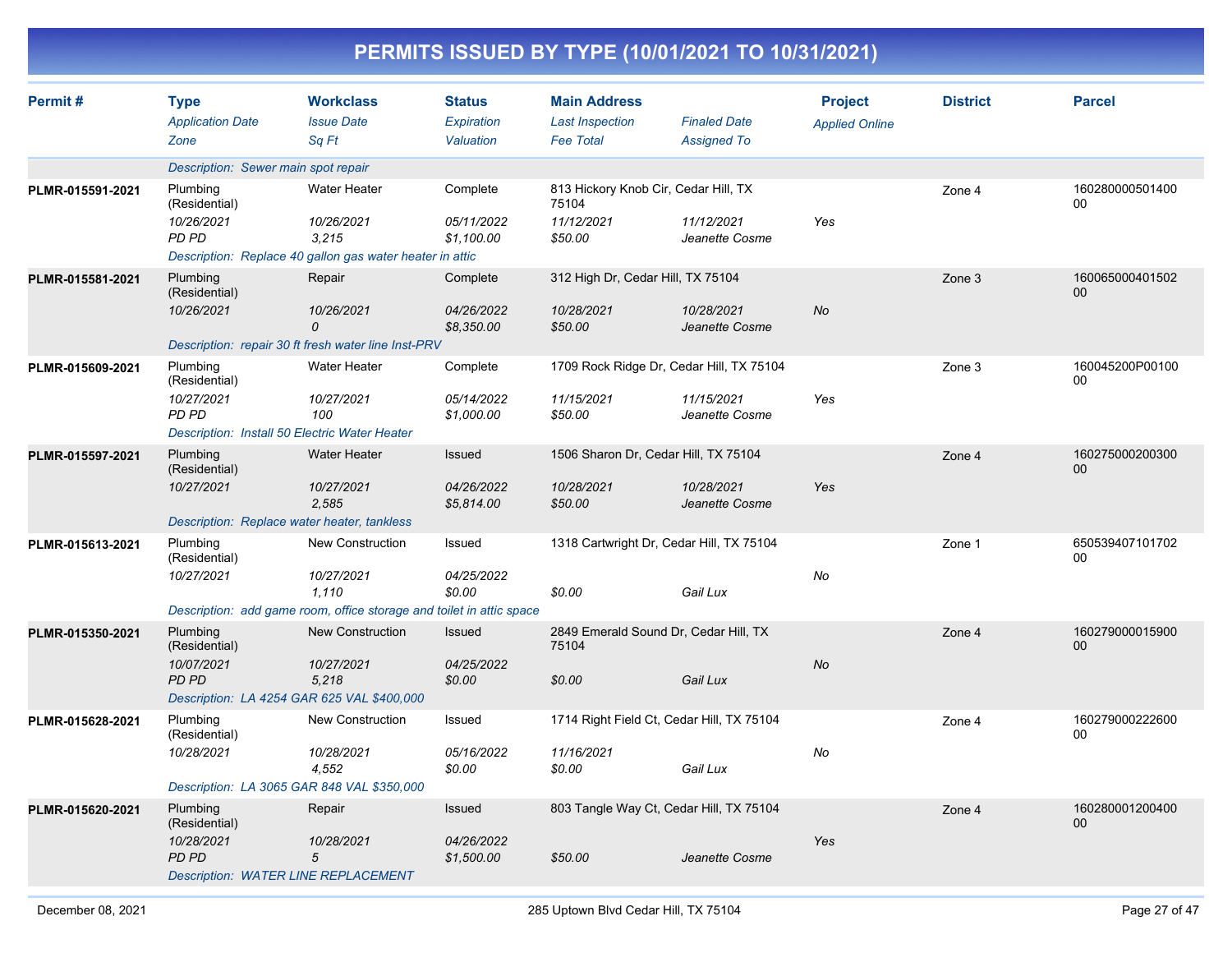| Permit#          | <b>Type</b><br><b>Application Date</b><br>Zone                                                  | <b>Workclass</b><br><b>Issue Date</b><br>Sq Ft                                                           | <b>Status</b><br>Expiration<br>Valuation | <b>Main Address</b><br><b>Last Inspection</b><br><b>Fee Total</b> | <b>Finaled Date</b><br><b>Assigned To</b> | <b>Project</b><br><b>Applied Online</b> | <b>District</b> | <b>Parcel</b>                      |
|------------------|-------------------------------------------------------------------------------------------------|----------------------------------------------------------------------------------------------------------|------------------------------------------|-------------------------------------------------------------------|-------------------------------------------|-----------------------------------------|-----------------|------------------------------------|
| PLMR-015640-2021 | Plumbing<br>(Residential)<br>10/29/2021<br><b>PD PD</b><br>Description: 50 Gal gas water heater | <b>Water Heater</b><br>10/29/2021<br>500                                                                 | Complete<br>05/14/2022<br>\$1,000.00     | 405 Sugar Mill Dr, Cedar Hill, TX 75104<br>11/15/2021<br>\$50.00  | 11/15/2021<br>Jeanette Cosme              | Yes                                     | Zone 1          | 160200000101700<br>00              |
| PLMR-015637-2021 | Plumbing<br>(Residential)<br>10/29/2021                                                         | Repair<br>10/29/2021<br>1.754<br>Description: Repair sewer line leak under slab                          | Complete<br>05/02/2022<br>\$4,983.00     | 419 Bradshaw St, Cedar Hill, TX 75104<br>11/03/2021<br>\$50.00    | 11/03/2021<br>Jeanette Cosme              | Yes                                     | Zone 1          | 160335200C01300<br>$00\,$          |
| PLMR-015643-2021 | Plumbing<br>(Residential)<br>10/29/2021<br>PD PD                                                | Repair<br>10/29/2021<br>1,600<br>Description: plumbing repair drains under slab yard sewer               | Complete<br>05/09/2022<br>\$2,500.00     | 476 Jones St. Cedar Hill, TX 75104<br>11/10/2021<br>\$50.00       | 11/10/2021<br>Jeanette Cosme              | Yes                                     | Zone 2          | 160206800Q01800<br>00              |
| PLMR-015645-2021 | Plumbing<br>(Residential)<br>10/29/2021<br>PD PD                                                | <b>Water Heater</b><br>10/29/2021<br>Description: Install EZTR75 propane tankless water heater in attic. | Issued<br>04/27/2022<br>\$8.511.00       | 1337 Sunset Ridge Cir, Cedar Hill, TX<br>75104<br>\$50.00         | Jeanette Cosme                            | Yes                                     | Zone 4          | 160209000097400<br>00 <sup>°</sup> |
| PLMR-015646-2021 | Plumbing<br>(Residential)<br>10/29/2021<br>PD PD<br>Description: Replace water heater           | Repair<br>10/29/2021<br>1,500                                                                            | Complete<br>05/09/2022<br>\$1,150.00     | 1714 Stewart St, Cedar Hill, TX 75104<br>11/10/2021<br>\$50.00    | 11/10/2021<br>Jeanette Cosme              | Yes                                     | Zone 1          | 160060100400300<br>00              |

**PERMITS ISSUED FOR PLUMBING (RESIDENTIAL): 52**

|                   | <b>POOL (RESIDENTIAL)</b>                  |                                                                             |                           |                                         |                                    |     |        |                       |  |  |
|-------------------|--------------------------------------------|-----------------------------------------------------------------------------|---------------------------|-----------------------------------------|------------------------------------|-----|--------|-----------------------|--|--|
| POOLR-015057-2021 | Pool (Residential)                         | In Ground                                                                   | Complete                  | 940 Balfour Dr. Cedar Hill, TX 75104    |                                    |     | Zone 2 | 160045500100500<br>00 |  |  |
|                   | 09/15/2021                                 | 10/01/2021<br>450                                                           | 05/16/2022<br>\$65,000.00 | 11/17/2021<br>\$200.00                  | 11/17/2021<br><b>Alexis Sartin</b> | Yes |        |                       |  |  |
|                   |                                            | Description: 15 x30 gunite pool - verify pool drains location on inspection |                           |                                         |                                    |     |        |                       |  |  |
| POOLR-015129-2021 | Pool (Residential)                         | In Ground                                                                   | Issued                    | 2607 Ballpark Way, Cedar Hill, TX 75104 |                                    |     | Zone 4 | 160279000222100<br>00 |  |  |
|                   | 09/17/2021                                 | 10/11/2021                                                                  | <i>04/09/2022</i>         |                                         |                                    | Yes |        |                       |  |  |
|                   |                                            | 390                                                                         | \$73.000.00               | \$200.00                                | Alexis Sartin                      |     |        |                       |  |  |
|                   | Description: Construct Gunite pool and Spa |                                                                             |                           |                                         |                                    |     |        |                       |  |  |
| POOLR-014472-2021 | Pool (Residential)                         | In Ground                                                                   | Issued                    | 459 Breezeway Ct. Cedar Hill, TX 75104  |                                    |     | Zone 4 | 160279700017370<br>00 |  |  |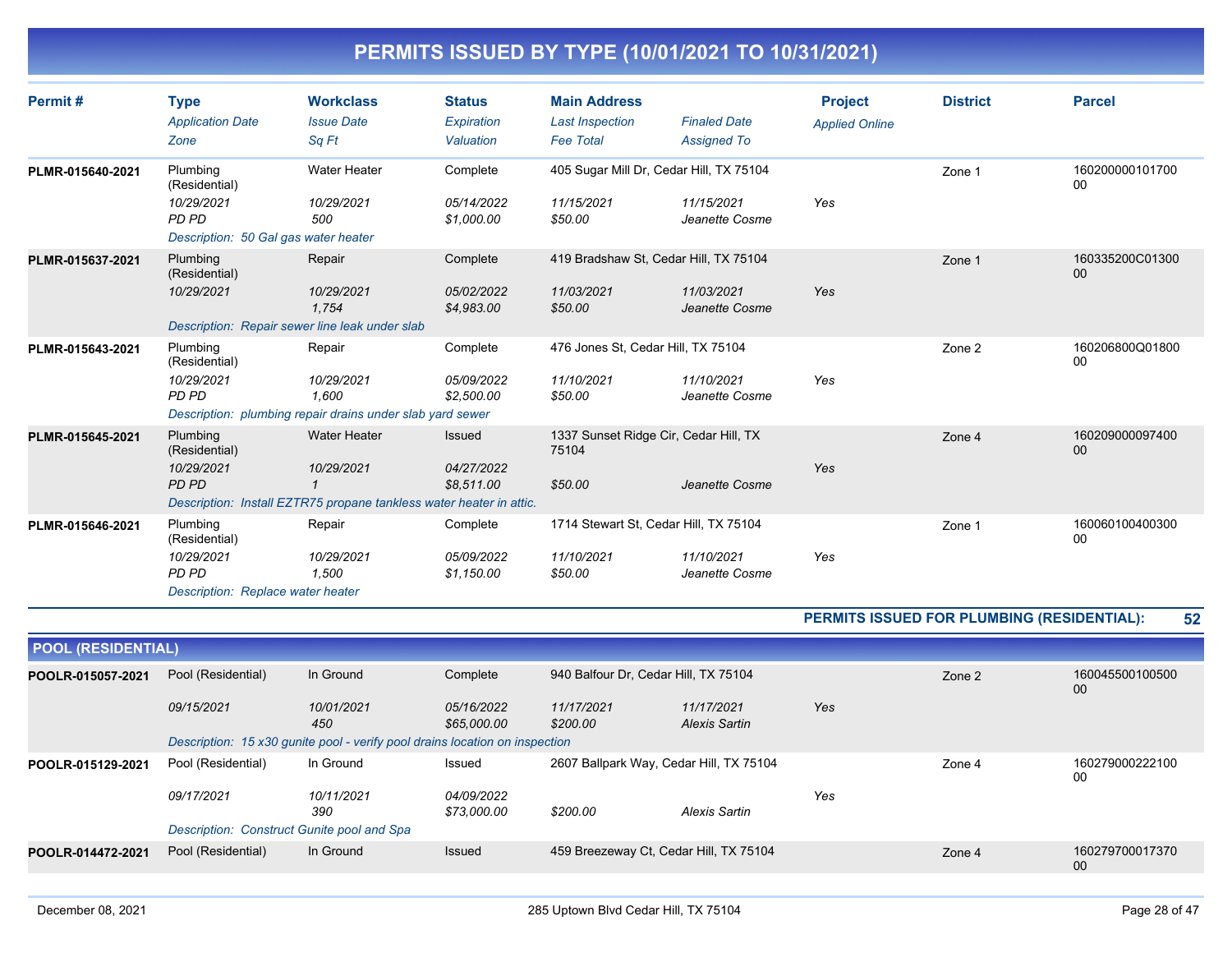|  | PERMITS ISSUED BY TYPE (10/01/2021 TO 10/31/2021) |  |  |
|--|---------------------------------------------------|--|--|
|--|---------------------------------------------------|--|--|

| Type<br><b>Application Date</b><br>Zone | <b>Workclass</b><br><b>Issue Date</b><br>Sq Ft | <b>Status</b><br>Expiration<br>Valuation                         | <b>Main Address</b><br><b>Last Inspection</b><br><b>Fee Total</b> | <b>Finaled Date</b><br><b>Assigned To</b> | <b>Project</b><br><b>Applied Online</b> | <b>District</b> | <b>Parcel</b>         |
|-----------------------------------------|------------------------------------------------|------------------------------------------------------------------|-------------------------------------------------------------------|-------------------------------------------|-----------------------------------------|-----------------|-----------------------|
| 08/05/2021                              | 10/12/2021<br>0                                | 04/11/2022<br>\$1,200.00                                         | \$200.00                                                          | Gail Lux                                  | <b>No</b>                               |                 |                       |
| Pool (Residential)<br>01/29/2021        | In Ground<br>10/18/2021<br>350                 | Issued<br>04/18/2022<br>\$32,000.00                              | 10/20/2021<br>\$200.00                                            | Alexis Sartin                             | Yes                                     | Zone 4          | 160209000089500<br>00 |
|                                         |                                                | Description: Koi Fish Pond<br>Description: in ground gunite pool |                                                                   |                                           | 1305 Overlook Cir, Cedar Hill, TX 75104 |                 |                       |

**PERMITS ISSUED FOR POOL (RESIDENTIAL): 4**

|                  | RESIDENTIAL RENTAL CERTIFICATE OF OCCUPANCY                                     |                                                                               |                  |                                                   |              |           |        |                           |
|------------------|---------------------------------------------------------------------------------|-------------------------------------------------------------------------------|------------------|---------------------------------------------------|--------------|-----------|--------|---------------------------|
| RRCO-015280-2021 | <b>Residential Rental</b><br>Certificate of<br>Occupancy<br>10/01/2021<br>PD PD | Single Family<br><b>Rental Certificate</b><br>of Occupancy<br>10/01/2021<br>0 | Issued<br>\$0.00 | 205 Ridgecrest Dr, Cedar Hill, TX 75104<br>\$0.00 | Cindy Guzman | <b>No</b> | Zone 1 | 160364000303000<br>00     |
|                  | Description: 205 Ridgecrest Dr.                                                 |                                                                               |                  |                                                   |              |           |        |                           |
| RRCO-015275-2021 | <b>Residential Rental</b><br>Certificate of<br>Occupancy                        | Single Family<br><b>Rental Certificate</b><br>of Occupancy                    | Issued           | 1301 Middleton Dr, Cedar Hill, TX 75104           |              |           | Zone 1 | 160428400300100<br>00     |
|                  | 10/01/2021<br>PD PD<br>Description: 1301 Middleton                              | 10/01/2021<br>0                                                               | \$0.00           | \$25.00                                           | Cindy Guzman | No        |        |                           |
| RRCO-015291-2021 | <b>Residential Rental</b><br>Certificate of<br>Occupancy<br>10/04/2021          | Single Family<br><b>Rental Certificate</b><br>of Occupancy<br>10/04/2021      | Issued           | 717 Hillcrest Ct, Cedar Hill, TX 75104            |              | <b>No</b> | Zone 1 | 160208000002300<br>00     |
|                  | <b>PD PD</b><br><b>Description: 717 Hillcrest</b>                               | 0                                                                             | \$0.00           | \$25.00                                           | Cindy Guzman |           |        |                           |
| RRCO-015296-2021 | <b>Residential Rental</b><br>Certificate of<br>Occupancy<br>10/04/2021          | Single Family<br><b>Rental Certificate</b><br>of Occupancy<br>10/04/2021      | Issued           | 316 Sierra Way, Cedar Hill, TX 75104              |              | No        | Zone 1 | 160364000501000<br>00     |
|                  | PD PD<br>Description: 316 Sierra Way                                            | $\Omega$                                                                      | \$0.00           | \$25.00                                           | Cindy Guzman |           |        |                           |
| RRCO-015295-2021 | <b>Residential Rental</b><br>Certificate of<br>Occupancy<br>10/04/2021<br>PD PD | Single Family<br><b>Rental Certificate</b><br>of Occupancy<br>10/04/2021<br>0 | Issued<br>\$0.00 | 208 Chamblin Dr, Cedar Hill, TX 75104<br>\$25.00  |              | <b>No</b> | Zone 2 | 160457700403400<br>$00\,$ |
|                  | Description: 208 Chamblin                                                       |                                                                               |                  |                                                   | Cindy Guzman |           |        |                           |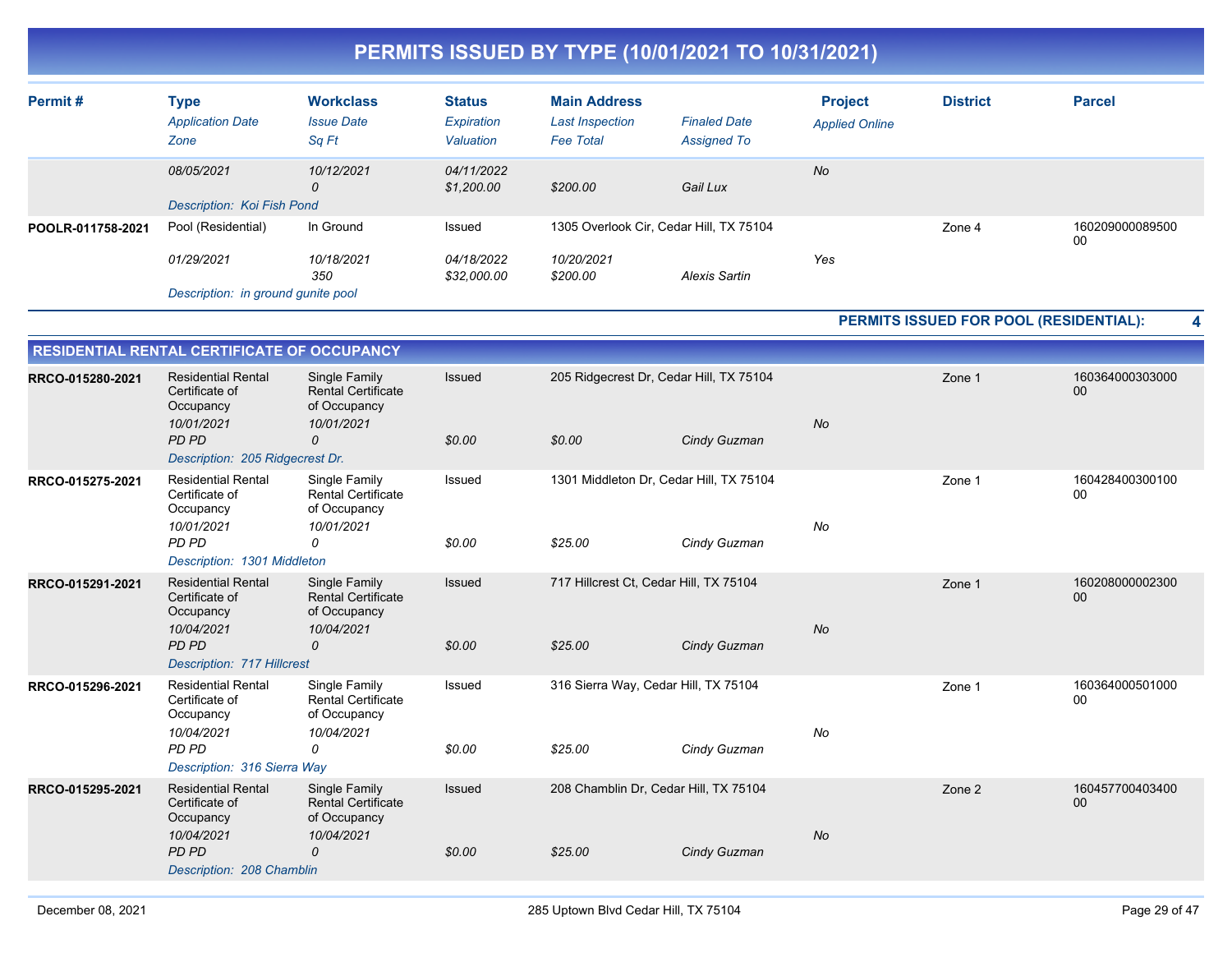| Permit#          | <b>Type</b><br><b>Application Date</b><br>Zone                         | <b>Workclass</b><br><b>Issue Date</b><br>Sq Ft                           | <b>Status</b><br><b>Expiration</b><br>Valuation | <b>Main Address</b><br><b>Last Inspection</b><br><b>Fee Total</b> | <b>Finaled Date</b><br><b>Assigned To</b> | <b>Project</b><br><b>Applied Online</b> | <b>District</b> | <b>Parcel</b>         |
|------------------|------------------------------------------------------------------------|--------------------------------------------------------------------------|-------------------------------------------------|-------------------------------------------------------------------|-------------------------------------------|-----------------------------------------|-----------------|-----------------------|
| RRCO-015299-2021 | <b>Residential Rental</b><br>Certificate of<br>Occupancy<br>10/04/2021 | Single Family<br><b>Rental Certificate</b><br>of Occupancy<br>10/05/2021 | Issued                                          | 110 Charlotte Dr, Cedar Hill, TX 75104                            |                                           | Yes                                     | Zone 2          | 160458100A03200<br>00 |
|                  | Description: 110 Charlotte Dr.                                         | 0                                                                        | \$0.00                                          | \$25.00                                                           | Cindy Guzman                              |                                         |                 |                       |
| RRCO-015316-2021 | <b>Residential Rental</b><br>Certificate of<br>Occupancy<br>10/05/2021 | Single Family<br><b>Rental Certificate</b><br>of Occupancy<br>10/05/2021 | Issued                                          | 311 Houston St, Cedar Hill, TX 75104                              |                                           | <b>No</b>                               | Zone 2          | 160005000500502<br>00 |
|                  | OT-Res OT-Res<br>Description: 311 Houston                              | 0                                                                        | \$0.00                                          | \$25.00                                                           | Cindy Guzman                              |                                         |                 |                       |
| RRCO-015310-2021 | <b>Residential Rental</b><br>Certificate of<br>Occupancy<br>10/05/2021 | Single Family<br><b>Rental Certificate</b><br>of Occupancy<br>10/05/2021 | Issued                                          | 534 Burleson St, Cedar Hill, TX 75104                             |                                           | No                                      | Zone 3          | 160067101202300<br>00 |
|                  | PD PD<br>Description: 534 Burleson St                                  | 0                                                                        | \$0.00                                          | \$25.00                                                           | Cindy Guzman                              |                                         |                 |                       |
| RRCO-015330-2021 | <b>Residential Rental</b><br>Certificate of<br>Occupancy<br>10/06/2021 | Single Family<br><b>Rental Certificate</b><br>of Occupancy<br>10/06/2021 | Issued                                          | 1608 Allen Dr, Cedar Hill, TX 75104                               |                                           | <b>No</b>                               | Zone 1          | 160159000202700<br>00 |
|                  | PD PD<br>Description: 1608 Allen Dr                                    | 0                                                                        | \$0.00                                          | \$25.00                                                           | Cindy Guzman                              |                                         |                 |                       |
| RRCO-015333-2021 | <b>Residential Rental</b><br>Certificate of<br>Occupancy               | Single Family<br><b>Rental Certificate</b><br>of Occupancy               | Issued                                          | 701 Long Ct, Cedar Hill, TX 75104                                 |                                           |                                         | Zone 1          | 160208000000700<br>00 |
|                  | 10/06/2021<br>Description: 703 Long Ct.                                | 10/06/2021<br>0                                                          | \$0.00                                          | \$25.00                                                           | Cindy Guzman                              | No                                      |                 |                       |
| RRCO-015359-2021 | <b>Residential Rental</b><br>Certificate of<br>Occupancy               | Single Family<br><b>Rental Certificate</b><br>of Occupancy               | Issued                                          | 1022 Fieldstone Dr, Cedar Hill, TX 75104                          |                                           |                                         | Zone 2          | 160498000B00600<br>00 |
|                  | 10/07/2021<br>Description: 1022 Fieldstone Dr.                         | 10/07/2021<br>$\mathcal{O}$                                              | \$0.00                                          | \$25.00                                                           | Cindy Guzman                              | <b>No</b>                               |                 |                       |
| RRCO-015337-2021 | <b>Residential Rental</b>                                              | Single Family                                                            | Issued                                          | 730 Cross Creek Dr, Cedar Hill, TX 75104                          |                                           |                                         | Zone 3          | 160205500B01700       |
|                  | Certificate of<br>Occupancy<br>10/06/2021                              | <b>Rental Certificate</b><br>of Occupancy<br>10/08/2021                  |                                                 |                                                                   |                                           | No                                      |                 | 00                    |
|                  | Description: 730 Cross Creek Dr                                        | $\Omega$                                                                 | \$0.00                                          | \$25.00                                                           | Cindy Guzman                              |                                         |                 |                       |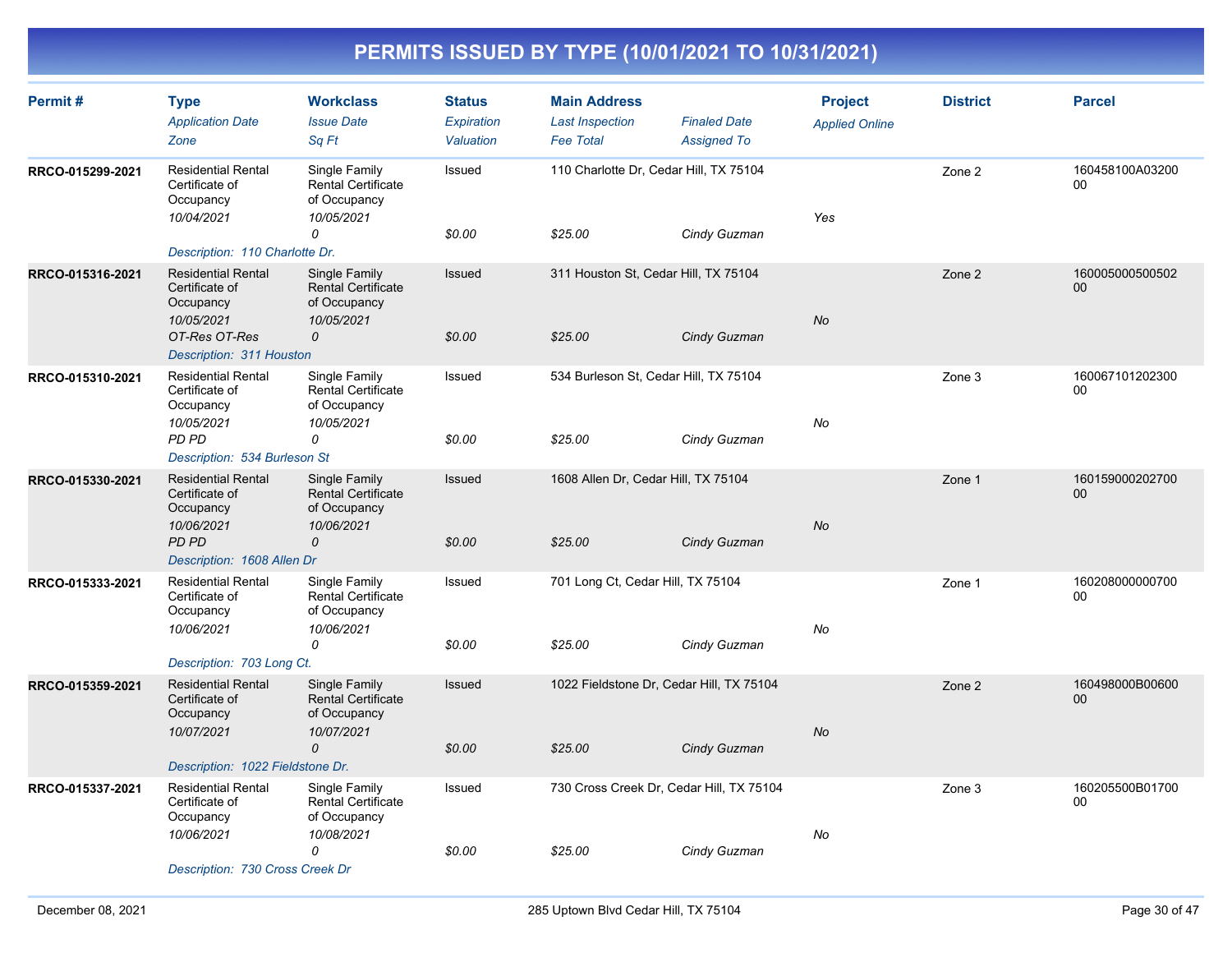| Permit#          | <b>Type</b><br><b>Application Date</b><br>Zone                         | <b>Workclass</b><br><b>Issue Date</b><br>Sq Ft                           | <b>Status</b><br>Expiration<br>Valuation | <b>Main Address</b><br><b>Last Inspection</b><br><b>Fee Total</b> | <b>Finaled Date</b><br><b>Assigned To</b> | <b>Project</b><br><b>Applied Online</b> | <b>District</b> | <b>Parcel</b>             |
|------------------|------------------------------------------------------------------------|--------------------------------------------------------------------------|------------------------------------------|-------------------------------------------------------------------|-------------------------------------------|-----------------------------------------|-----------------|---------------------------|
| RRCO-015375-2021 | <b>Residential Rental</b><br>Certificate of<br>Occupancy<br>10/08/2021 | Single Family<br><b>Rental Certificate</b><br>of Occupancy<br>10/08/2021 | Issued                                   | 516 Matterhorn St, Cedar Hill, TX 75104                           |                                           | <b>No</b>                               | Zone 2          | 160206700U00500<br>00     |
|                  | Description: 516 Matterhorn                                            | $\mathcal{O}$                                                            | \$0.00                                   | \$25.00                                                           | Cindy Guzman                              |                                         |                 |                           |
| RRCO-015371-2021 | <b>Residential Rental</b><br>Certificate of<br>Occupancy               | Single Family<br><b>Rental Certificate</b><br>of Occupancy               | Issued                                   | 514 Burleson St, Cedar Hill, TX 75104                             |                                           |                                         | Zone 3          | 160067101201800<br>$00\,$ |
|                  | 10/08/2021<br>PD PD<br>Description: 514 Burleson                       | 10/08/2021<br>0                                                          | \$0.00                                   | \$25.00                                                           | Cindy Guzman                              | No                                      |                 |                           |
| RRCO-015411-2021 | <b>Residential Rental</b><br>Certificate of<br>Occupancy               | Single Family<br><b>Rental Certificate</b><br>of Occupancy               | Issued                                   |                                                                   | 1029 Waterview Dr, Cedar Hill, TX 75104   |                                         | Zone 2          | 160483100O03400<br>00     |
|                  | 10/12/2021<br><b>PD PD</b><br>Description: 1029 Waterview              | 10/12/2021<br>0                                                          | \$0.00                                   | \$25.00                                                           | Jeanette Cosme                            | No                                      |                 |                           |
| RRCO-015413-2021 | <b>Residential Rental</b><br>Certificate of<br>Occupancy               | Single Family<br><b>Rental Certificate</b><br>of Occupancy               | Issued                                   | 318 Pool Dr, Cedar Hill, TX 75104                                 |                                           |                                         | Zone 1          | 160059000100400<br>$00\,$ |
|                  | 10/12/2021<br>PD PD                                                    | 10/12/2021<br>0                                                          | \$0.00                                   | \$25.00                                                           | Jeanette Cosme                            | No                                      |                 |                           |
| RRCO-015419-2021 | <b>Residential Rental</b><br>Certificate of<br>Occupancy<br>10/13/2021 | Single Family<br><b>Rental Certificate</b><br>of Occupancy<br>10/13/2021 | Issued                                   | 317 Cooper St, Cedar Hill, TX 75104                               |                                           | <b>No</b>                               | Zone 2          | 160035000100601<br>$00\,$ |
|                  | OT-Corr OT-Corr<br>Description: 317 Cooper St.                         | 0                                                                        | \$0.00                                   | \$25.00                                                           | Cindy Guzman                              |                                         |                 |                           |
| RRCO-015416-2021 | <b>Residential Rental</b><br>Certificate of<br>Occupancy               | Single Family<br><b>Rental Certificate</b><br>of Occupancy               | Issued                                   | 306 Meadowbrooke Dr, Cedar Hill, TX<br>75104                      |                                           |                                         | Zone 3          | 160320000201100<br>$00\,$ |
|                  | 10/13/2021<br>Description: 306 Meadowbrook Dr.                         | 10/13/2021<br>0                                                          | \$0.00                                   | \$25.00                                                           | Cindy Guzman                              | No                                      |                 |                           |
| RRCO-015417-2021 | <b>Residential Rental</b><br>Certificate of<br>Occupancy               | Single Family<br><b>Rental Certificate</b><br>of Occupancy               | Issued                                   | 906 Cedar Terrace, Cedar Hill, TX 75104                           |                                           |                                         | Zone 1          | 160396400A00100<br>00     |
|                  | 10/13/2021<br><b>PD PD</b><br><b>Description: 906 Cedar Terrace</b>    | 10/13/2021<br>0                                                          | \$0.00                                   | \$25.00                                                           | Cindy Guzman                              | No                                      |                 |                           |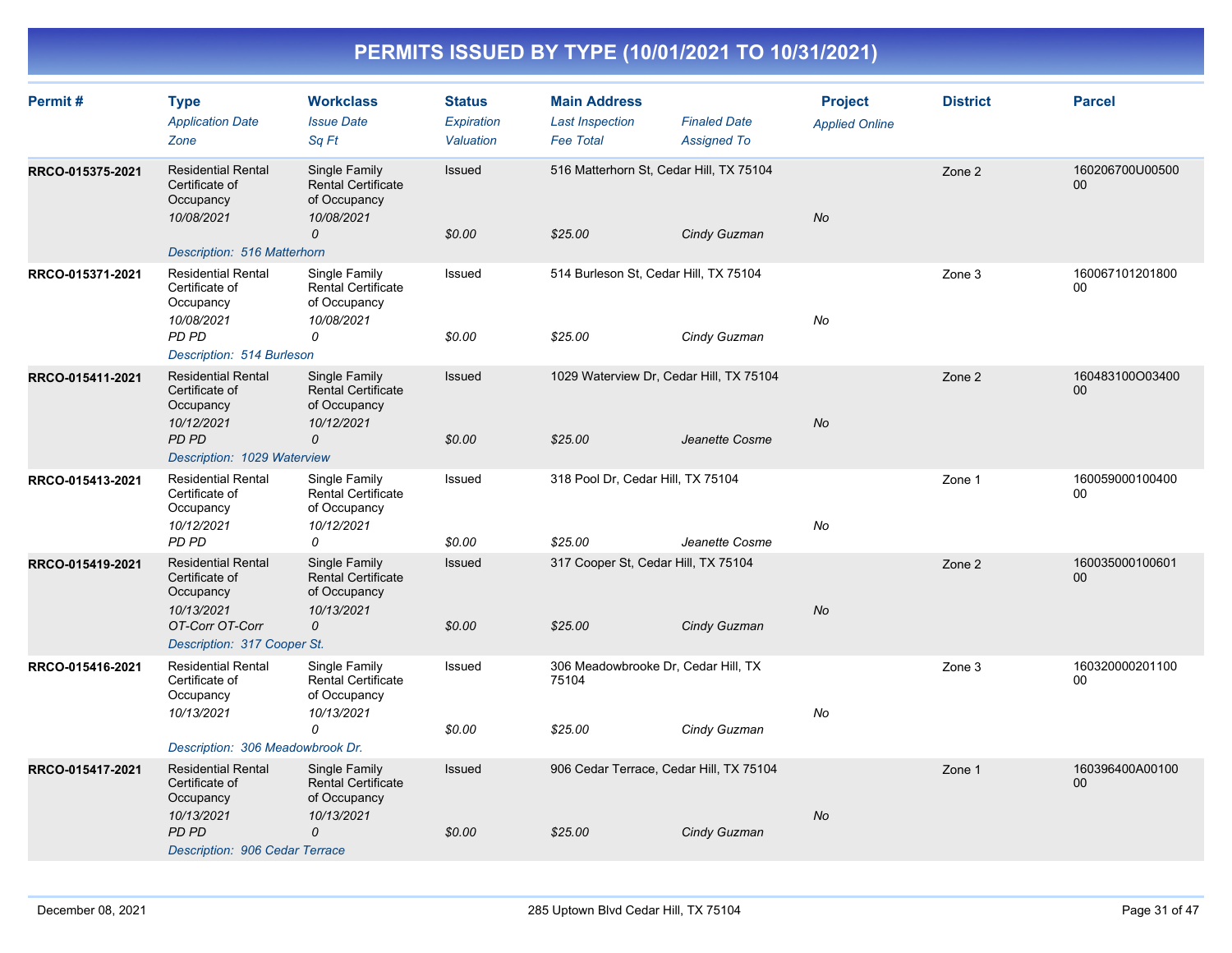| Permit#          | <b>Type</b><br><b>Application Date</b><br>Zone                                                                           | <b>Workclass</b><br><b>Issue Date</b><br>Sa Ft                                                                                                                                                                        | <b>Status</b><br>Expiration<br>Valuation | <b>Main Address</b><br><b>Last Inspection</b><br><b>Fee Total</b> | <b>Finaled Date</b><br><b>Assigned To</b> | <b>Project</b><br><b>Applied Online</b> | <b>District</b> | <b>Parcel</b>             |
|------------------|--------------------------------------------------------------------------------------------------------------------------|-----------------------------------------------------------------------------------------------------------------------------------------------------------------------------------------------------------------------|------------------------------------------|-------------------------------------------------------------------|-------------------------------------------|-----------------------------------------|-----------------|---------------------------|
| RRCO-015444-2021 | <b>Residential Rental</b><br>Certificate of<br>Occupancy<br>10/14/2021<br><b>PD PD</b><br>Description: 1023 Vedral Place | Single Family<br><b>Rental Certificate</b><br>of Occupancy<br>10/14/2021<br>0                                                                                                                                         | Issued<br>\$0.00                         | 1023 Vedral Place, Cedar Hill, TX 75104<br>\$25.00                | Cindy Guzman                              | No                                      | Zone 1          | 160396400A00100<br>$00\,$ |
| RRCO-015452-2021 | <b>Residential Rental</b><br>Certificate of<br>Occupancy<br>10/15/2021<br>PD PD<br>Description: 416 L Thompson St.       | Single Family<br><b>Rental Certificate</b><br>of Occupancy<br>10/15/2021<br>0                                                                                                                                         | Issued<br>\$0.00                         | 416 L Thompson St, Cedar Hill, TX 75104<br>\$25.00                | Cindy Guzman                              | <b>No</b>                               | Zone 1          | 160428100200900<br>00     |
| RRCO-015469-2021 | <b>Residential Rental</b><br>Certificate of<br>Occupancy<br>10/18/2021<br>Description: 927 LaRue                         | Single Family<br>Rental Certificate<br>of Occupancy<br>10/18/2021<br>0                                                                                                                                                | Issued<br>\$0.00                         | 927 Larue Dr, Cedar Hill, TX 75104<br>\$25.00                     | Cindy Guzman                              | No                                      | Zone 3          | 160426901901400<br>00     |
| RRCO-015470-2021 | <b>Residential Rental</b><br>Certificate of<br>Occupancy<br>10/18/2021<br>PD PD<br>Description: 1109 Reitz Ave           | Single Family<br><b>Rental Certificate</b><br>of Occupancy<br>10/18/2021<br>0                                                                                                                                         | Issued<br>\$0.00                         | 1109 Reitz Dr, Cedar Hill, TX 75104<br>\$25.00                    | Cindy Guzman                              | <b>No</b>                               | Zone 2          | 160457800600500<br>00     |
| RRCO-015500-2021 | <b>Residential Rental</b><br>Certificate of<br>Occupancy<br>10/19/2021<br>PD PD<br>Description: 119 Chamblin             | Single Family<br><b>Rental Certificate</b><br>of Occupancy<br>10/19/2021<br>0                                                                                                                                         | Submitted<br>\$0.00                      | 119 Chamblin Dr, Cedar Hill, TX 75104<br>\$25.00                  | Cindy Guzman                              | No                                      | Zone 2          | 160458100A00300<br>00     |
| RRCO-015497-2021 | <b>Residential Rental</b><br>Certificate of<br>Occupancy<br>10/19/2021                                                   | Single Family<br><b>Rental Certificate</b><br>of Occupancy<br>10/19/2021<br>$\Omega$                                                                                                                                  | Submitted<br>\$0.00                      | 701 Hillside Dr, Cedar Hill, TX 75104<br>\$25.00                  | Cindy Guzman                              | <b>No</b>                               | Zone 2          | 160395600200100<br>00     |
| RRCO-015487-2021 | <b>Residential Rental</b><br>Certificate of<br>Occupancy<br>10/19/2021                                                   | Description: Vacant - paid for in full- use this for new tenants<br>Single Family<br><b>Rental Certificate</b><br>of Occupancy<br>10/19/2021<br>0<br>Description: Vacant - paid for in full- use this for new tenants | Submitted<br>\$0.00                      | 916 Richards Dr, Cedar Hill, TX 75104<br>\$25.00                  | Cindy Guzman                              | No                                      | Zone 2          | 160426803900500<br>00     |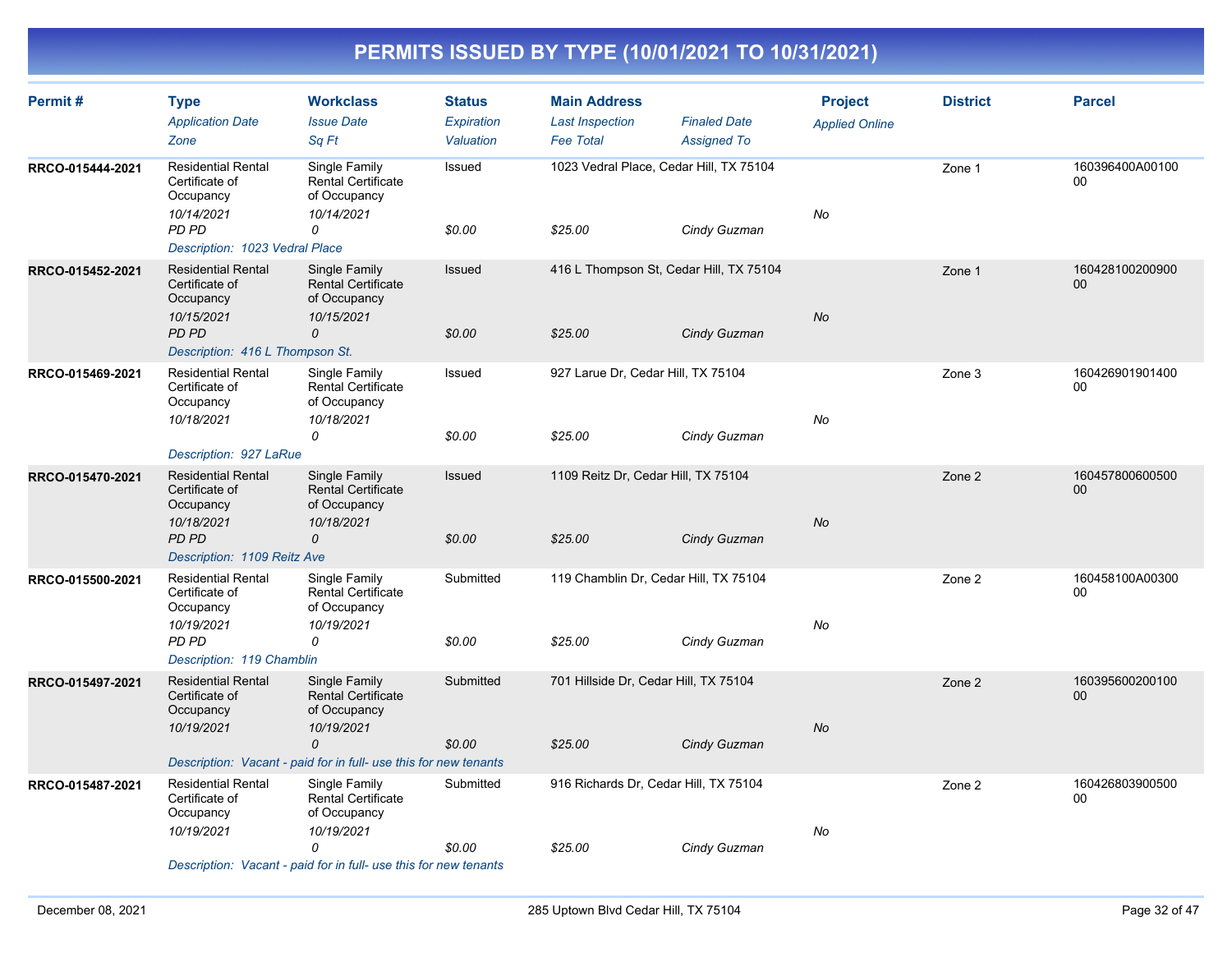| Permit#          | <b>Type</b><br><b>Application Date</b><br>Zone                                                               | <b>Workclass</b><br><b>Issue Date</b><br>Sq Ft                                                                                                                | <b>Status</b><br><b>Expiration</b><br>Valuation | <b>Main Address</b><br><b>Last Inspection</b><br><b>Fee Total</b> | <b>Finaled Date</b><br><b>Assigned To</b> | <b>Project</b><br><b>Applied Online</b> | <b>District</b> | <b>Parcel</b>             |
|------------------|--------------------------------------------------------------------------------------------------------------|---------------------------------------------------------------------------------------------------------------------------------------------------------------|-------------------------------------------------|-------------------------------------------------------------------|-------------------------------------------|-----------------------------------------|-----------------|---------------------------|
| RRCO-015505-2021 | <b>Residential Rental</b><br>Certificate of<br>Occupancy<br>10/19/2021<br>PD PD<br>Description: 216 Cain St. | Single Family<br><b>Rental Certificate</b><br>of Occupancy<br>10/19/2021<br>0                                                                                 | Submitted<br>\$0.00                             | 216 Cain Dr, Cedar Hill, TX 75104<br>\$25.00                      | Cindy Guzman                              | No                                      | Zone 2          | 160457901100700<br>00     |
| RRCO-015501-2021 | <b>Residential Rental</b><br>Certificate of<br>Occupancy<br>10/19/2021<br>PD PD                              | Single Family<br><b>Rental Certificate</b><br>of Occupancy<br>10/19/2021<br>$\Omega$<br>Description: Vacant - paid for in full- use this for new tenants      | Submitted<br>\$0.00                             | 322 Wolfe St, Cedar Hill, TX 75104<br>\$25.00                     | Cindy Guzman                              | No                                      | Zone 1          | 160364000101100<br>$00\,$ |
| RRCO-015508-2021 | <b>Residential Rental</b><br>Certificate of<br>Occupancy<br>10/19/2021                                       | Single Family<br><b>Rental Certificate</b><br>of Occupancy<br>10/19/2021<br>$\mathcal{O}$<br>Description: Vacant - paid for in full- use this for new tenants | Submitted<br>\$0.00                             | \$25.00                                                           | Cindy Guzman                              | <b>No</b>                               | None            |                           |
| RRCO-015477-2021 | <b>Residential Rental</b><br>Certificate of<br>Occupancy<br>10/19/2021<br>Description: 729 Lemons            | Single Family<br><b>Rental Certificate</b><br>of Occupancy<br>10/19/2021<br>0                                                                                 | Issued<br>\$0.00                                | 729 Lemons Dr, Cedar Hill, TX 75104<br>\$25.00                    | Cindy Guzman                              | No                                      | Zone 2          | 160426930R01600<br>00     |
| RRCO-015485-2021 | <b>Residential Rental</b><br>Certificate of<br>Occupancy<br>10/19/2021<br><b>PD PD</b>                       | Single Family<br><b>Rental Certificate</b><br>of Occupancy<br>10/19/2021<br>$\mathcal{O}$<br>Description: Vacant - paid for in full- use this for new tenants | Submitted<br>\$0.00                             | 745 Capricorn Dr, Cedar Hill, TX 75104<br>\$25.00                 | Cindy Guzman                              | <b>No</b>                               | Zone 3          | 160067100201000<br>00     |
| RRCO-015489-2021 | <b>Residential Rental</b><br>Certificate of<br>Occupancy<br>10/19/2021                                       | Single Family<br><b>Rental Certificate</b><br>of Occupancy<br>10/19/2021<br>0                                                                                 | Submitted<br>\$0.00                             | 436 Northwood Trl, Cedar Hill, TX 75104<br>\$25.00                | Cindy Guzman                              | No                                      | Zone 1          | 160335200D03400<br>00     |
|                  |                                                                                                              | Description: Vacant - paid for in full- use this for new tenants                                                                                              |                                                 |                                                                   |                                           |                                         |                 |                           |
| RRCO-015503-2021 | <b>Residential Rental</b><br>Certificate of<br>Occupancy<br>10/19/2021<br>PD PD                              | Single Family<br><b>Rental Certificate</b><br>of Occupancy<br>10/19/2021<br>0                                                                                 | Submitted<br>\$0.00                             | 306 Wolfe St, Cedar Hill, TX 75104<br>\$25.00                     |                                           | <b>No</b>                               | Zone 1          | 160364000101900<br>00     |
|                  |                                                                                                              | Description: Vacant - paid for in full- use this for new tenants                                                                                              |                                                 |                                                                   | Cindy Guzman                              |                                         |                 |                           |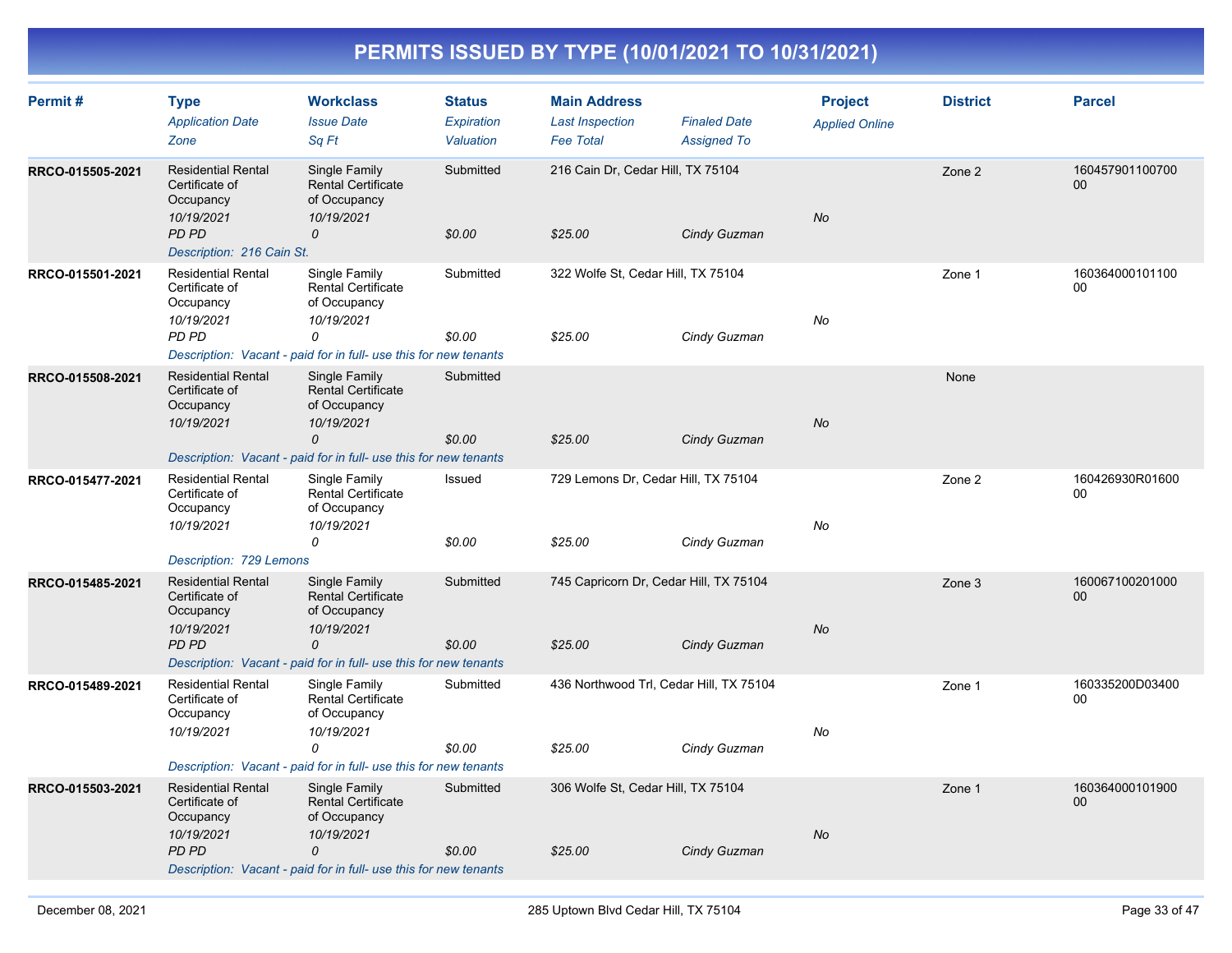| Permit#           | <b>Type</b><br><b>Application Date</b><br>Zone                         | <b>Workclass</b><br><b>Issue Date</b><br>Sq Ft                           | <b>Status</b><br>Expiration<br>Valuation | <b>Main Address</b><br><b>Last Inspection</b><br><b>Fee Total</b> | <b>Finaled Date</b><br><b>Assigned To</b> | <b>Project</b><br><b>Applied Online</b> | <b>District</b> | <b>Parcel</b>             |
|-------------------|------------------------------------------------------------------------|--------------------------------------------------------------------------|------------------------------------------|-------------------------------------------------------------------|-------------------------------------------|-----------------------------------------|-----------------|---------------------------|
| RRCO-015507-2021  | <b>Residential Rental</b><br>Certificate of<br>Occupancy<br>10/19/2021 | Single Family<br><b>Rental Certificate</b><br>of Occupancy<br>10/19/2021 | Issued                                   | 918 Simon Dr, Cedar Hill, TX 75104                                |                                           | No                                      | Zone 3          | 160426902100900<br>00     |
|                   | Description: Vacant - paid for in full- use this for new tenants       | $\Omega$                                                                 | \$0.00                                   | \$25.00                                                           | Cindy Guzman                              |                                         |                 |                           |
| RRCO-015525-2021  | <b>Residential Rental</b><br>Certificate of<br>Occupancy<br>10/20/2021 | Single Family<br><b>Rental Certificate</b><br>of Occupancy<br>10/20/2021 | Issued                                   | 525 Houston St, Cedar Hill, TX 75104                              |                                           | No                                      | Zone 2          | 160035000600101<br>00     |
|                   | Description: 525 Houston St                                            | $\mathcal{O}$                                                            | \$0.00                                   | \$25.00                                                           | Cindy Guzman                              |                                         |                 |                           |
| RRCO-015536-2021  | <b>Residential Rental</b><br>Certificate of<br>Occupancy<br>10/21/2021 | Single Family<br><b>Rental Certificate</b><br>of Occupancy<br>10/21/2021 | Expired                                  | 612 Kristi Ln, Cedar Hill, TX 75104                               |                                           | No                                      | Zone 2          | 160342500F00300<br>$00\,$ |
|                   | PD PD<br>Description: 612 Kristi Lane                                  | 0                                                                        | \$0.00                                   | \$25.00                                                           | Cindy Guzman                              |                                         |                 |                           |
| RRCO-015545-2021  | <b>Residential Rental</b><br>Certificate of<br>Occupancy<br>10/21/2021 | Single Family<br><b>Rental Certificate</b><br>of Occupancy<br>10/21/2021 | Issued                                   | 1211 White Ct, Cedar Hill, TX 75104                               |                                           | <b>No</b>                               | Zone 2          | 161100001602900<br>00     |
|                   | <b>PD PD</b><br>Description: 1211 White Ct.                            | 0                                                                        | \$0.00                                   | \$25.00                                                           | Cindy Guzman                              |                                         |                 |                           |
| RRCO-015553-2021  | <b>Residential Rental</b><br>Certificate of<br>Occupancy               | Single Family<br><b>Rental Certificate</b><br>of Occupancy               | Issued                                   | 429 Northwood Trl, Cedar Hill, TX 75104                           |                                           |                                         | Zone 1          | 160335200E00400<br>00     |
|                   | 10/22/2021<br>Description: 429 Northwood                               | 10/22/2021<br>0                                                          | \$0.00                                   | \$25.00                                                           | Cindy Guzman                              | No                                      |                 |                           |
| RRCO-015552-2021  | <b>Residential Rental</b><br>Certificate of<br>Occupancy               | Single Family<br><b>Rental Certificate</b><br>of Occupancy               | Issued                                   | 811 Shady Brook Dr, Cedar Hill, TX 75104                          |                                           |                                         | Zone 2          | 160395700901000<br>00     |
|                   | 10/22/2021<br>Description: 811 Shady Brook                             | 10/22/2021<br>$\Omega$                                                   | \$0.00                                   | \$25.00                                                           | Cindy Guzman                              | <b>No</b>                               |                 |                           |
| RRCO-015578-2021* | <b>Residential Rental</b><br>Certificate of<br>Occupancy               | Single Family<br><b>Rental Certificate</b><br>of Occupancy               | Issued                                   | 652 Lowe St, Cedar Hill, TX 75104                                 |                                           |                                         | Zone 2          | 160207700703800<br>00     |
|                   | 10/25/2021<br>Description: 652 Lowe Dr                                 | 10/25/2021<br>0                                                          | \$0.00                                   | \$0.00                                                            | Cindy Guzman                              | No                                      |                 |                           |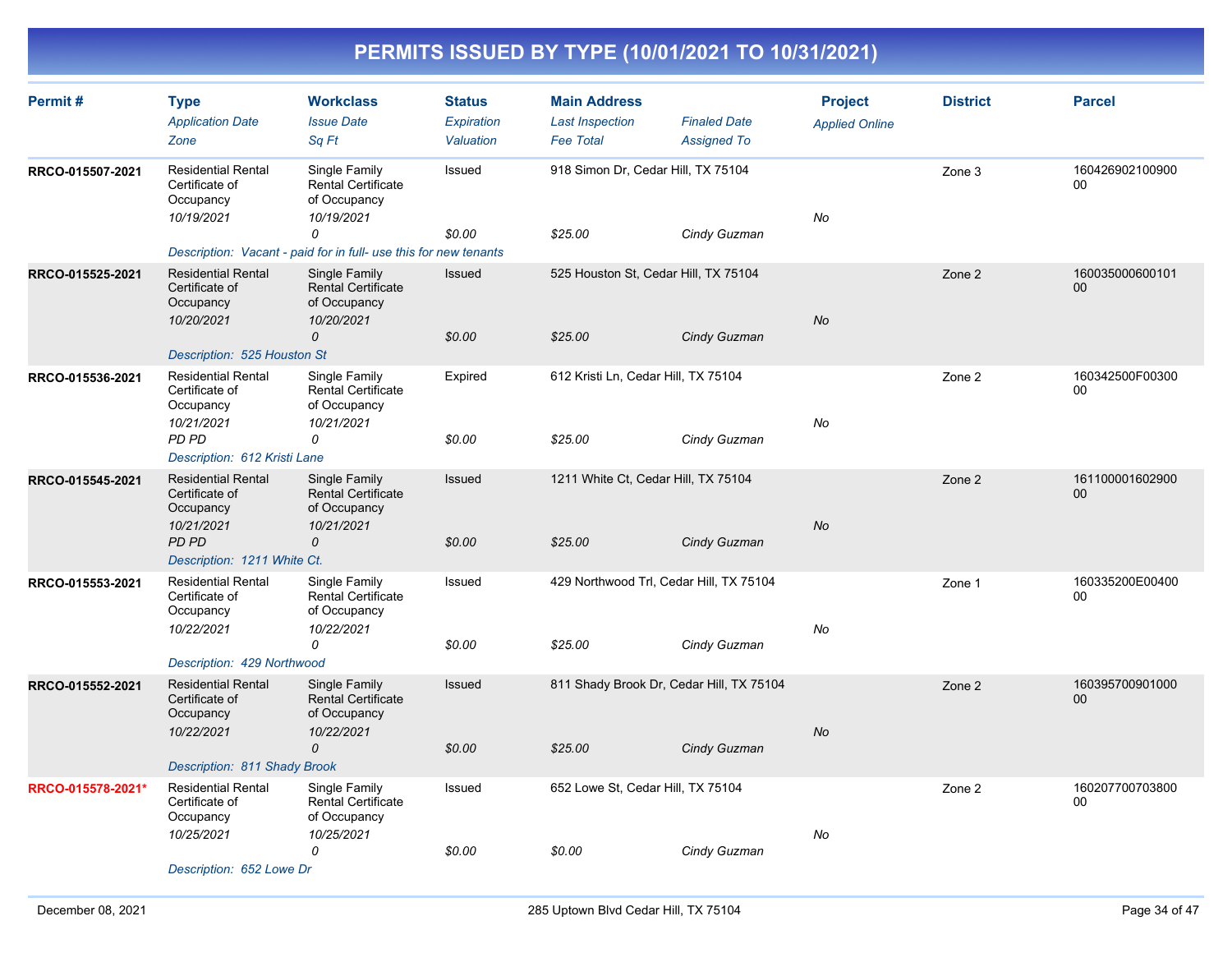| Permit#           | <b>Type</b><br><b>Application Date</b><br>Zone                                                                       | <b>Workclass</b><br><b>Issue Date</b><br>Sq Ft                                             | <b>Status</b><br>Expiration<br>Valuation | <b>Main Address</b><br><b>Last Inspection</b><br><b>Fee Total</b> | <b>Finaled Date</b><br><b>Assigned To</b> | <b>Project</b><br><b>Applied Online</b> | <b>District</b> | <b>Parcel</b>                |
|-------------------|----------------------------------------------------------------------------------------------------------------------|--------------------------------------------------------------------------------------------|------------------------------------------|-------------------------------------------------------------------|-------------------------------------------|-----------------------------------------|-----------------|------------------------------|
| RRCO-015556-2021  | <b>Residential Rental</b><br>Certificate of<br>Occupancy<br>10/22/2021<br>Description: 1104 Suburban St              | Single Family<br><b>Rental Certificate</b><br>of Occupancy<br>10/25/2021<br>0              | <b>Issued</b><br>\$0.00                  | 1104 Suburban Dr, Cedar Hill, TX 75104<br>\$25.00                 | Cindy Guzman                              | No                                      | Zone 3          | 160283000100200<br>$00\,$    |
| RRCO-015583-2021  | <b>Residential Rental</b><br>Certificate of<br>Occupancy<br>10/26/2021<br>PD PD<br>Description: 1735 Stewart St      | Single Family<br>Rental Certificate<br>of Occupancy<br>10/26/2021<br>0                     | Issued<br>\$0.00                         | 1735 Stewart St, Cedar Hill, TX 75104<br>\$25.00                  | Cindy Guzman                              | No                                      | Zone 1          | 160060100201800<br>$00\,$    |
| RRCO-015590-2021* | <b>Residential Rental</b><br>Certificate of<br>Occupancy<br>10/26/2021<br>Description: 729 Lovern                    | Single Family<br><b>Rental Certificate</b><br>of Occupancy<br>10/26/2021<br>$\mathcal{O}$  | Issued<br>\$0.00                         | 729 Lovern St, Cedar Hill, TX 75104<br>\$25.00                    | Cindy Guzman                              | <b>No</b>                               | Zone 2          | 160207700602300<br>00        |
| RRCO-015587-2021  | <b>Residential Rental</b><br>Certificate of<br>Occupancy<br>10/26/2021<br>PD PD<br>Description: 1046 Pondview Dr.    | Single Family<br>Rental Certificate<br>of Occupancy<br>10/26/2021<br>0                     | Issued<br>\$0.00                         | 1046 Pondview Dr, Cedar Hill, TX 75104<br>\$25.00                 | Cindy Guzman                              | No                                      | Zone 2          | 1604820001012000<br>$\Omega$ |
| RRCO-015584-2021  | <b>Residential Rental</b><br>Certificate of<br>Occupancy<br>10/26/2021<br>PD PD<br>Description: 232 High Pointe Lane | Single Family<br><b>Rental Certificate</b><br>of Occupancy<br>10/26/2021<br>$\mathcal{O}$  | Issued<br>\$0.00                         | 232 High Pointe Ln, Cedar Hill, TX 75104<br>\$25.00               | Cindy Guzman                              | No                                      | Zone 1          | 160395400100500<br>$00\,$    |
| RRCO-015589-2021  | <b>Residential Rental</b><br>Certificate of<br>Occupancy<br>10/26/2021<br>PD PD<br>Description: 931 Thorton          | Single Family<br><b>Rental Certificate</b><br>of Occupancy<br>10/26/2021<br>0              | Issued<br>\$0.00                         | 931 Thorton Dr, Cedar Hill, TX 75104<br>\$25.00                   | Cindy Guzman                              | No                                      | Zone 2          | 160426904000100<br>$00\,$    |
| RRCO-015595-2021  | <b>Residential Rental</b><br>Certificate of<br>Occupancy<br>10/27/2021<br>PD PD<br>Description: 100 Hunter Dr.       | Single Family<br><b>Rental Certificate</b><br>of Occupancy<br>10/27/2021<br>$\overline{O}$ | Issued<br>\$0.00                         | 100 Hunter Dr, Cedar Hill, TX 75104<br>\$25.00                    | Cindy Guzman                              | No                                      | Zone 1          | 160395400303200<br>$00\,$    |
|                   |                                                                                                                      |                                                                                            |                                          |                                                                   |                                           |                                         |                 |                              |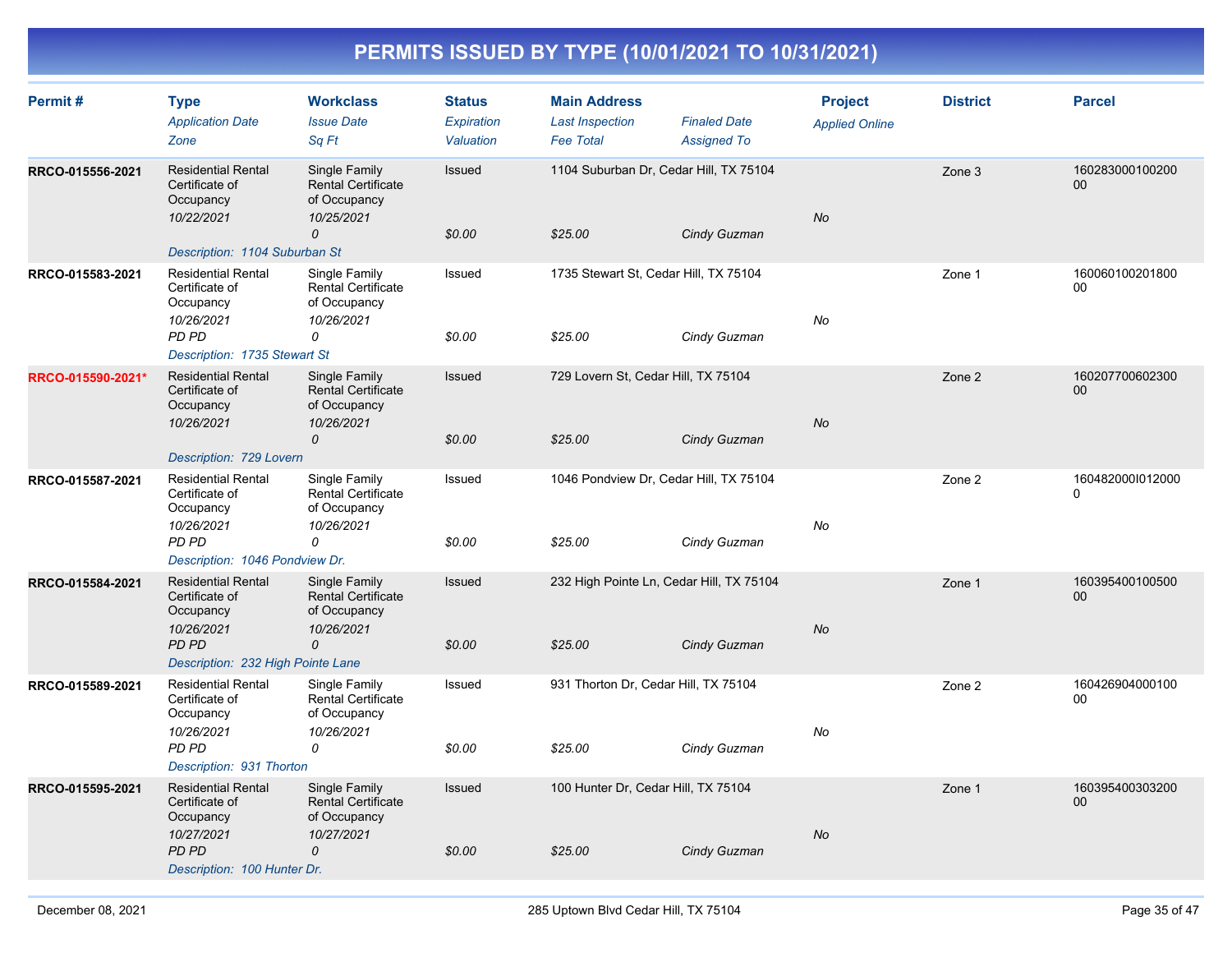| Permit#          | <b>Type</b><br><b>Application Date</b><br>Zone                                                          | <b>Workclass</b><br><b>Issue Date</b><br>Sq Ft                                | <b>Status</b><br>Expiration<br>Valuation | <b>Main Address</b><br><b>Last Inspection</b><br><b>Fee Total</b> | <b>Finaled Date</b><br><b>Assigned To</b>              | <b>Project</b><br><b>Applied Online</b> | <b>District</b> | <b>Parcel</b>         |
|------------------|---------------------------------------------------------------------------------------------------------|-------------------------------------------------------------------------------|------------------------------------------|-------------------------------------------------------------------|--------------------------------------------------------|-----------------------------------------|-----------------|-----------------------|
| RRCO-015604-2021 | <b>Residential Rental</b><br>Certificate of<br>Occupancy<br>10/27/2021<br>Description: 910 Richards Dr  | Single Family<br><b>Rental Certificate</b><br>of Occupancy<br>10/27/2021<br>0 | Issued<br>\$0.00                         | \$0.00                                                            | 910 Richards Dr, Cedar Hill, TX 75104<br>Cindy Guzman  | No                                      | Zone 2          | 160426803900200<br>00 |
| RRCO-015610-2021 | <b>Residential Rental</b><br>Certificate of<br>Occupancy<br>10/27/2021<br>Description: 1114 Suburban St | Single Family<br><b>Rental Certificate</b><br>of Occupancy<br>10/27/2021<br>0 | Issued<br>\$0.00                         | \$25.00                                                           | 1114 Suburban Dr, Cedar Hill, TX 75104<br>Cindy Guzman | <b>No</b>                               | Zone 3          | 160283000100400<br>00 |
| RRCO-015644-2021 | <b>Residential Rental</b><br>Certificate of<br>Occupancy<br>10/29/2021<br>Description: 110 Astoria      | Single Family<br><b>Rental Certificate</b><br>of Occupancy<br>10/29/2021<br>0 | Expired<br>\$0.00                        | 110 Astoria Dr, Cedar Hill, TX 75104<br>\$25.00                   | Cindy Guzman                                           | No                                      | Zone 2          | 160115001000500<br>00 |

#### **PERMITS ISSUED FOR RESIDENTIAL RENTAL CERTIFICATE OF OCCUP 50**

| <b>RIGHT OF WAY</b> |                     |                                                                                                                                                                             |                      |                                                    |                     |    |        |                       |
|---------------------|---------------------|-----------------------------------------------------------------------------------------------------------------------------------------------------------------------------|----------------------|----------------------------------------------------|---------------------|----|--------|-----------------------|
| ROW-015317-2021     | Right of Way        | Right of Way<br>Construction                                                                                                                                                | Issued               | 495 Everest St, Cedar Hill, TX 75104               |                     |    | Zone 2 | 160206400C00500<br>00 |
|                     | 09/30/2021          | 10/05/2021<br>0                                                                                                                                                             | 12/23/2021<br>\$0.00 | \$0.00                                             | <b>Steve Schell</b> | No |        |                       |
|                     |                     | Description: Hernandez Utilities for ATT; Boring in approximately 31,030 feet of fiber optics in a residential neighborhood                                                 |                      |                                                    |                     |    |        |                       |
| ROW-013980-2021*    | Right of Way        | Right of Way<br>Construction                                                                                                                                                | Expired              | 601 Hendricks St, BFK/ATT, Cedar Hill, TX<br>75104 |                     |    | Zone 1 | 650306375101200<br>00 |
|                     | 07/02/2021<br>PD PD | 10/06/2021                                                                                                                                                                  | 11/01/2021<br>\$0.00 | \$0.00                                             | Mike Chapman        | No |        |                       |
|                     |                     | Description: BFK (A022APN)Bore 328', rod 214', hand dig 3' Place hand hole, place 1 PFP, Aerial lashing 1381' place strand 349' @ 601 Hendricks for ATT. NO WORK ON HOLIDAY |                      |                                                    |                     |    |        |                       |
| ROW-015363-2021*    | Right of Way        | Right of Way<br>Construction                                                                                                                                                | Expired              | 520 Matterhorn St, Cedar Hill, TX 75104            |                     |    | Zone 2 | 160206700U00600<br>00 |
|                     | 10/06/2021          | 10/08/2021<br>$\Omega$                                                                                                                                                      | 10/22/2021<br>\$0.00 | \$0.00                                             | David Rooney        | No |        |                       |
|                     |                     | Description: Tenex for ATT; bury fiber service dropss @ 520 Matterhorn St.                                                                                                  |                      |                                                    |                     |    |        |                       |
| ROW-015364-2021*    | Right of Way        | Right of Way<br>Construction                                                                                                                                                | Expired              | 447 Whitney St, Cedar Hill, TX 75104               |                     |    | Zone 2 | 160206105701400<br>00 |
|                     | 10/08/2021          | 10/08/2021<br>O                                                                                                                                                             | 10/22/2021<br>\$0.00 | \$0.00                                             | David Rooney        | No |        |                       |
|                     |                     | Description: Tenex for ATT; bury fiber service drops @ 447 Whitney                                                                                                          |                      |                                                    |                     |    |        |                       |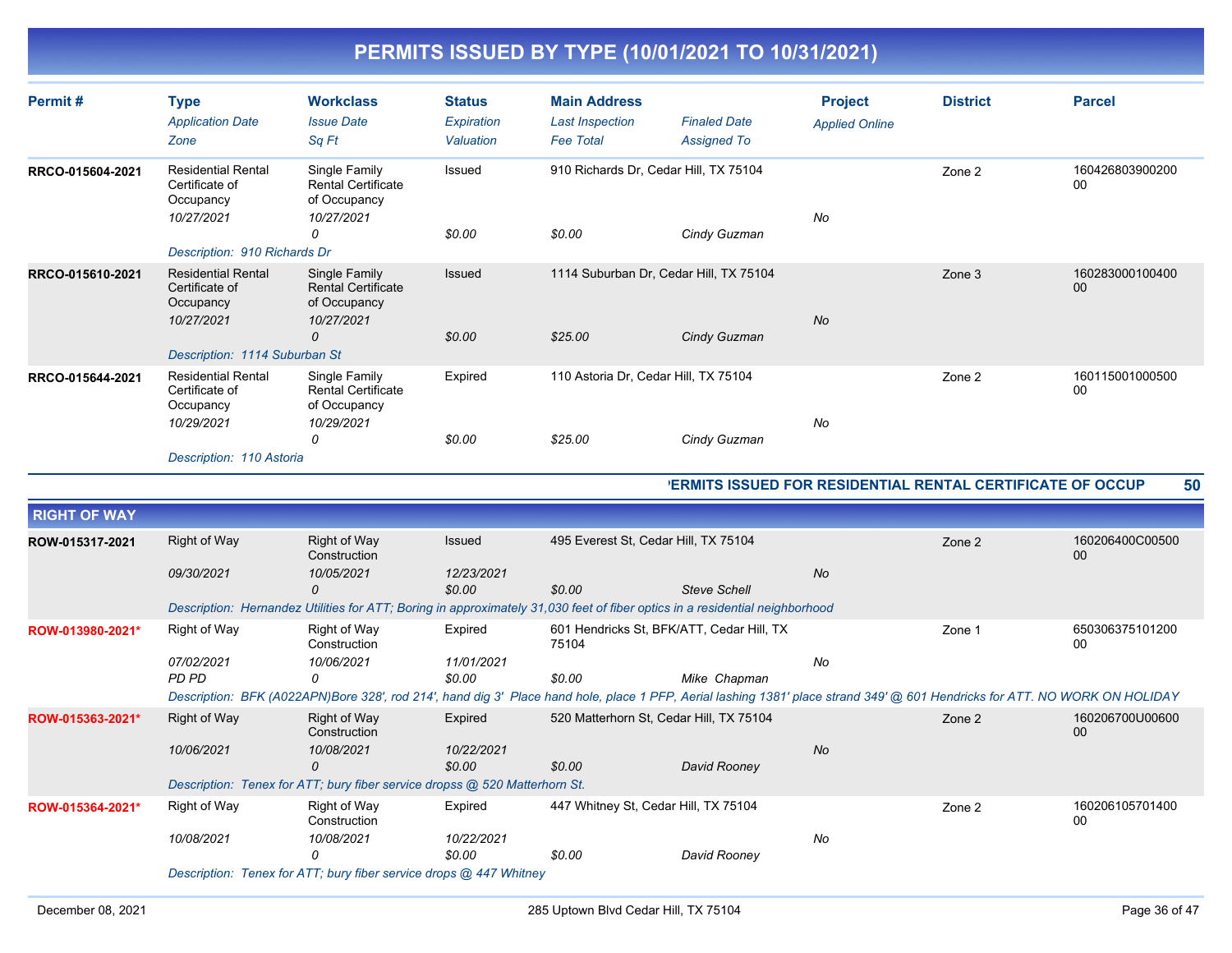| Permit#          | <b>Type</b><br><b>Application Date</b><br>Zone                             | <b>Workclass</b><br><b>Issue Date</b><br>Sa Ft                                                                                                                                  | <b>Status</b><br>Expiration<br>Valuation | <b>Main Address</b><br><b>Last Inspection</b><br><b>Fee Total</b> | <b>Finaled Date</b><br><b>Assigned To</b> | <b>Project</b><br><b>Applied Online</b> | <b>District</b> | <b>Parcel</b>         |
|------------------|----------------------------------------------------------------------------|---------------------------------------------------------------------------------------------------------------------------------------------------------------------------------|------------------------------------------|-------------------------------------------------------------------|-------------------------------------------|-----------------------------------------|-----------------|-----------------------|
| ROW-015365-2021* | <b>Right of Way</b><br>10/08/2021                                          | <b>Right of Way</b><br>Construction<br>10/08/2021<br>0<br>Description: Tenex for ATT; Bury fiber service drops @ 414 Breezeway Court                                            | Expired<br>10/22/2021<br>\$0.00          | 414 Breezeway Ct, Cedar Hill, TX 75104<br>\$0.00                  | David Rooney                              | No                                      | None            |                       |
| ROW-015325-2021  | Right of Way<br>10/06/2021<br>Description: Water tap for irrigation system | Right of Way<br>Construction<br>10/11/2021<br>0                                                                                                                                 | Issued<br>04/12/2022<br>\$0.00           | 1555 N J Elmer Weaver Fwy, Cedar Hill,<br>TX 75104<br>\$0.00      | <b>Steve Schell</b>                       | No                                      | Zone 2          |                       |
| ROW-015327-2021  | <b>Right of Way</b><br>10/06/2021<br>Description: Water meter tap          | Right of Way<br>Construction<br>10/11/2021<br>$\Omega$                                                                                                                          | Issued<br>04/12/2022<br>\$0.00           | 448 N J Elmer Weaver Fwy, Cedar Hill, TX<br>75104<br>\$0.00       | <b>Steve Schell</b>                       | No                                      | Zone 2          |                       |
| ROW-006688-2019  | Right of Way<br>09/18/2019                                                 | Right of Way<br>Permanent Use<br>10/11/2021<br>0<br>Description: AT&T Small Cell CRAN RNTX SDALS 014                                                                            | Expired<br>12/10/2021<br>\$0.00          | 421 E Pleasant Run Rd, Cedar Hill, TX<br>75104<br>\$0.00          | <b>Steve Schell</b>                       | No                                      | Zone 2          |                       |
| ROW-015399-2021* | <b>Right of Way</b><br>10/11/2021<br><b>PD PD</b>                          | Right of Way<br><b>Permanent Use</b><br>10/11/2021<br>0<br>Description: Facility Solutions Group; Electrical, 3/4 sech 40 PVC-directional bore                                  | Issued<br>01/31/2022<br>\$0.00           | 404 N Waterford Oaks Dr, Cedar Hill, TX<br>75104<br>\$0.00        | Robert Woodbury                           | No                                      | Zone 2          | 160457402204400<br>00 |
| ROW-015329-2021  | Right of Way<br>10/06/2021                                                 | Right of Way<br>Construction<br>10/11/2021<br>0<br>Description: Wate meter tap for irrigation system                                                                            | Issued<br>04/12/2022<br>\$0.00           | 451 N J Elmer Weaver Fwy, Cedar Hill, TX<br>75104<br>\$0.00       | <b>Steve Schell</b>                       | No                                      | Zone 2          |                       |
| ROW-015427-2021* | Right of Way<br>10/12/2021<br>$\frac{1}{2}$                                | Right of Way<br>Construction<br>10/13/2021<br>$\Omega$<br>Description: Sunrise TC for Spectrum; Bore and place 2" pipe approx 130' underground @ 1017 S Cedar Hill Road         | Expired<br>11/15/2021<br>\$0.00          | 1017 S Cedar Hill Rd, Cedar Hill, TX<br>75104<br>\$0.00           | David Rooney                              | <b>No</b>                               | Zone 3          | 160483500A00100<br>00 |
| ROW-015428-2021* | Right of Way<br>10/07/2021<br>LR LR                                        | Right of Way<br>Construction<br>10/13/2021<br>$\Omega$<br>Description: Sunrise TC for Spectrum; Bore and place 2" pipe approx 150' underground / aerial @ 1221 W Belt Line Road | Expired<br>11/15/2021<br>\$0.00          | 1221 W Belt Line Rd, Cedar Hill, TX 75104<br>\$0.00               | David Rooney                              | No                                      | Zone 1          |                       |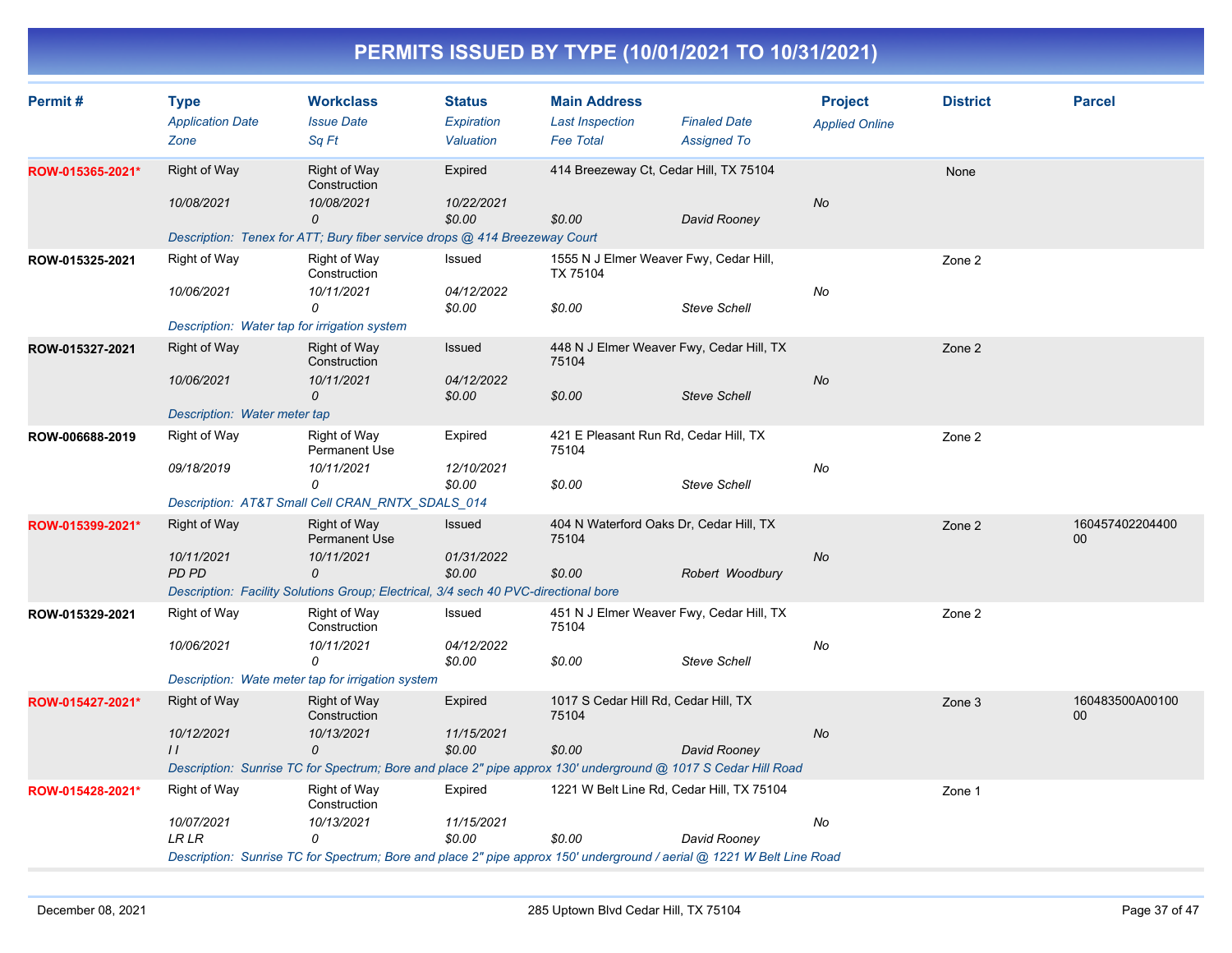| Permit#          | <b>Type</b><br><b>Application Date</b><br>Zone    | <b>Workclass</b><br><b>Issue Date</b><br>Sq Ft                                                                         | <b>Status</b><br>Expiration<br>Valuation | <b>Main Address</b><br><b>Last Inspection</b><br><b>Fee Total</b> | <b>Finaled Date</b><br><b>Assigned To</b> | <b>Project</b><br><b>Applied Online</b> | <b>District</b> | <b>Parcel</b>         |
|------------------|---------------------------------------------------|------------------------------------------------------------------------------------------------------------------------|------------------------------------------|-------------------------------------------------------------------|-------------------------------------------|-----------------------------------------|-----------------|-----------------------|
| ROW-015439-2021* | <b>Right of Way</b><br>10/07/2021                 | <b>Right of Way</b><br>Construction<br>10/14/2021<br>$\Omega$<br>Description: Tenex bury fiber service drops 738 Lowe  | Expired<br>10/29/2021<br>\$0.00          | 738 Lowe St, Cedar Hill, TX 75104<br>\$0.00                       | David Rooney                              | No                                      | Zone 2          | 160207700400700<br>00 |
| ROW-015433-2021* | Right of Way<br>10/07/2021<br><b>PD PD</b>        | <b>Right of Way</b><br>Construction<br>10/14/2021<br>0<br>Description: Tenex bury fiber service drops 308 Williams     | Expired<br>10/29/2021<br>\$0.00          | 308 Williams St, Cedar Hill, TX 75104<br>\$0.00                   | David Rooney                              | No                                      | Zone 1          | 160428100801800<br>00 |
| ROW-015440-2021* | Right of Way<br>10/07/2021                        | <b>Right of Way</b><br>Construction<br>10/14/2021<br>$\Omega$<br>Description: Tenex bury fiber service drops 735 Lowe  | Expired<br>10/29/2021<br>\$0.00          | 735 Lowe St, Cedar Hill, TX 75104<br>\$0.00                       | David Rooney                              | <b>No</b>                               | Zone 2          | 160207700302300<br>00 |
| ROW-015432-2021* | Right of Way<br>10/07/2021<br>PD PD               | Right of Way<br>Construction<br>10/14/2021<br>0<br>Description: Tenex bury fiber service drops. 230 Indian Trl         | Expired<br>10/29/2021<br>\$0.00          | 230 Indian Trl, Cedar Hill, TX 75104<br>\$0.00                    | David Rooney                              | No                                      | Zone 1          | 160386000A00500<br>00 |
| ROW-015435-2021* | <b>Right of Way</b><br>10/07/2021<br><b>PD PD</b> | <b>Right of Way</b><br>Construction<br>10/14/2021<br>0<br>Description: Tenex bury fiber service drops 412 Orchard Hill | Expired<br>10/29/2021<br>\$0.00          | 412 Orchard Hill Dr, Cedar Hill, TX 75104<br>\$0.00               | David Rooney                              | No                                      | Zone 1          | 160200000301600<br>00 |
| ROW-015437-2021* | Right of Way<br>10/07/2021                        | Right of Way<br>Construction<br>10/14/2021<br>$\Omega$<br>Description: Tenex bury fiber service drops 408 Rocky Acres  | Expired<br>10/29/2021<br>\$0.00          | 408 Rocky Acres Rd, Cedar Hill, TX 75104<br>\$0.00                | David Rooney                              | No                                      | Zone 3          | 651441125103703<br>00 |
| ROW-015436-2021* | <b>Right of Way</b><br>10/07/2021                 | <b>Right of Way</b><br>Construction<br>10/14/2021<br>0<br>Description: Tenex bury fiber service drops 517 Weaver       | Expired<br>10/29/2021<br>\$0.00          | 517 Weaver St, Cedar Hill, TX 75104<br>\$0.00                     | David Rooney                              | No                                      | Zone 2          | 160206300L04300<br>00 |
| ROW-015434-2021* | Right of Way<br>10/07/2021                        | Right of Way<br>Construction<br>10/14/2021<br>$\Omega$<br>Description: Tenex bury fiber service drops. 411 Antoine     | Expired<br>10/29/2021<br>\$0.00          | 411 Antoine St, Cedar Hill, TX 75104<br>\$0.00                    | David Rooney                              | No                                      | Zone 2          | 160365000100200<br>00 |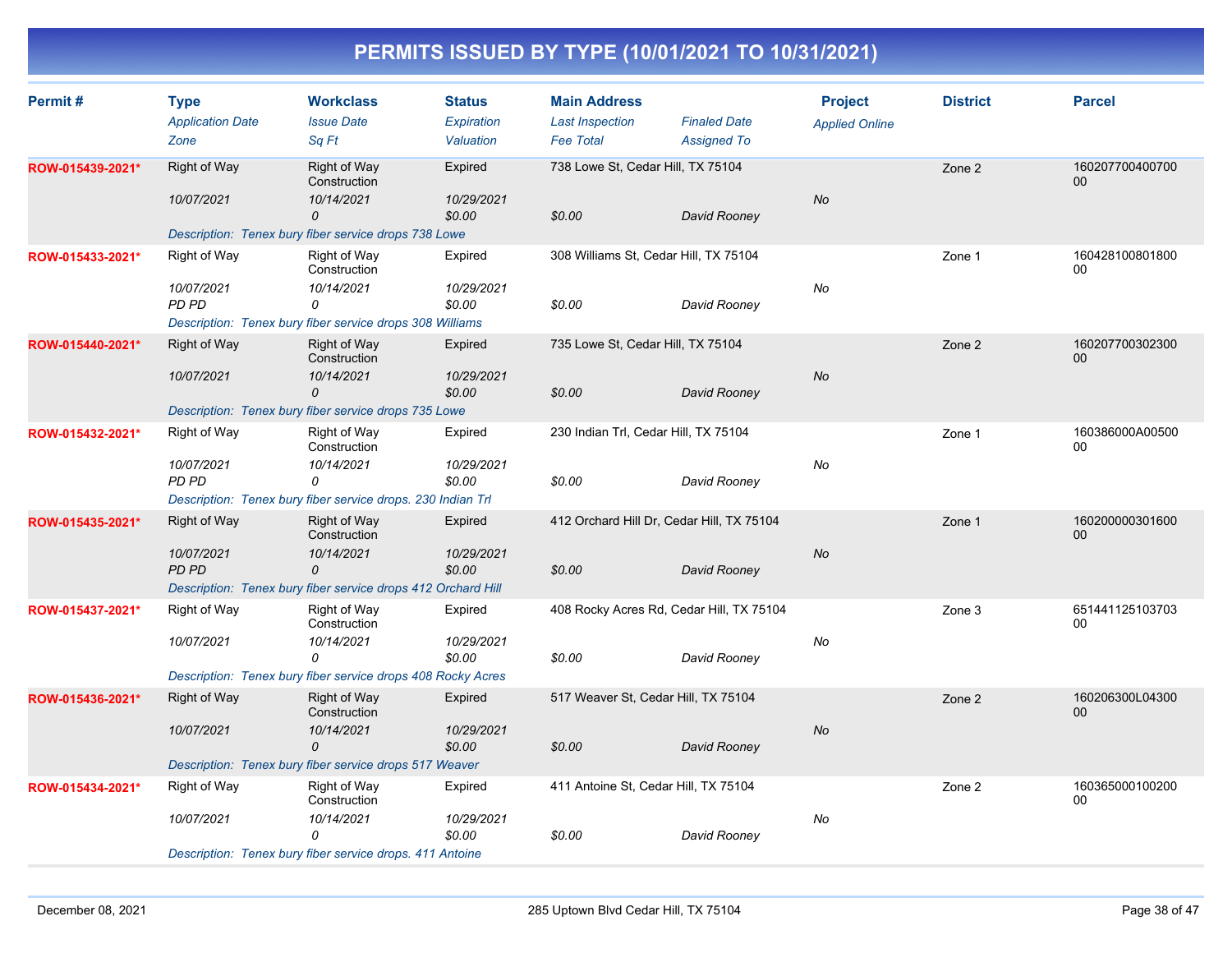| Permit#          | <b>Type</b><br><b>Application Date</b> | <b>Workclass</b><br><b>Issue Date</b>                      | <b>Status</b><br>Expiration | <b>Main Address</b><br><b>Last Inspection</b> | <b>Finaled Date</b>                                                                                                             | <b>Project</b>        | <b>District</b> | <b>Parcel</b>                     |
|------------------|----------------------------------------|------------------------------------------------------------|-----------------------------|-----------------------------------------------|---------------------------------------------------------------------------------------------------------------------------------|-----------------------|-----------------|-----------------------------------|
|                  | Zone                                   | Sq Ft                                                      | Valuation                   | <b>Fee Total</b>                              | <b>Assigned To</b>                                                                                                              | <b>Applied Online</b> |                 |                                   |
| ROW-015461-2021* | Right of Way                           | <b>Right of Way</b><br>Construction                        | Expired                     |                                               | 1218 Calvert Dr, Cedar Hill, TX 75104                                                                                           |                       | Zone 2          | 161100001500800<br>00             |
|                  | 10/14/2021<br><b>PD PD</b>             | 10/15/2021<br>$\Omega$                                     | 10/20/2021<br>\$0.00        | \$0.00                                        | David Rooney                                                                                                                    | <b>No</b>             |                 |                                   |
|                  |                                        |                                                            |                             |                                               | Description: Atmos; Gas leak repair, 4x4, locate in alley behind address on both sides from P.L. to P.L. @ 1218 Calvert Drive   |                       |                 |                                   |
| ROW-015457-2021* | <b>Right of Way</b>                    | Right of Way<br>Construction                               | Expired                     |                                               | 806 Shady Ridge Dr, Cedar Hill, TX 75104                                                                                        |                       | Zone 1          | 160496000000300<br>0 <sub>0</sub> |
|                  | 10/07/2021                             | 10/15/2021<br>$\Omega$                                     | 10/29/2021<br>\$0.00        | \$0.00                                        | David Rooney                                                                                                                    | No                    |                 |                                   |
| ROW-015456-2021  | <b>Right of Way</b>                    | <b>Right of Way</b><br>Construction                        | Issued                      | 75104                                         | 100 N Waterford Oaks Dr, Cedar Hill, TX                                                                                         |                       | None            |                                   |
|                  | 10/12/2021                             | 10/15/2021<br>$\mathcal{O}$                                | 01/31/2022<br>\$0.00        | \$0.00                                        | David Rooney                                                                                                                    | No                    |                 |                                   |
|                  |                                        |                                                            |                             |                                               | Description: J&K Electric for Waterford Oaks PID; Install and take down Christmas lights in median @ 100 N Waterford Oaks Drive |                       |                 |                                   |
| ROW-015460-2021* | Right of Way                           | <b>Right of Way</b><br>Construction                        | Expired                     | 75104                                         | 232 N Waterford Oaks Dr, Cedar Hill, TX                                                                                         |                       | Zone 2          | 161100001202000<br>00             |
|                  | 10/15/2021<br>PD PD                    | 10/15/2021<br>$\Omega$                                     | 10/20/2021<br>\$0.00        | \$0.00                                        | David Rooney                                                                                                                    | No                    |                 |                                   |
|                  |                                        |                                                            |                             |                                               | Description: Atmos; Gas leak repair, 4x4, locate in alley on both sides of alley from P.L. to P.L. @ 232 N Waterford Oaks Drive |                       |                 |                                   |
| ROW-015458-2021* | <b>Right of Way</b>                    | <b>Right of Way</b><br>Construction                        | Expired                     |                                               | 1004 Waterview Dr, Cedar Hill, TX 75104                                                                                         |                       | Zone 2          | 160483100P00200<br>00             |
|                  | 10/07/2021<br><b>PD PD</b>             | 10/15/2021<br>$\mathcal{O}$                                | 10/29/2021<br>\$0.00        | \$0.00                                        | David Rooney                                                                                                                    | No                    |                 |                                   |
|                  |                                        | Description: Tenex bury fiber service lines 1004 Waterview |                             |                                               |                                                                                                                                 |                       |                 |                                   |
| ROW-015479-2021* | Right of Way                           | <b>Right of Way</b><br>Construction                        | Expired                     |                                               | 1033 Hampshire Ln, Cedar Hill, TX 75104                                                                                         |                       | Zone 2          | 160324000E00900<br>00             |
|                  | 10/07/2021<br>PD PD                    | 10/19/2021<br>0                                            | 10/29/2021<br>\$0.00        | \$0.00                                        | David Rooney                                                                                                                    | No                    |                 |                                   |
|                  |                                        | Description: Tenex bury fiber service drops 1033 Hampshire |                             |                                               |                                                                                                                                 |                       |                 |                                   |
| ROW-015488-2021* | <b>Right of Way</b>                    | <b>Right of Way</b><br>Construction                        | Expired                     |                                               | 1327 Hayes St, Cedar Hill, TX 75104                                                                                             |                       | Zone 3          | 160067100904600<br>00             |
|                  | 10/07/2021<br><b>PD PD</b>             | 10/19/2021<br>0                                            | 10/29/2021<br>\$0.00        | \$0.00                                        | David Rooney                                                                                                                    | <b>No</b>             |                 |                                   |
|                  |                                        | Description: Tenex bury fiber service drops 1327 Hayes     |                             |                                               |                                                                                                                                 |                       |                 |                                   |
| ROW-015483-2021* | Right of Way                           | <b>Right of Way</b><br>Construction                        | Expired                     |                                               | 1127 Hampshire Ln, Cedar Hill, TX 75104                                                                                         |                       | Zone 2          | 160324000D01800<br>00             |
|                  | 10/07/2021<br><b>PD PD</b>             | 10/19/2021<br>0                                            | 10/29/2021<br>\$0.00        | \$0.00                                        | David Rooney                                                                                                                    | No                    |                 |                                   |
|                  |                                        | Description: Tenex bury fiber service drops 1127 Hampshire |                             |                                               |                                                                                                                                 |                       |                 |                                   |
| ROW-015482-2021* | <b>Right of Way</b>                    | <b>Right of Way</b><br>Construction                        | Expired                     |                                               | 1100 Patrick Ct, Cedar Hill, TX 75104                                                                                           |                       | Zone 2          | 160457902400100<br>00             |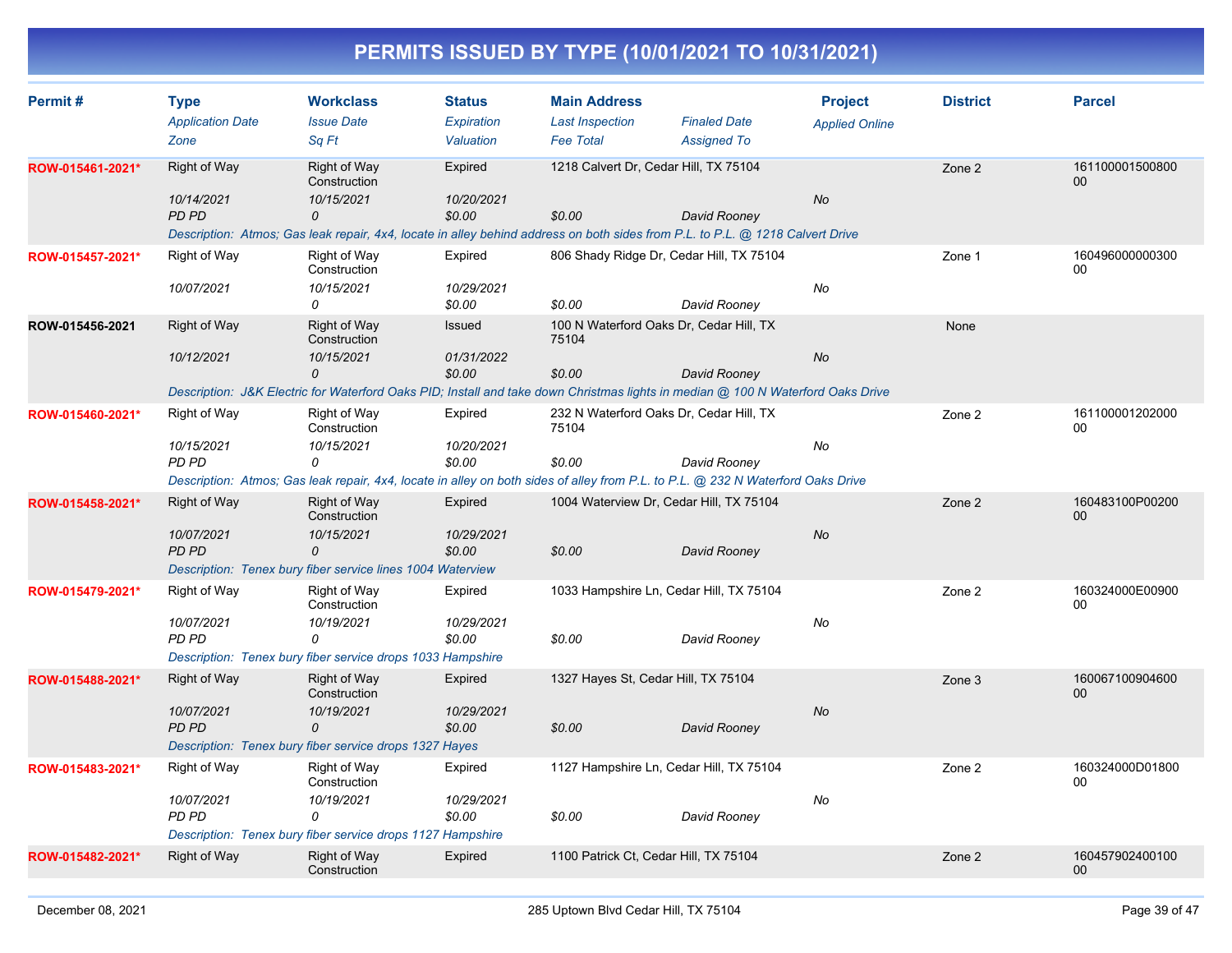| Permit#          | <b>Type</b><br><b>Application Date</b><br>Zone | <b>Workclass</b><br><b>Issue Date</b><br>Sq Ft                                                                                                                                                                                                                                                                             | <b>Status</b><br>Expiration<br>Valuation | <b>Main Address</b><br><b>Last Inspection</b><br><b>Fee Total</b> | <b>Finaled Date</b><br><b>Assigned To</b> | <b>Project</b><br><b>Applied Online</b> | <b>District</b> | <b>Parcel</b>             |
|------------------|------------------------------------------------|----------------------------------------------------------------------------------------------------------------------------------------------------------------------------------------------------------------------------------------------------------------------------------------------------------------------------|------------------------------------------|-------------------------------------------------------------------|-------------------------------------------|-----------------------------------------|-----------------|---------------------------|
|                  | 10/07/2021<br><b>PD PD</b>                     | 10/19/2021<br>$\Omega$<br>Description: Tenex bury fiber service drops 1100 Patrick                                                                                                                                                                                                                                         | 10/29/2021<br>\$0.00                     | \$0.00                                                            | David Rooney                              | No                                      |                 |                           |
| ROW-015504-2021* | Right of Way<br>10/13/2021<br>PD PD            | Right of Way<br>Construction<br>10/19/2021<br>0<br>Description: BFK for ATT; Bore 395 ft @ 1430 High Point Lane                                                                                                                                                                                                            | Expired<br>11/12/2021<br>\$0.00          | 1430 High Pointe Ln, Cedar Hill, TX 75104<br>\$0.00               | David Rooney                              | No                                      | Zone 1          | 16020800091AR00<br>00     |
| ROW-015492-2021* | Right of Way<br>10/07/2021<br><b>PD PD</b>     | <b>Right of Way</b><br>Construction<br>10/19/2021<br>0<br>Description: Tenex bury fiber service drops 1347 Hayes                                                                                                                                                                                                           | Expired<br>10/29/2021<br>\$0.00          | 1347 Hayes St, Cedar Hill, TX 75104<br>\$0.00                     | David Rooney                              | No                                      | Zone 3          | 160067100905100<br>$00\,$ |
| ROW-015429-2021  | Right of Way<br>10/13/2021                     | Right of Way<br>Construction<br>10/19/2021<br>$\Omega$<br>Description: Blue Streak for AT&T This project places a PFP cabinet and pad at the corner of New Clark and High Pointe Ln, as well as a 2'x3'x2' handhole at the same corner. It also<br>places approx 424' of fiber through an existing MH run on New Clark Rd. | Issued<br>12/18/2021<br>\$0.00           | 5210 Hunter Dr, Cedar Hill, TX 75104<br>\$0.00                    | <b>Steve Schell</b>                       | No                                      | None            |                           |
| ROW-015493-2021* | Right of Way<br>10/07/2021<br><b>PD PD</b>     | <b>Right of Way</b><br>Construction<br>10/19/2021<br>$\Omega$<br>Description: Tenex bury fiber service lines 1526 Regal Bluff                                                                                                                                                                                              | Expired<br>10/29/2021<br>\$0.00          | 1526 Regal Bluff Dr, Cedar Hill, TX 75104<br>\$0.00               | David Rooney                              | <b>No</b>                               | Zone 3          | 160045300J00700<br>$00\,$ |
| ROW-015496-2021* | Right of Way<br>10/07/2021<br>PD PD            | Right of Way<br>Construction<br>10/19/2021<br>0<br>Description: Tenex bury fiber service drops 1527 Springhill                                                                                                                                                                                                             | Expired<br>10/29/2021<br>\$0.00          | 1527 Spring Hill Dr, Cedar Hill, TX 75104<br>\$0.00               | <b>Mary Horsechief</b>                    | No                                      | Zone 3          | 160045300H01400<br>00     |
| ROW-015486-2021* | Right of Way<br>10/07/2021<br><b>PD PD</b>     | <b>Right of Way</b><br>Construction<br>10/19/2021<br>0<br>Description: Tenex bury fiber service drops 1135 Suffolk                                                                                                                                                                                                         | Expired<br>10/29/2021<br>\$0.00          | 1135 Suffolk Ln, Cedar Hill, TX 75104<br>\$0.00                   | David Rooney                              | <b>No</b>                               | Zone 2          | 160324000B01600<br>00     |
| ROW-015490-2021* | Right of Way<br>10/07/2021<br><b>PD PD</b>     | Right of Way<br>Construction<br>10/19/2021<br>$\Omega$<br>Description: Tenex bury fiber service drops 1331 Hayes                                                                                                                                                                                                           | Expired<br>10/29/2021<br>\$0.00          | 1331 Hayes St, Cedar Hill, TX 75104<br>\$0.00                     | David Rooney                              | No                                      | Zone 3          | 160067100904700<br>00     |
| ROW-015531-2021* | Right of Way                                   | <b>Right of Way</b><br>Construction                                                                                                                                                                                                                                                                                        | Expired                                  | 1527 Summers Dr. Cedar Hill, TX 75104                             |                                           |                                         | Zone 1          | 160059100301400<br>$00\,$ |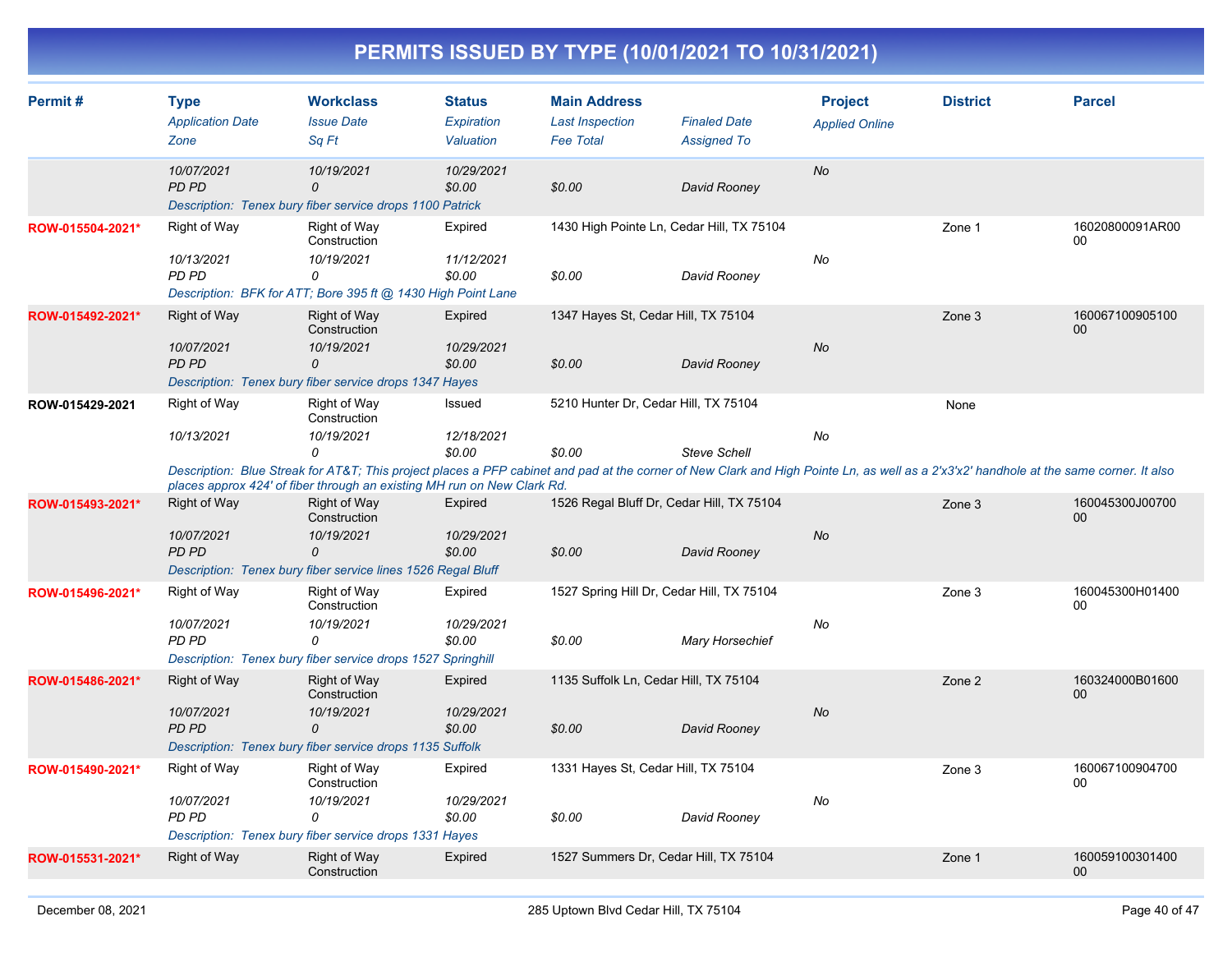| Permit#          | <b>Type</b><br><b>Application Date</b><br>Zone    | <b>Workclass</b><br><b>Issue Date</b><br>Sa Ft                                                                                                                | <b>Status</b><br>Expiration<br>Valuation | <b>Main Address</b><br><b>Last Inspection</b><br><b>Fee Total</b> | <b>Finaled Date</b><br><b>Assigned To</b> | <b>Project</b><br><b>Applied Online</b> | <b>District</b> | <b>Parcel</b>         |
|------------------|---------------------------------------------------|---------------------------------------------------------------------------------------------------------------------------------------------------------------|------------------------------------------|-------------------------------------------------------------------|-------------------------------------------|-----------------------------------------|-----------------|-----------------------|
|                  | 10/14/2021<br><b>PD PD</b>                        | 10/21/2021<br>$\mathcal{O}$<br>Description: Tenex bury fiber service drops 1527 Summers                                                                       | 10/29/2021<br>\$0.00                     | \$0.00                                                            | David Rooney                              | <b>No</b>                               |                 |                       |
| ROW-015533-2021* | Right of Way<br>10/07/2021<br>PD PD               | Right of Way<br>Construction<br>10/21/2021<br>0<br>Description: Tenex bury fiber service drops 1537 Tuley                                                     | Expired<br>10/29/2021<br>\$0.00          | 1537 Tuley St, Cedar Hill, TX 75104<br>\$0.00                     | David Rooney                              | No                                      | Zone 1          | 160059000201900<br>00 |
| ROW-015532-2021* | <b>Right of Way</b><br>10/07/2021<br><b>PD PD</b> | Right of Way<br>Construction<br>10/21/2021<br>$\mathcal{O}$<br>Description: Tenex bury fiber service drops 1535 Spring Hill                                   | Expired<br>10/29/2021<br>\$0.00          | 1535 Spring Hill Dr, Cedar Hill, TX 75104<br>\$0.00               | David Rooney                              | <b>No</b>                               | Zone 3          | 160045300H01200<br>00 |
| ROW-015539-2021* | Right of Way<br>10/07/2021                        | Right of Way<br>Construction<br>10/21/2021<br>$\Omega$<br>Description: Tenex bury fiber service drops 2626 Mason                                              | Expired<br>10/29/2021<br>\$0.00          | 2626 Mason Ln, Cedar Hill, TX<br>\$0.00                           | David Rooney                              | No                                      | Zone 4          | 215822001742001<br>08 |
| ROW-015540-2021  | Right of Way<br>10/18/2021<br><b>PD PD</b>        | <b>Right of Way</b><br>Construction<br>10/21/2021<br>0<br>Description: Reel Telecommunication for ATT; Bore, open tranch, hand digging @900 Springfield Drive | Issued<br>03/01/2022<br>\$0.00           | 900 Springfield Dr, Cedar Hill, TX 75104<br>\$0.00                | David Rooney                              | <b>No</b>                               | Zone 3          | 160425500O00100<br>00 |
| ROW-015535-2021* | Right of Way<br>10/07/2021<br>PD PD               | Right of Way<br>Construction<br>10/21/2021<br>$\Omega$<br>Description: Tenex bury fiber service drops 1719 Ranch View                                         | Expired<br>10/29/2021<br>\$0.00          | 1719 Ranch View Dr, Cedar Hill, TX 75104<br>\$0.00                | David Rooney                              | No                                      | Zone 3          | 160045300L04400<br>00 |
| ROW-015534-2021* | <b>Right of Way</b><br>10/07/2021<br>PD PD        | Right of Way<br>Construction<br>10/21/2021<br>$\mathcal{O}$<br>Description: Tenex bury fiber service drops 1603 Tuley                                         | Expired<br>10/29/2021<br>\$0.00          | 1603 Tuley St, Cedar Hill, TX 75104<br>\$0.00                     | David Rooney                              | <b>No</b>                               | Zone 1          | 160059100703200<br>00 |
| ROW-015564-2021* | Right of Way<br>09/27/2021<br><b>PD PD</b>        | Right of Way<br>Construction<br>10/25/2021<br>0<br>Description: Boardwalk full panel repair in alley. 232 N waterford oaks dr                                 | Expired<br>11/05/2021<br>\$0.00          | 232 N Waterford Oaks Dr, Cedar Hill, TX<br>75104<br>\$0.00        | David Rooney                              | No                                      | Zone 2          | 161100001202000<br>00 |
| ROW-015563-2021* | Right of Way                                      | Right of Way<br>Construction                                                                                                                                  | Expired                                  | 106 E Belt Line Rd, Cedar Hill, TX 75104                          |                                           |                                         | Zone 2          | 166624000A00100<br>00 |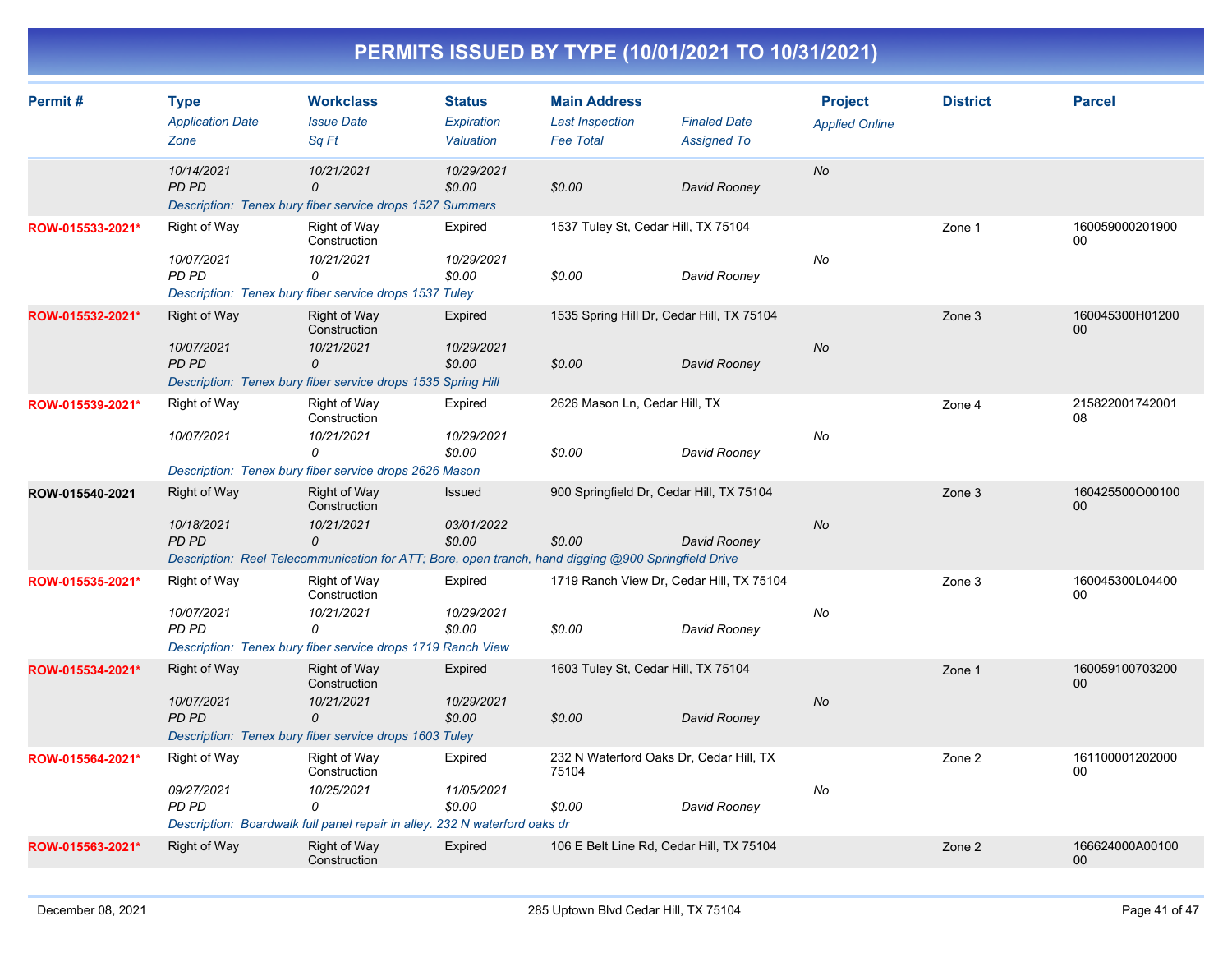|                  |                                              |                                                                                                          |                      |                        | <b>FERIVILLS ISSUED BT TIFE (TU/UT/ZUZT TUTIO/ST/ZUZT)</b> |                       |                 |                                                                                                                                                                                         |
|------------------|----------------------------------------------|----------------------------------------------------------------------------------------------------------|----------------------|------------------------|------------------------------------------------------------|-----------------------|-----------------|-----------------------------------------------------------------------------------------------------------------------------------------------------------------------------------------|
| Permit#          | <b>Type</b>                                  | <b>Workclass</b>                                                                                         | <b>Status</b>        | <b>Main Address</b>    |                                                            | <b>Project</b>        | <b>District</b> | <b>Parcel</b>                                                                                                                                                                           |
|                  | <b>Application Date</b>                      | <b>Issue Date</b>                                                                                        | Expiration           | <b>Last Inspection</b> | <b>Finaled Date</b>                                        | <b>Applied Online</b> |                 |                                                                                                                                                                                         |
|                  | Zone                                         | Sq Ft                                                                                                    | Valuation            | <b>Fee Total</b>       | <b>Assigned To</b>                                         |                       |                 |                                                                                                                                                                                         |
|                  | 09/27/2021                                   | 10/25/2021                                                                                               | 11/05/2021           |                        |                                                            | <b>No</b>             |                 |                                                                                                                                                                                         |
|                  | <b>LRLR</b>                                  | 0                                                                                                        | \$0.00               | \$0.00                 | David Rooney                                               |                       |                 |                                                                                                                                                                                         |
|                  |                                              | Description: Boardwalk Street, Sidewalk and Driveway repairs at the corner of Belt line and South Clark. |                      |                        |                                                            |                       |                 |                                                                                                                                                                                         |
| ROW-014849-2021  | Right of Way                                 | Right of Way<br>Construction                                                                             | Issued               |                        | 551 Rocky Acres Rd, Cedar Hill, TX 75104                   |                       | Zone 3          | 651441125101700<br>00                                                                                                                                                                   |
|                  | 08/12/2021                                   | 10/26/2021                                                                                               | 11/27/2021<br>\$0.00 | \$0.00                 | David Rooney                                               | No                    |                 |                                                                                                                                                                                         |
|                  |                                              | Description: BFK for ATT; Place/replace hand hole, tench 15ft, place pfp @ 551 Rockey Acres Rd.          |                      |                        |                                                            |                       |                 |                                                                                                                                                                                         |
| ROW-015598-2021  | Right of Way                                 | Right of Way<br>Construction                                                                             | <b>Issued</b>        |                        | 1318 Old Clark Rd, Cedar Hill, TX 75104                    |                       | Zone 1          | 650124850102300<br>00                                                                                                                                                                   |
|                  | 10/21/2021                                   | 10/27/2021                                                                                               | 01/04/2022           |                        |                                                            | No                    |                 |                                                                                                                                                                                         |
|                  |                                              | $\Omega$                                                                                                 | \$0.00               | \$0.00                 | David Rooney                                               |                       |                 |                                                                                                                                                                                         |
|                  | 1318 Old Clark Road                          |                                                                                                          |                      |                        |                                                            |                       |                 | Description: Ashe for Charter/Spectrum; Cable .625 (2 inch) 241' of over-lash, 255' of new aerial and 95' of underground needed to service customer from the point to tap replacement @ |
| ROW-015638-2021  | Right of Way                                 | Right of Way<br>Construction                                                                             | Issued               |                        | 900 Springfield Dr, Cedar Hill, TX 75104                   |                       | Zone 3          | 160425500O00100<br>00                                                                                                                                                                   |
|                  | 10/27/2021                                   | 10/29/2021                                                                                               | 11/30/2021           |                        |                                                            | No                    |                 |                                                                                                                                                                                         |
|                  | PD PD                                        | $\Omega$                                                                                                 | \$0.00               | \$0.00                 | David Rooney                                               |                       |                 |                                                                                                                                                                                         |
|                  |                                              | Description: BFK for ATT; Place pfp cabinet, place 1 hand hole, handig 6 ft @ 900 Springfield Dr         |                      |                        |                                                            |                       |                 |                                                                                                                                                                                         |
| ROW-015636-2021* | Right of Way                                 | Right of Way<br>Construction                                                                             | Expired              |                        | 1201 Graves Ct, Cedar Hill, TX 75104                       |                       | Zone 2          | 161100001400100<br>00                                                                                                                                                                   |
|                  | 09/09/2021                                   | 10/29/2021                                                                                               | 10/27/2021           |                        |                                                            | <b>No</b>             |                 |                                                                                                                                                                                         |
|                  | PD PD                                        | 0                                                                                                        | \$0.00               | \$0.00                 | David Rooney                                               |                       |                 |                                                                                                                                                                                         |
|                  |                                              | Description: BFK for ATT; Bore 1399 ft, place 1 PFP & pad, 1 hand hole @ 1201 Graves Court               |                      |                        |                                                            |                       |                 |                                                                                                                                                                                         |
| ROW-015599-2021  | Right of Way                                 | Right of Way<br>Construction                                                                             | Issued               | 75104                  | 110 W Little Creek Rd, Cedar Hill, TX                      |                       | Zone 3          | 651552275103500<br>00                                                                                                                                                                   |
|                  | 10/20/2021                                   | 10/29/2021<br>0                                                                                          | 11/22/2021<br>\$0.00 | \$0.00                 | David Rooney                                               | No                    |                 |                                                                                                                                                                                         |
|                  | $D = -x^2 + 4x + 6$ $D = 1$ $L = -4$ $T = 0$ | 000                                                                                                      |                      |                        | DED sakingt Bused @ 440 Little Open L Dead                 |                       |                 |                                                                                                                                                                                         |

#### *Description: BFK for ATT; Bore 290, rod 290, place 1 hand hole, place 1 PFP cabinet & pad @ 110 Little Creek Road*

#### **PERMITS ISSUED FOR RIGHT OF WAY: 50**

| <b>SIGN</b>       |                                   |                              |            |                                                    |                      |           |        |                       |
|-------------------|-----------------------------------|------------------------------|------------|----------------------------------------------------|----------------------|-----------|--------|-----------------------|
| SIGN-015331-2021* | Sign                              | Special Event Sign<br>Permit | Expired    | 1007 N J Elmer Weaver Fwy, Cedar Hill,<br>TX 75104 |                      |           | Zone 2 | 160365000A14RB<br>000 |
|                   | 10/06/2021                        | 10/06/2021                   | 04/25/2022 | 10/27/2021                                         |                      | <b>No</b> |        |                       |
|                   | <b>LRLR</b>                       | 0                            | \$8,000.00 | \$50.00                                            | <b>Alexis Sartin</b> |           |        |                       |
|                   | Description: banner October 11-24 |                              |            |                                                    |                      |           |        |                       |
| SIGN-015361-2021  | Sign                              | Attached                     | Issued     | 241 E Fm 1382, 307, Cedar Hill, TX 75104           |                      |           | Zone 2 | 160304000000100<br>00 |
|                   | 10/07/2021                        | 10/07/2021                   | 06/01/2022 | 12/03/2021                                         |                      | No        |        |                       |
|                   | LR LR                             | 33                           | \$1.000.00 | \$35.00                                            | Gail Lux             |           |        |                       |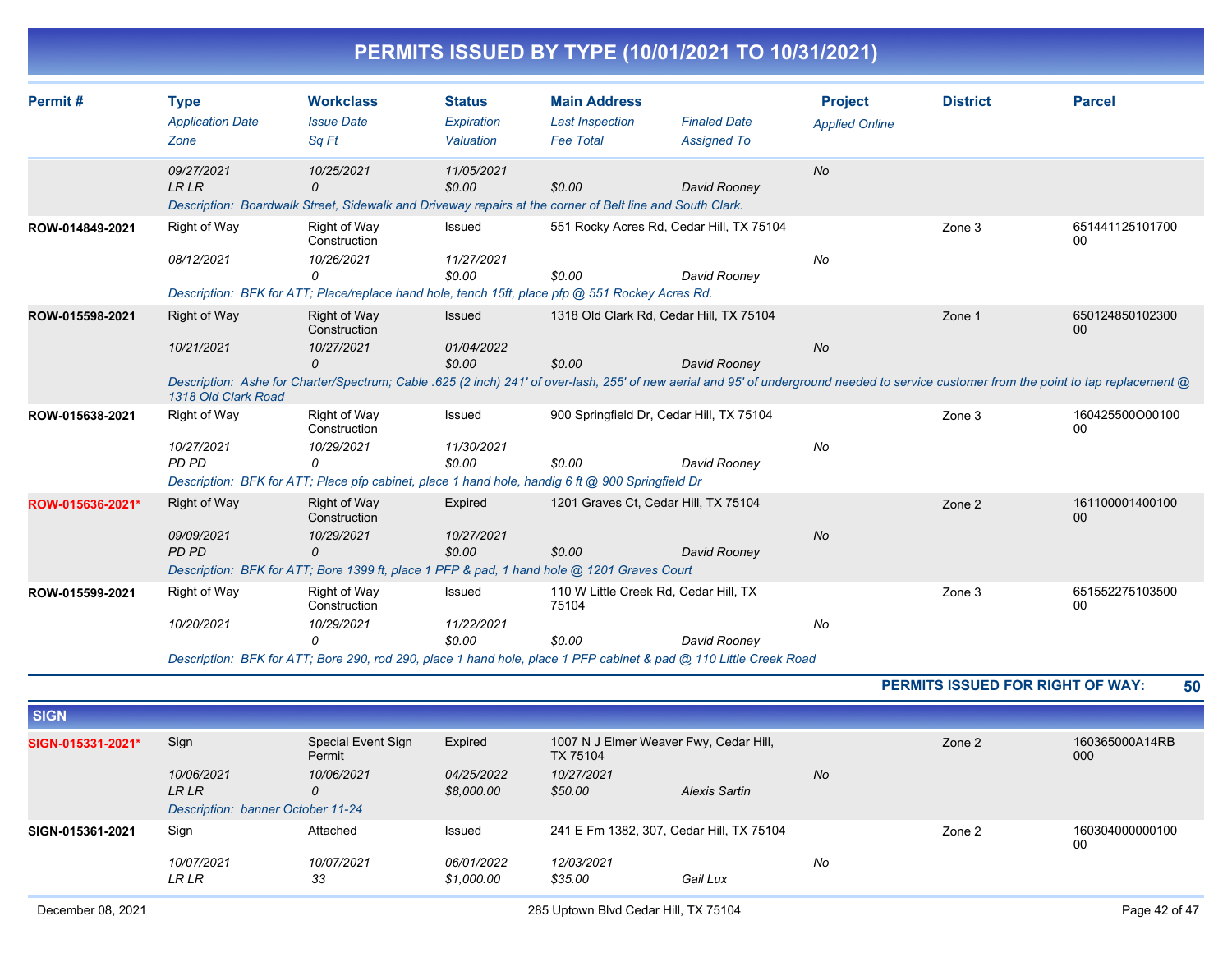| Permit#           | <b>Type</b><br><b>Application Date</b><br>Zone   | <b>Workclass</b><br><b>Issue Date</b><br>Sq Ft                                      | <b>Status</b><br>Expiration<br>Valuation | <b>Main Address</b><br><b>Last Inspection</b><br><b>Fee Total</b> | <b>Finaled Date</b><br><b>Assigned To</b> | <b>Project</b><br><b>Applied Online</b> | <b>District</b> | <b>Parcel</b>             |
|-------------------|--------------------------------------------------|-------------------------------------------------------------------------------------|------------------------------------------|-------------------------------------------------------------------|-------------------------------------------|-----------------------------------------|-----------------|---------------------------|
|                   | <b>Description: Sally Beauty</b>                 |                                                                                     |                                          |                                                                   |                                           |                                         |                 |                           |
| SIGN-015422-2021* | Sign                                             | Special Event Sign<br>Permit                                                        | Expired                                  | 535 S Clark Rd, Cedar Hill, TX 75104                              |                                           |                                         | Zone 2          | 160100000000000<br>$00\,$ |
|                   | 10/13/2021                                       | 10/14/2021<br>32                                                                    | 04/25/2022<br>\$1.00                     | 10/26/2021<br>\$50.00                                             | Jeanette Cosme                            | Yes                                     |                 |                           |
|                   | Description: Banner 10/14/21 - 10/24/21          |                                                                                     |                                          |                                                                   |                                           |                                         |                 |                           |
| SIGN-015063-2021  | Sign                                             | Attached                                                                            | Complete                                 | 1232 E Pleasant Run Rd, Cedar Hill, TX<br>75104                   |                                           |                                         | Zone 2          | 650435355100400<br>$00\,$ |
|                   | 09/15/2021                                       | 10/15/2021<br>98                                                                    | 05/09/2022<br>\$2,089.31                 | 11/10/2021<br>\$45.00                                             | 11/10/2021<br><b>Alexis Sartin</b>        | Yes                                     |                 |                           |
|                   | Description: DiBond Building Sign 7' x 14'       |                                                                                     |                                          |                                                                   |                                           |                                         |                 |                           |
| SIGN-015515-2021  | Sign                                             | Temporary                                                                           | Issued                                   | 1439 N J Elmer Weaver Fwy, Cedar Hill,<br>TX 75104                |                                           |                                         | Zone 2          | 160377700100100<br>$00\,$ |
|                   | 10/20/2021<br><b>LRLR</b>                        | 10/20/2021<br>0                                                                     | 04/18/2022<br>\$0.00                     | \$50.00                                                           | Gail Lux                                  | <b>No</b>                               |                 |                           |
|                   |                                                  | Description: Ameri-Immunization & Wellness Center - Covid-19                        |                                          |                                                                   |                                           |                                         |                 |                           |
| SIGN-015261-2021  | Sign                                             | Attached                                                                            | Issued                                   | 373 E 1382 Hwy, Cedar Hill, TX 75104                              |                                           |                                         | Zone 2          | 160364500000500<br>$00\,$ |
|                   | 09/30/2021<br><b>LR LR</b>                       | 10/20/2021<br>35                                                                    | 04/18/2022<br>\$2,500.00                 | \$35.00                                                           | <b>Alexis Sartin</b>                      | Yes                                     |                 |                           |
|                   |                                                  | Description: Installation of LED illuminated "Rental" sign on storefront elevation. |                                          |                                                                   |                                           |                                         |                 |                           |
|                   |                                                  | NOTE! Correct address is 373 E. FM 1382 (not 350)                                   |                                          |                                                                   |                                           |                                         |                 |                           |
| SIGN-015547-2021  | Sign                                             | Detached                                                                            | <b>Issued</b>                            | 128 W Belt Line Rd, 1, Cedar Hill, TX                             |                                           |                                         | Zone 2          | 650881350101500           |
|                   |                                                  |                                                                                     |                                          | 75104                                                             |                                           |                                         |                 | 00                        |
|                   | 10/21/2021<br><b>LRLR</b>                        | 10/25/2021<br>30                                                                    | 04/23/2022<br>\$1,000.00                 | \$35.00                                                           | <b>Alexis Sartin</b>                      | Yes                                     |                 |                           |
|                   | <b>Description: FACE REPLACEMENT</b>             |                                                                                     |                                          |                                                                   |                                           |                                         |                 |                           |
| SIGN-015548-2021  | Sign                                             | Attached                                                                            | Issued                                   | 128 W Belt Line Rd, 1, Cedar Hill, TX<br>75104                    |                                           |                                         | Zone 2          | 650881350101500<br>00     |
|                   | 10/21/2021                                       | 10/25/2021                                                                          | 04/23/2022                               |                                                                   |                                           | Yes                                     |                 |                           |
|                   | <b>LR LR</b><br><b>Description: WINDOW VINYL</b> | 13                                                                                  | \$900.00                                 | \$35.00                                                           | <b>Alexis Sartin</b>                      |                                         |                 |                           |
| SIGN-015267-2021  | Sign                                             | Attached                                                                            | <b>Issued</b>                            | 75104                                                             | 436 N J Elmer Weaver Fwy, Cedar Hill, TX  |                                         | Zone 2          | 160104900C8RA1<br>000     |
|                   | 10/01/2021                                       | 10/27/2021                                                                          | 04/25/2022                               |                                                                   |                                           | No                                      |                 |                           |
|                   | <b>LRLR</b>                                      | 16<br>Description: attached sign 4x4 on side of building                            | \$400.00                                 | \$35.00                                                           | <b>Alexis Sartin</b>                      |                                         |                 |                           |
| SIGN-015269-2021  | Sign                                             | Attached                                                                            | Issued                                   |                                                                   | 436 N J Elmer Weaver Fwy, Cedar Hill, TX  |                                         | Zone 2          | 160104900C8RA1            |
|                   |                                                  |                                                                                     |                                          | 75104                                                             |                                           |                                         |                 | 000                       |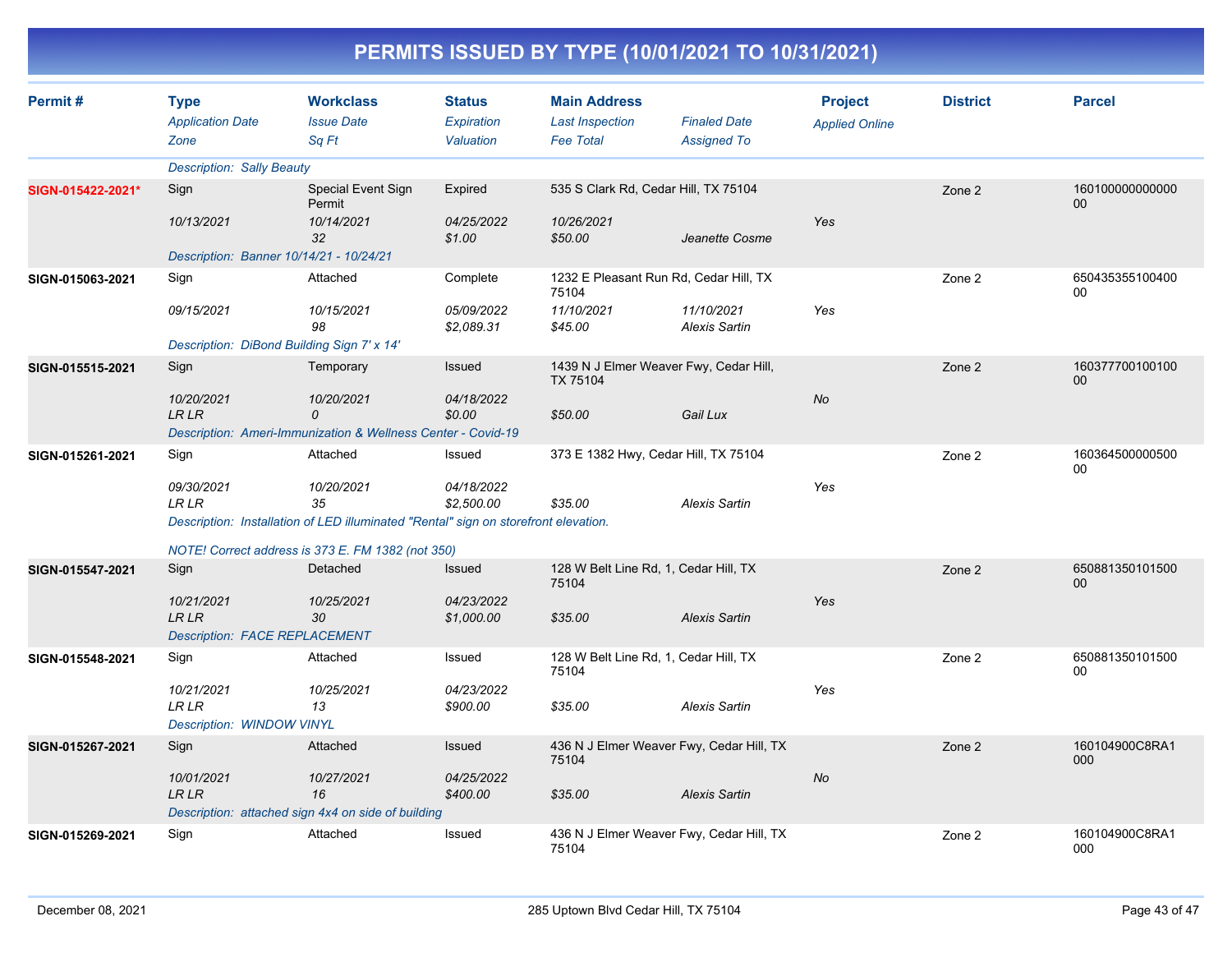| Permit#          | Type<br><b>Application Date</b><br>Zone                                       | <b>Workclass</b><br><b>Issue Date</b><br>Sq Ft | <b>Status</b><br>Expiration<br>Valuation | <b>Main Address</b><br><b>Last Inspection</b><br><b>Fee Total</b> | <b>Finaled Date</b><br><b>Assigned To</b>                        | <b>Project</b><br><b>Applied Online</b> | <b>District</b> | <b>Parcel</b>         |
|------------------|-------------------------------------------------------------------------------|------------------------------------------------|------------------------------------------|-------------------------------------------------------------------|------------------------------------------------------------------|-----------------------------------------|-----------------|-----------------------|
|                  | 10/01/2021<br><b>LR LR</b><br>Description: south elevation sign               | 10/27/2021<br>16                               | <i>04/25/2022</i><br>\$400.00            | \$35.00                                                           | Alexis Sartin                                                    | No                                      |                 |                       |
| SIGN-015268-2021 | Sign<br>10/01/2021<br><b>LR LR</b><br>Description: attached sign              | Attached<br>10/27/2021<br>16                   | Issued<br>04/25/2022<br>\$400.00         | 75104<br>\$35.00                                                  | 436 N J Elmer Weaver Fwy, Cedar Hill, TX<br>Alexis Sartin        | No                                      | Zone 2          | 160104900C8RA1<br>000 |
| SIGN-015235-2021 | Sign<br>09/28/2021<br><b>LR LR</b><br>Description: attached sign on west side | Attached<br>10/27/2021<br>85                   | Issued<br>04/25/2022<br>\$5,500.00       | 75104<br>\$45.00                                                  | 436 N J Elmer Weaver Fwy, Cedar Hill, TX<br><b>Alexis Sartin</b> | No                                      | Zone 2          | 160104900C8RA1<br>000 |

**PERMITS ISSUED FOR SIGN: 12**

| <b>SOLAR PANELS</b> |                                                          |                                                                                                                                                                       |                           |                                               |                                    |            |        |                       |
|---------------------|----------------------------------------------------------|-----------------------------------------------------------------------------------------------------------------------------------------------------------------------|---------------------------|-----------------------------------------------|------------------------------------|------------|--------|-----------------------|
| SOL-015222-2021     | Solar Panels                                             | <b>Solar Panels</b>                                                                                                                                                   | Complete                  | 1542 Forest Creek Dr, Cedar Hill, TX<br>75104 |                                    |            | Zone 3 | 160045200P03700<br>00 |
|                     | 09/28/2021<br>PD PD<br><b>Description: SOLAR ROOFTOP</b> | 10/01/2021<br>509                                                                                                                                                     | 03/30/2022<br>\$28,600.00 | 11/03/2021<br>\$306.80                        | 11/03/2021<br><b>Alexis Sartin</b> | <b>Yes</b> |        |                       |
| SOL-015156-2021     | Solar Panels                                             | Solar Panels                                                                                                                                                          | Issued                    | 830 Mayfield Dr, Cedar Hill, TX 75104         |                                    |            | Zone 3 | 160425500F00700<br>00 |
|                     | 09/21/2021<br>PD PD                                      | 10/11/2021<br>595<br>Description: Installation of solar panels on pre-existing rooftop.                                                                               | 04/09/2022<br>\$29,700.00 | 11/16/2021<br>\$315.60                        | <b>Alexis Sartin</b>               | Yes        |        |                       |
| SOL-015283-2021     | Solar Panels                                             | <b>Solar Panels</b>                                                                                                                                                   | Complete                  | 722 Lowe St, Cedar Hill, TX 75104             |                                    |            | Zone 2 | 160207700401100<br>00 |
|                     | 10/02/2021                                               | 10/11/2021<br>634                                                                                                                                                     | 04/09/2022<br>\$33,000.00 | 10/19/2021<br>\$342.00                        | 10/19/2021<br>Alexis Sartin        | Yes        |        |                       |
|                     |                                                          | Description: Installation of a 12kW-DC residential roof mounted PV system with 30 modules                                                                             |                           |                                               |                                    |            |        |                       |
| SOL-015273-2021     | Solar Panels                                             | Solar Panels                                                                                                                                                          | Complete                  | 1084 Pondview Dr, Cedar Hill, TX 75104        |                                    |            | Zone 2 | 1604820001022000      |
|                     | 10/01/2021<br>PD PD                                      | 10/12/2021<br>954                                                                                                                                                     | 04/11/2022<br>\$58,300.00 | 10/27/2021<br>\$536.10                        | 10/27/2021<br>Alexis Sartin        | Yes        |        |                       |
|                     | <b>USED) AND SAFETY EQUIPMENT.</b>                       | Description: Roof mounted solar install - INSTALLATION CONSISTS OF 53 LG395Q1C-A6 PV MODULES, 53<br><b>ENPHASE MICROINVERTERS AND RELATED ELECTRICAL METERING (IF</b> |                           |                                               |                                    |            |        |                       |
| SOL-015274-2021     | Solar Panels                                             | <b>Solar Panels</b>                                                                                                                                                   | Complete                  | 234 Breseman St, Cedar Hill, TX 75104         |                                    |            | Zone 1 | 160386000B01800<br>00 |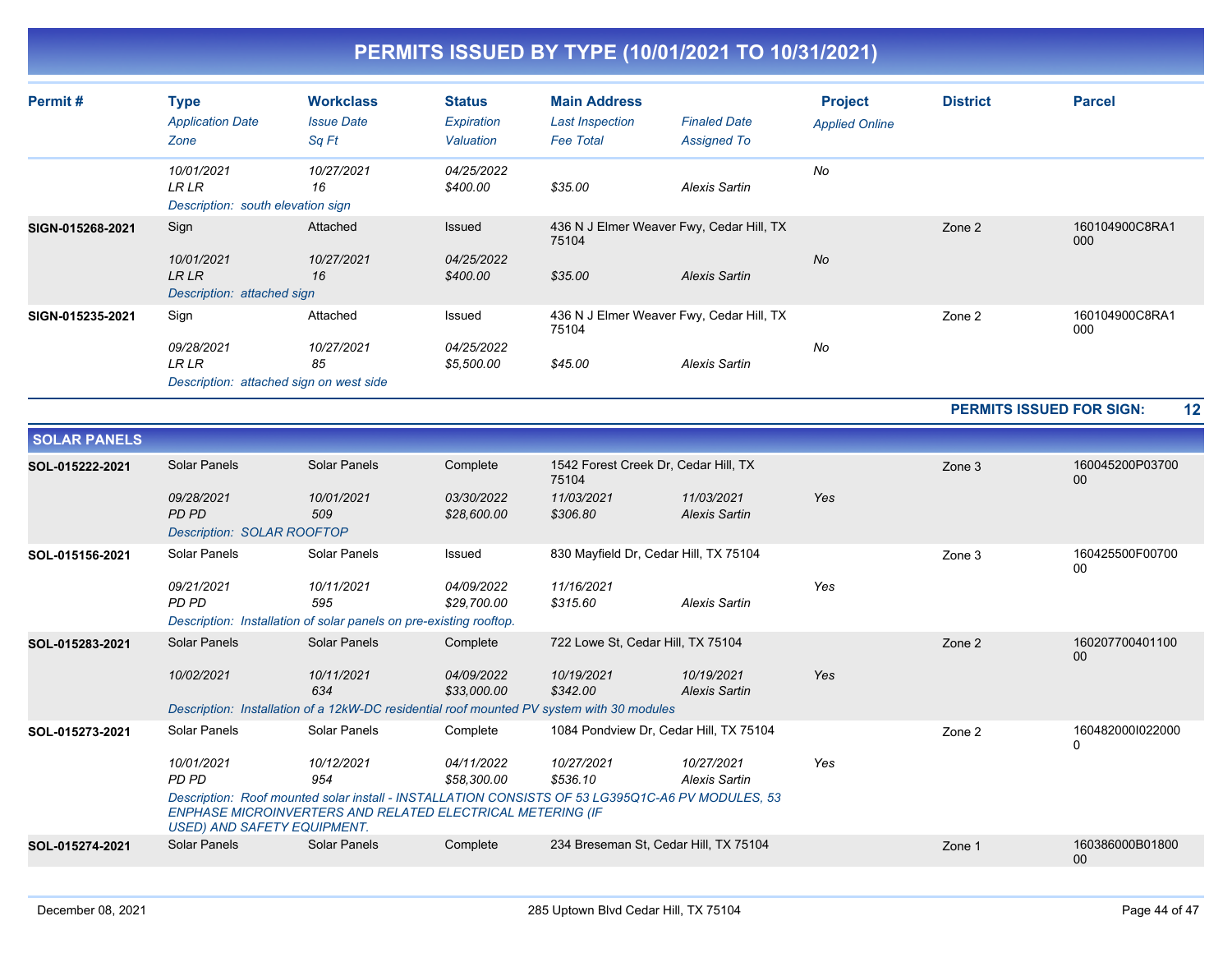|                 |                                                                            |                                                                                                                                                                    |                                            |                                                                   | PERMITS ISSUED BY TYPE (10/01/2021 TO 10/31/2021)                                                                                                                                              |                                         |                 |                                  |
|-----------------|----------------------------------------------------------------------------|--------------------------------------------------------------------------------------------------------------------------------------------------------------------|--------------------------------------------|-------------------------------------------------------------------|------------------------------------------------------------------------------------------------------------------------------------------------------------------------------------------------|-----------------------------------------|-----------------|----------------------------------|
| Permit#         | <b>Type</b><br><b>Application Date</b><br>Zone                             | <b>Workclass</b><br><b>Issue Date</b><br>Sq Ft                                                                                                                     | <b>Status</b><br>Expiration<br>Valuation   | <b>Main Address</b><br><b>Last Inspection</b><br><b>Fee Total</b> | <b>Finaled Date</b><br><b>Assigned To</b>                                                                                                                                                      | <b>Project</b><br><b>Applied Online</b> | <b>District</b> | <b>Parcel</b>                    |
|                 | 10/01/2021<br>PD PD                                                        | 10/13/2021<br>853<br>Description: installation of solar panels on existing roof                                                                                    | 04/11/2022<br>\$47,300.00                  | 10/25/2021<br>\$456.40                                            | 10/25/2021<br><b>Alexis Sartin</b>                                                                                                                                                             | Yes                                     |                 |                                  |
| SOL-015379-2021 | Solar Panels<br>10/11/2021<br>PD PD                                        | Solar Panels<br>10/14/2021<br>810<br>CO., LTD.: LR4-60HPB-350M PV MODULES, 45 ENPHASE                                                                              | Complete<br>04/12/2022<br>\$49,500.00      | 11/02/2021<br>\$474.00                                            | 1062 Pondview Dr, Cedar Hill, TX 75104<br>11/02/2021<br><b>Alexis Sartin</b><br>Description: Roof mounted solar install -INSTALLATION CONSISTS OF 45 LONGI GREEN ENERGY TECHNOLOGY             | Yes                                     | Zone 2          | 1604820001016000<br><sup>0</sup> |
| SOL-015360-2021 | <b>AND SAFETY EQUIPMENT.</b><br>Solar Panels<br>10/07/2021<br><b>PD PD</b> | MICROINVERTERS AND RELATED ELECTRICAL METERING (IF USED)<br><b>Solar Panels</b><br>10/14/2021<br>351<br>Description: installation of solar panels on existing roof | Complete<br>04/12/2022<br>\$16,500.00      | 10/22/2021<br>\$201.50                                            | 310 Pinnacle Dr, Cedar Hill, TX 75104<br>10/22/2021<br><b>Alexis Sartin</b>                                                                                                                    | Yes                                     | Zone 1          | 160364000400700<br>00            |
| SOL-015336-2021 | Solar Panels<br>10/06/2021                                                 | Solar Panels<br>10/18/2021<br>465                                                                                                                                  | Issued<br>04/16/2022<br>\$49,999.00        | \$477.99                                                          | 920 Clover Hill Ln, Cedar Hill, TX 75104<br><b>Alexis Sartin</b><br>Description: INSTALLATION OF PROPOSED 9.25 KW DC SYSTEM (STC) AT 920 CLOVER HILL LN, CEDAR HILL, TX 75104, W/LINE SIDE TAP | Yes                                     | Zone 2          | 160395901300600<br>00            |
| SOL-015441-2021 | <b>Solar Panels</b><br>10/14/2021<br>PD PD<br>AND SAFETY EQUIPMENT.        | <b>Solar Panels</b><br>10/19/2021<br>684<br>CO., LTD.: LR4-60HPB-350M PV MODULES, 38 ENPHASE<br>MICROINVERTERS AND RELATED ELECTRICAL METERING (IF USED)           | <b>Issued</b><br>04/18/2022<br>\$33,000.00 | \$342.00                                                          | 1526 Oak Park Ln, Cedar Hill, TX 75104<br><b>Alexis Sartin</b><br>Description: Roof mounted solar install - INSTALLATION CONSISTS OF 38 LONGI GREEN ENERGY TECHNOLOGY                          | Yes                                     | Zone 3          | 160045200D00700<br>00            |
| SOL-015421-2021 | <b>Solar Panels</b><br>10/13/2021<br>PD PD<br><b>AND SAFETY EQUIPMENT.</b> | Solar Panels<br>10/19/2021<br>630<br>CO., LTD. :LR4-60HPB-350M PV MODULES, 35 ENPHASE<br>MICROINVERTERS AND RELATED ELECTRICAL METERING (IF USED)                  | Complete<br>04/18/2022<br>\$38,500.00      | 11/01/2021<br>\$386.00                                            | 520 Nance Dr, Cedar Hill, TX 75104<br>11/01/2021<br><b>Alexis Sartin</b><br>Description: Roof mounted solar install - INSTALLATION CONSISTS OF 35 LONGI GREEN ENERGY TECHNOLOGY                | Yes                                     | Zone 3          | 160067100104400<br>00            |
| SOL-015403-2021 | Solar Panels<br>10/12/2021<br>PV system with 29 modules                    | Solar Panels<br>10/19/2021<br>1,822<br>Description: Installation of a 11.6kW-DC residential roof mounted                                                           | Complete<br>04/18/2022<br>\$31,900.00      | 207 Nafus St, Cedar Hill, TX 75104<br>11/10/2021<br>\$333.20      | 11/10/2021<br><b>Alexis Sartin</b>                                                                                                                                                             | Yes                                     | Zone 2          | 160207700H01800<br>00            |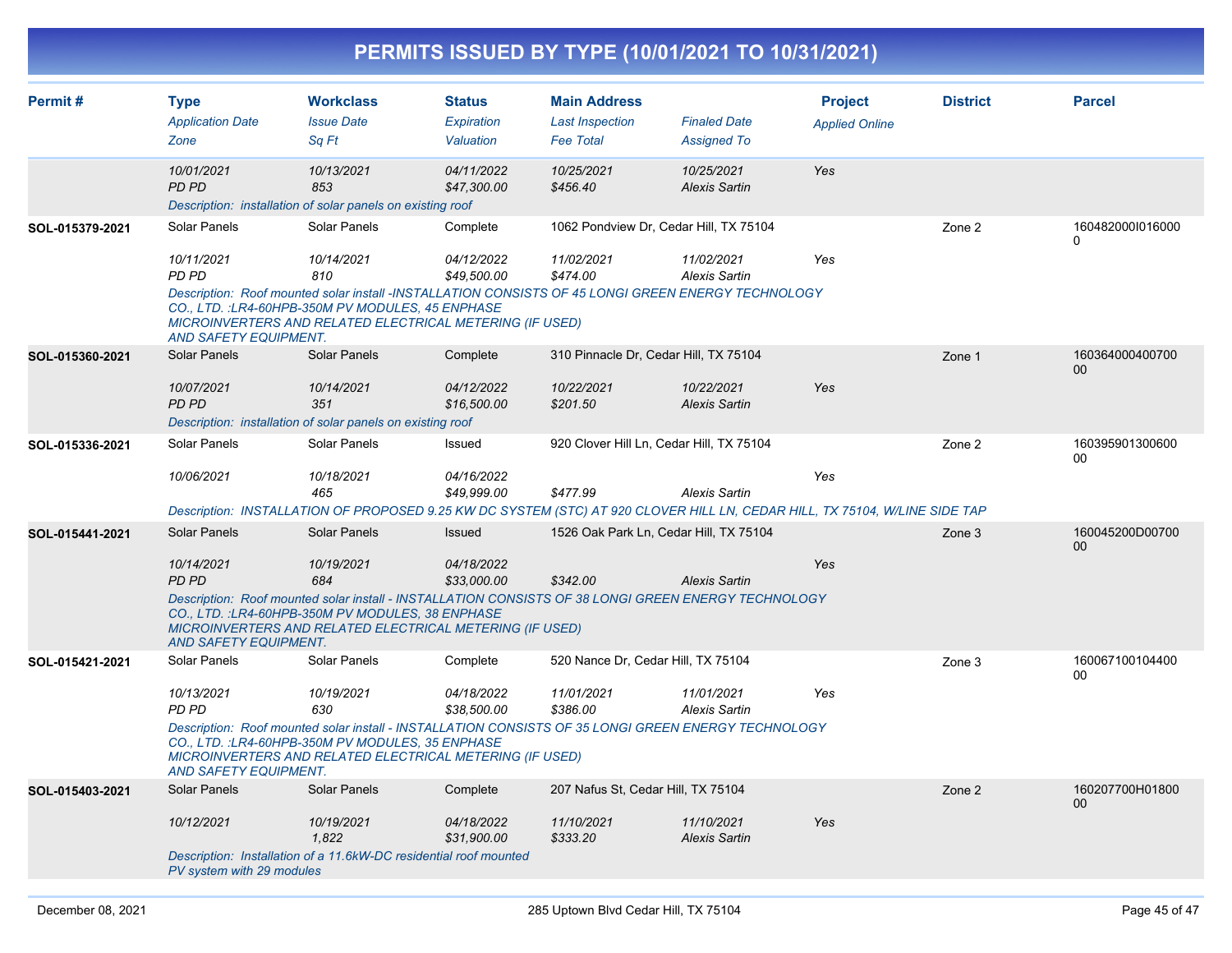| Permit#         | <b>Type</b><br><b>Application Date</b><br>Zone  | <b>Workclass</b><br><b>Issue Date</b><br>Sq Ft                                                                                                                                                                              | <b>Status</b><br>Expiration<br>Valuation | <b>Main Address</b><br><b>Last Inspection</b><br><b>Fee Total</b> | <b>Finaled Date</b><br><b>Assigned To</b> | <b>Project</b><br><b>Applied Online</b> | <b>District</b> | <b>Parcel</b>         |
|-----------------|-------------------------------------------------|-----------------------------------------------------------------------------------------------------------------------------------------------------------------------------------------------------------------------------|------------------------------------------|-------------------------------------------------------------------|-------------------------------------------|-----------------------------------------|-----------------|-----------------------|
| SOL-015410-2021 | <b>Solar Panels</b>                             | Solar Panels                                                                                                                                                                                                                | Complete                                 | 1431 Birkshire Ln, Cedar Hill, TX 75104                           |                                           |                                         | Zone 2          | 160324000G00800<br>00 |
|                 | 10/12/2021<br><b>PD PD</b>                      | 10/19/2021<br>666<br>Description: Installation of a 12.4 kW roof mounted PV solar system.                                                                                                                                   | 04/18/2022<br>\$51,754.00                | 12/06/2021<br>\$490.28                                            | 12/07/2021<br><b>Alexis Sartin</b>        | Yes                                     |                 |                       |
| SOL-015453-2021 | Solar Panels                                    | <b>Solar Panels</b>                                                                                                                                                                                                         | Issued                                   | 1525 Tuley St, Cedar Hill, TX 75104                               |                                           |                                         | Zone 1          | 160059000201300       |
|                 | 10/15/2021<br><b>PD PD</b>                      | 10/22/2021<br>461<br>Description: Install 25 solar panels on existing residential roof. Upgrade breaker panel and install one Enphase battery.                                                                              | 04/20/2022<br>\$68,000.00                | \$604.00                                                          | <b>Alexis Sartin</b>                      | Yes                                     |                 | 00                    |
| SOL-015449-2021 | Solar Panels                                    | Solar Panels                                                                                                                                                                                                                | Complete                                 | 720 Brookside Dr, Cedar Hill, TX 75104                            |                                           |                                         | Zone 2          | 160395600804500       |
|                 | 10/15/2021                                      | 10/22/2021<br>1,228                                                                                                                                                                                                         | 04/20/2022<br>\$74,800.00                | 11/02/2021<br>\$651.60                                            | 11/02/2021<br><b>Alexis Sartin</b>        | Yes                                     |                 | 00                    |
|                 | <b>AND SAFETY EQUIPMENT.</b>                    | Description: Roof mounted solar install - INSTALLATION CONSISTS OF 68 LONGI GREEN ENERGY TECHNOLOGY<br>CO., LTD. : LR4-60HPB-350M PV MODULES, 68 ENPHASE<br>MICROINVERTERS AND RELATED ELECTRICAL METERING (IF USED)        |                                          |                                                                   |                                           |                                         |                 |                       |
| SOL-015450-2021 | Solar Panels                                    | Solar Panels                                                                                                                                                                                                                | Complete                                 | 1008 Bending Oak Dr, Cedar Hill, TX<br>75104                      |                                           |                                         | Zone 2          | 160498000F01000<br>00 |
|                 | 10/15/2021                                      | 10/22/2021<br>882                                                                                                                                                                                                           | 04/20/2022<br>\$53,900.00                | 11/03/2021<br>\$505.30                                            | 11/03/2021<br><b>Alexis Sartin</b>        | Yes                                     |                 |                       |
|                 | <b>AND SAFETY EQUIPMENT.</b>                    | Description: Roof mounted solar install - INSTALLATION CONSISTS OF 49 LONGI GREEN ENERGY TECHNOLOGY<br>CO., LTD. : LR6-60HPB-310M PV MODULES, 49 ENPHASE<br><b>MICROINVERTERS AND RELATED ELECTRICAL METERING (IF USED)</b> |                                          |                                                                   |                                           |                                         |                 |                       |
| SOL-015472-2021 | Solar Panels                                    | Solar Panels                                                                                                                                                                                                                | Issued                                   | 606 Oak Creek Dr. Cedar Hill, TX 75104                            |                                           |                                         | Zone 2          | 161100400L00200<br>00 |
|                 | 10/19/2021                                      | 10/22/2021<br>744                                                                                                                                                                                                           | 04/20/2022<br>\$41,800.00                | \$412.40                                                          | <b>Alexis Sartin</b>                      | Yes                                     |                 |                       |
|                 |                                                 | Description: Installation of a 13.9 kw roof mounted PV solar system and Enphase Battery with Enpower Smart Switch                                                                                                           |                                          |                                                                   |                                           |                                         |                 |                       |
| SOL-015567-2021 | <b>Solar Panels</b>                             | Solar Panels                                                                                                                                                                                                                | Complete                                 | 1539 Legacy Dr, Cedar Hill, TX 75104                              |                                           |                                         | Zone 3          | 160045300G01000<br>00 |
|                 | 10/25/2021<br><b>PD PD</b>                      | 10/27/2021<br>900<br>Description: Roof mounted solar install - INSTALLATION CONSISTS OF 50 LONGI LR4-60HPB-350M PV MODULES.<br>50 ENPHASE MICROINVERTERS AND RELATED ELECTRICAL METERING                                    | 04/25/2022<br>\$55,000.00                | 11/17/2021<br>\$513.00                                            | 11/17/2021<br><b>Alexis Sartin</b>        | Yes                                     |                 |                       |
| SOL-015570-2021 | (IF USED) AND SAFETY EQUIPMENT.<br>Solar Panels | Solar Panels                                                                                                                                                                                                                | Issued                                   | 1079 Magnolia Ln, Cedar Hill, TX 75104                            |                                           |                                         | Zone 2          | 161482000D02000       |
|                 | 10/25/2021<br>PD PD                             | 10/27/2021<br>918                                                                                                                                                                                                           | 04/25/2022<br>\$56.100.00                | \$520.70                                                          | <b>Alexis Sartin</b>                      | Yes                                     |                 | 00                    |